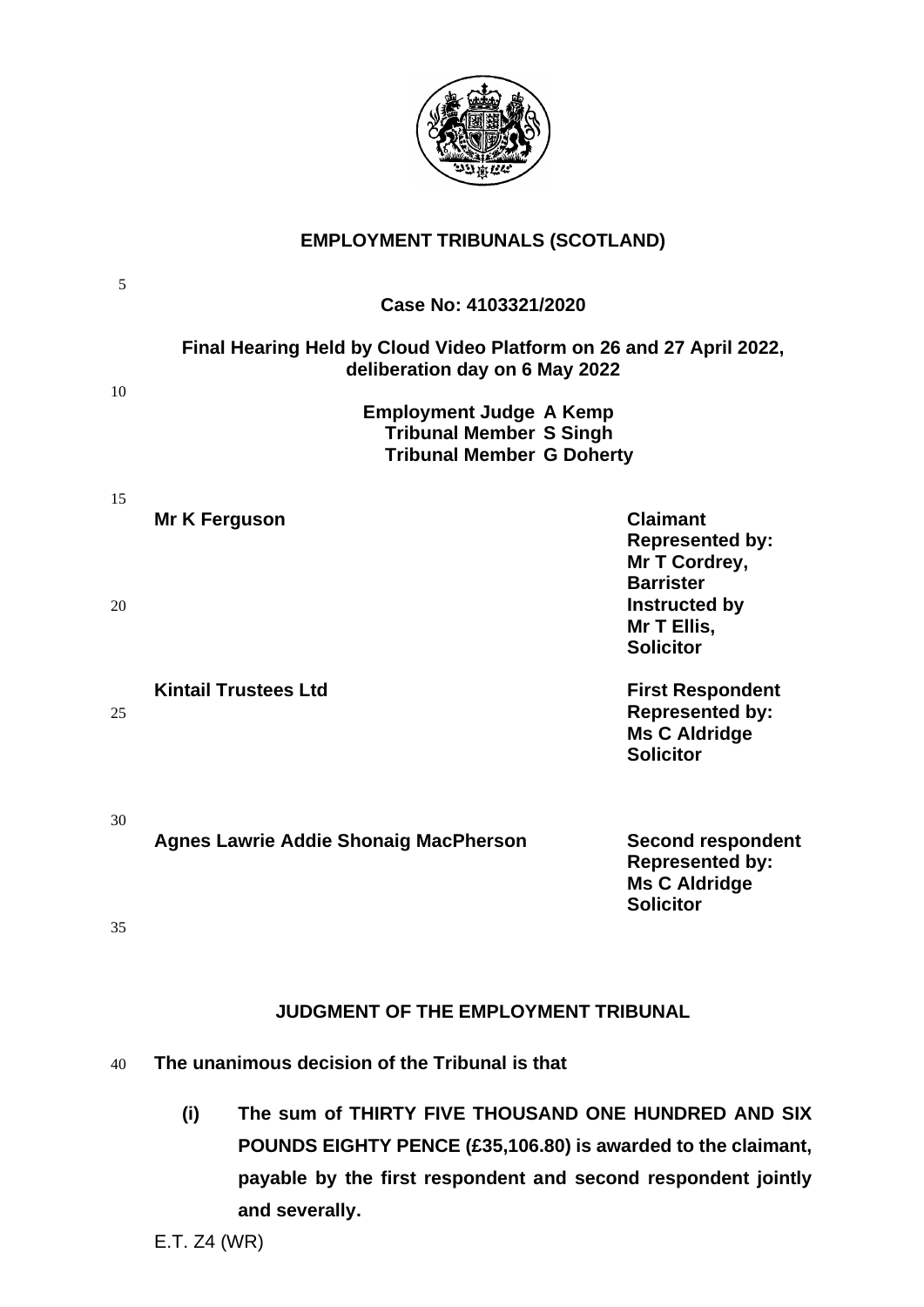**(ii) The sum of SIX THOUSAND FIVE HUNDRED AND TWENTY ONE POUNDS NINETY SEVEN PENCE (£6,521.97) is awarded to the claimant, payable by the first respondent alone.**

### **REASONS**

## **Introduction**

5

- 1. This was a Final Hearing on remedy in respect of the claims made by the claimant following the Judgment on liability issued on 28 July 2021 ("the 10 Judgment"). The Judgment had found that the claimant had been unfairly dismissed, that there had been direct discrimination, that the second respondent was liable for the acts of direct discrimination, and that the claimant had not received a written statement of particulars. A claim of harassment was dismissed.
- 15 2. The claimant was again represented by Mr Cordrey. The respondents were again both represented by Ms Aldridge. The hearing took place by Cloud Video Platform remotely. It had been notified externally and a number of observers were present. The hearing was conducted successfully.

#### 20 **Issue**

- 3. The essential issue is to what remedy is the claimant entitled for each of the claims which succeeded? That includes matters such as the extent of loss incurred, whether there had not been mitigation of loss, the extent of injury to feelings, whether there may have been a fair and lawful dismissal 25 by a different process, whether the award should be increased for the failure to comply with the ACAS Code of Practice, whether the claimant contributed to the dismissal, interest, the award if any for the failure to provide a statement of particulars, and whether the award should be grossed up to account for tax. They are addressed fully below.
- 30 4. The claimant had produced a Schedule of Loss which he updated on the morning of the hearing. The respondent had provided a Counter Schedule of Loss.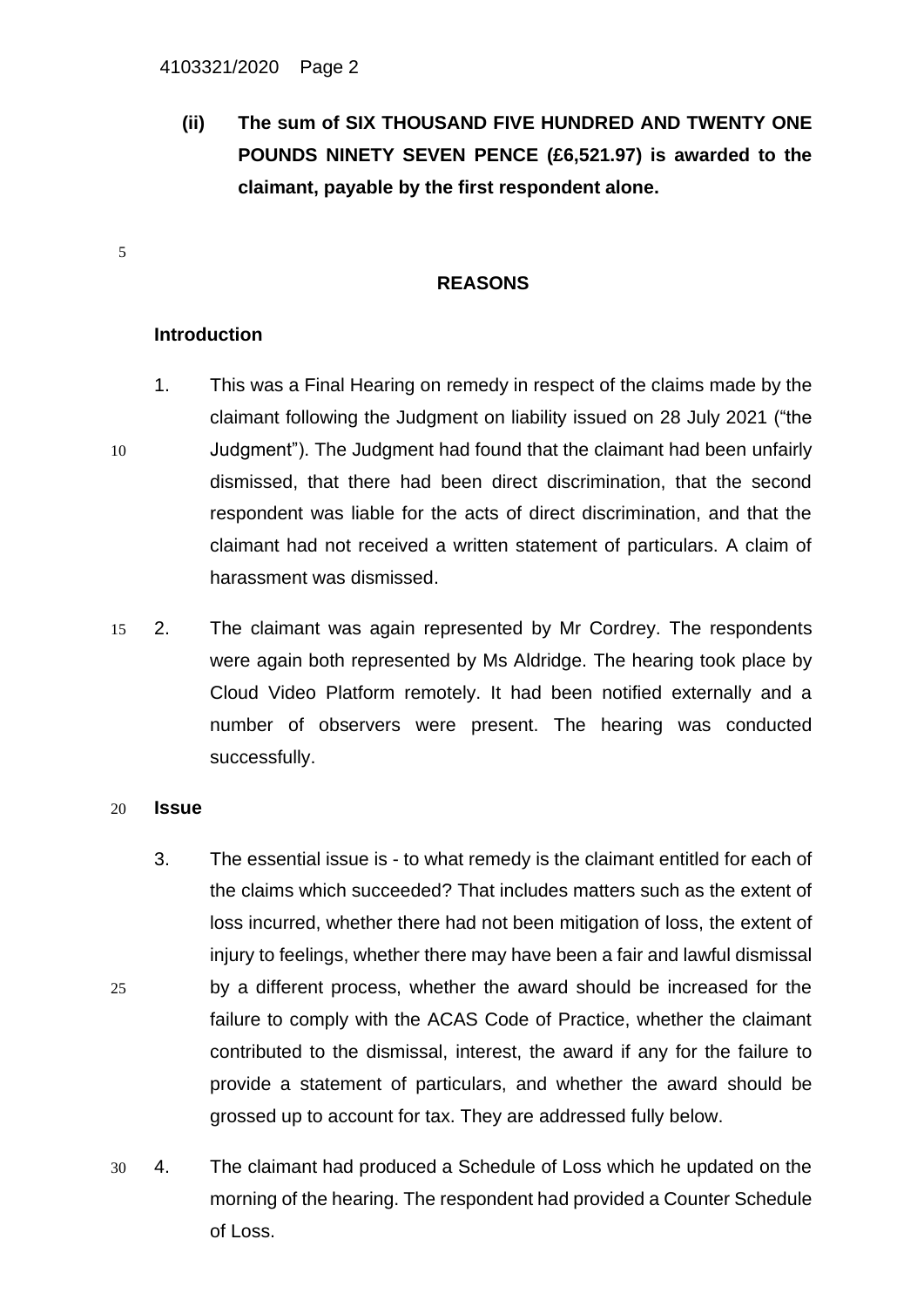- 5. The parties had most helpfully agreed on a List of Issues and in that a number of facts were agreed. It is helpful to set out the terms of that document, in which the claimant and respondents are referred to as C and R respectively:
- 5 1. **Basic award**: agreed on figure of £6,300, dispute about whether there should be a reduction for contributory fault and/ or on the basis that it is just and equitable to do so. R relies on the New Evidence.

## 2. **Compensatory award**:

- a. Agreed that the figures should be net, not gross
- 10 b. Agreed that C's net weekly pre-dismissal earnings were £1,287
	- c. Agreed that the duration of past lost is 110 weeks
	- d. Agreed that the past loss of pension is £25,919
	- e. Agreed that the PILON should be deducted in the net sum of £16,732

# 15 f. Agreed that C's mitigation to date has been £104,702 (net)

- g. Agreed, subject to the following issues, that the past loss, including pension, and deducting the PILON, is £46,055
- h. Agreed that future loss, if any is to be awarded, is to be based on an ongoing weekly loss of £571
- 20 i. Dispute about whether any future loss is due: C claims 12 months' ongoing losses, R argues no award should be made for future loss
	- j. Dispute about whether C has reasonably mitigated his losses
- k. Dispute about whether there should be any reduction for *Polkey* 25 and/ or whether just & equitable to reduce the award on the basis C would have been dismissed anyway for: 1) misconduct in light of the New Evidence; 2) based on the evidence from the Merits Hearing regarding C's performance

# l. Dispute about whether there should be any reduction for 30 contributory fault, R relies on C's breach of the conflict policy

- m. ACAS uplift agreed in principle this is due, dispute over the exact percentage: C says 25%, R says 10%
- n. Agreed that sums above £30k will need to be grossed up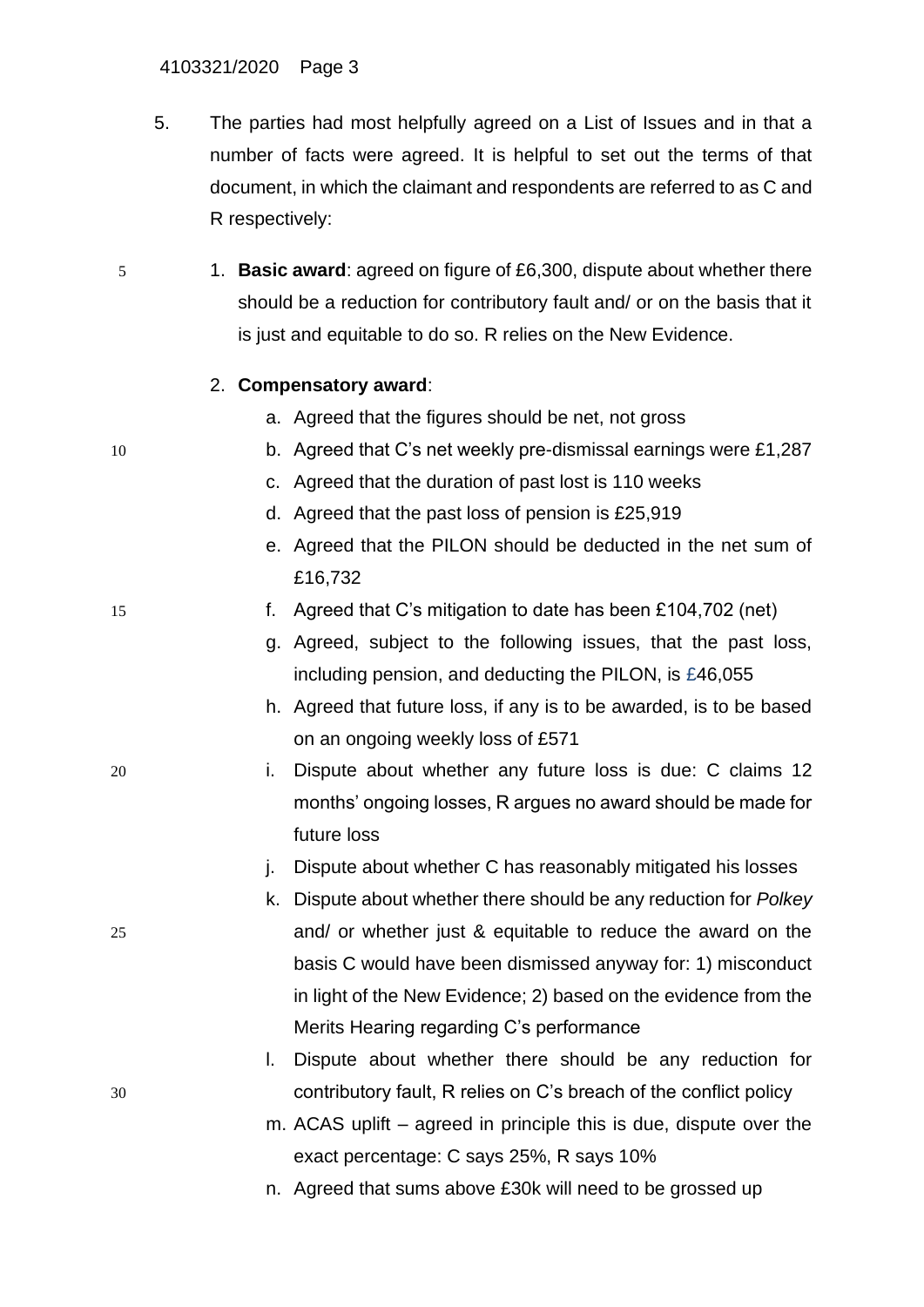- o. Failure to give written particulars of employment agreed in principle this is due, dispute over the exact sum
- 3. **Loss of statutory rights:** agreed in principle this is due, dispute over the exact sum.
- 5 4. **Financial losses flowing from discrimination**  issues mirror those in relation to the compensatory award, above.
	- 5. **Injury to feelings:** agreed an award is due in principle, disagreement on the amount.
	- 6. **Interest**: will depend upon the award made by the tribunal."

# 10 **Evidence**

- 6. The parties had prepared an initial Bundle of Documents for the hearing, and had exchanged written witness statements for the claimant, and Ms Cromarty and Mr Batho for the respondents. The documents included what the parties referred to as "new evidence" which had been tendered 15 on the final day of evidence in the Liability Hearing, and which was repeated in the Bundle of Documents. After the exchange of witness statements the claimant produced a supplementary witness statement, and the respondent produced an additional witness statement from a new witness Mr McLaughlin. The receipt of those statements was not opposed. 20 Both parties also produced additional documents. After discussion these documents were accepted with some modifications, in particular the inclusion of two Joint Minutes in Sheriff Court proceedings involving the respondent as defender in each case, but not all the material related to those actions. The claimant amended the supplementary documents to 25 collate press releases issued by the first respondent, without opposition.
- 7. Oral evidence was given by the claimant first, by agreement, and then by the respondents being Mr Mark Batho, Ms Judy Cromarty, and Mr Gerald McLaughlin. Evidence in chief was given by written witness statement, with cross examination and re-examination together with questions from 30 the Tribunal. The Bundle of Documents and supplementary documents were mostly but not entirely was spoken to in evidence.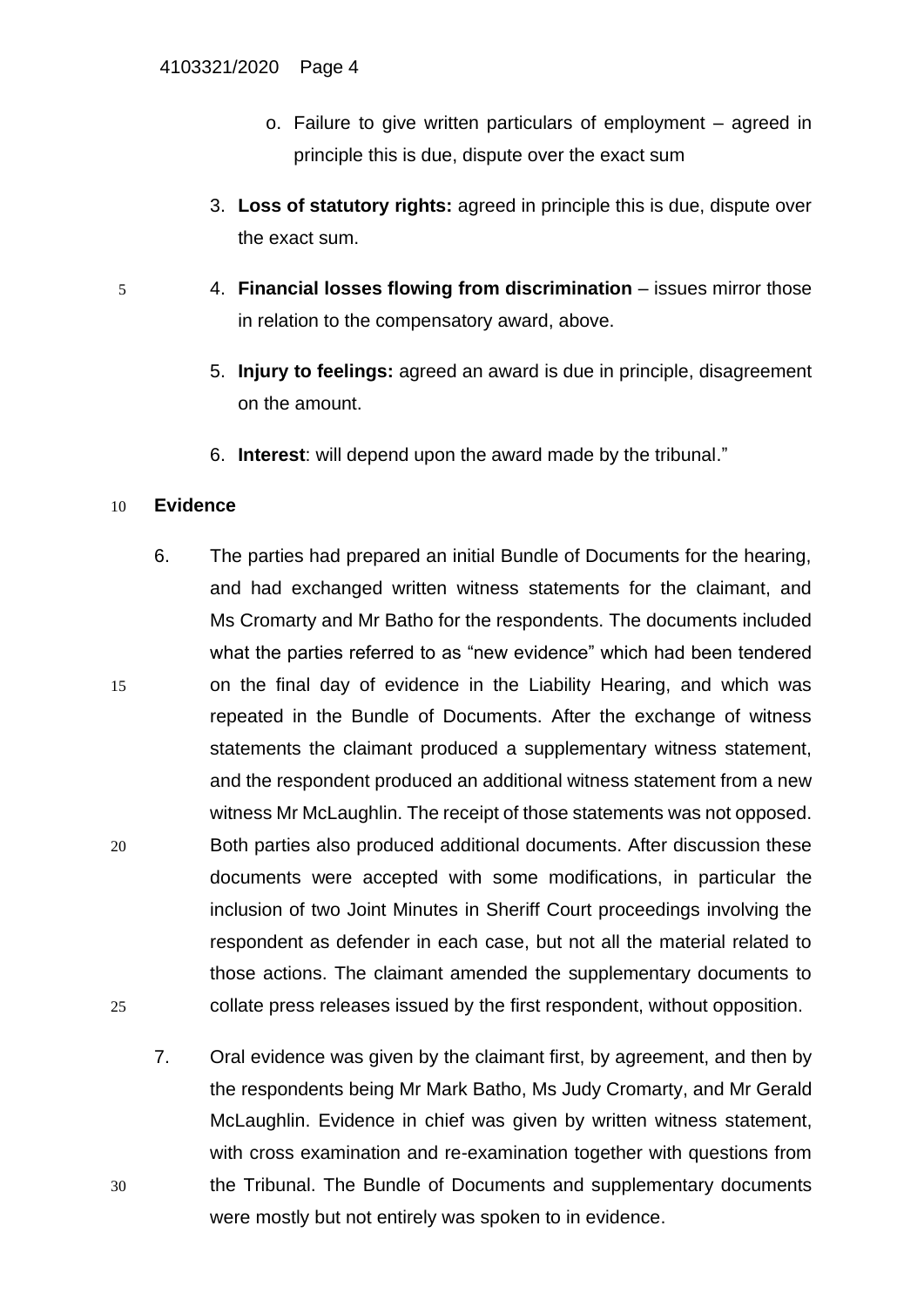8. The Tribunal also took into account the evidence given in the first hearing on liability in so far as relevant to the issue of remedy, as well as the findings in fact made in the Judgment, together with the evidence in the present hearing.

# 5 **Facts**

- 9. The Tribunal found the following facts, material to the issues before it for the present hearing, to have been established, in addition to those established in the Judgment:
- 10. The claimant was distressed by the dismissal. He was embarrassed by 10 the fact of it, and that he required to tell professional contact, and organisations of which he was a member through his employment by the first respondent, of the dismissal. A funder asked if he had been guilty of financial misfeasance, as he thought that the speed of the termination of employment suggested fraud. He felt humiliated. His blood pressure 15 remained high. He did not consult his General Practitioner in relation to the effects of the dismissal.
- 11. He did not have access to his personal possessions, including notebooks and business cards of contacts, for a period of approximately six months. He was not permitted by the first respondent to attend their premises to 20 collect the same. Two other senior employees of the first respondent who had left its employment, being Kenneth Osborne and Gordon Hunt, both of whom had reported to the claimant directly, were permitted to attend the premises to recover their possessions. For a large part of the period to September 2020 restrictions as a result of the Covid-19 pandemic, 25 introduced on 23 March 2020, prevented access to work premises unless reasonably necessary.
- 12. The claimant's net weekly earnings prior to his dismissal by the first respondent were £1,287. He had an entitlement to pension which had a value of £31,970.40 per annum. He had an entitlement to paid annual 30 leave for 39 days per annum. The first respondent also paid his annual subscription to the Institute of Chartered Accountants OD Scotland in the sum of £495 per annum.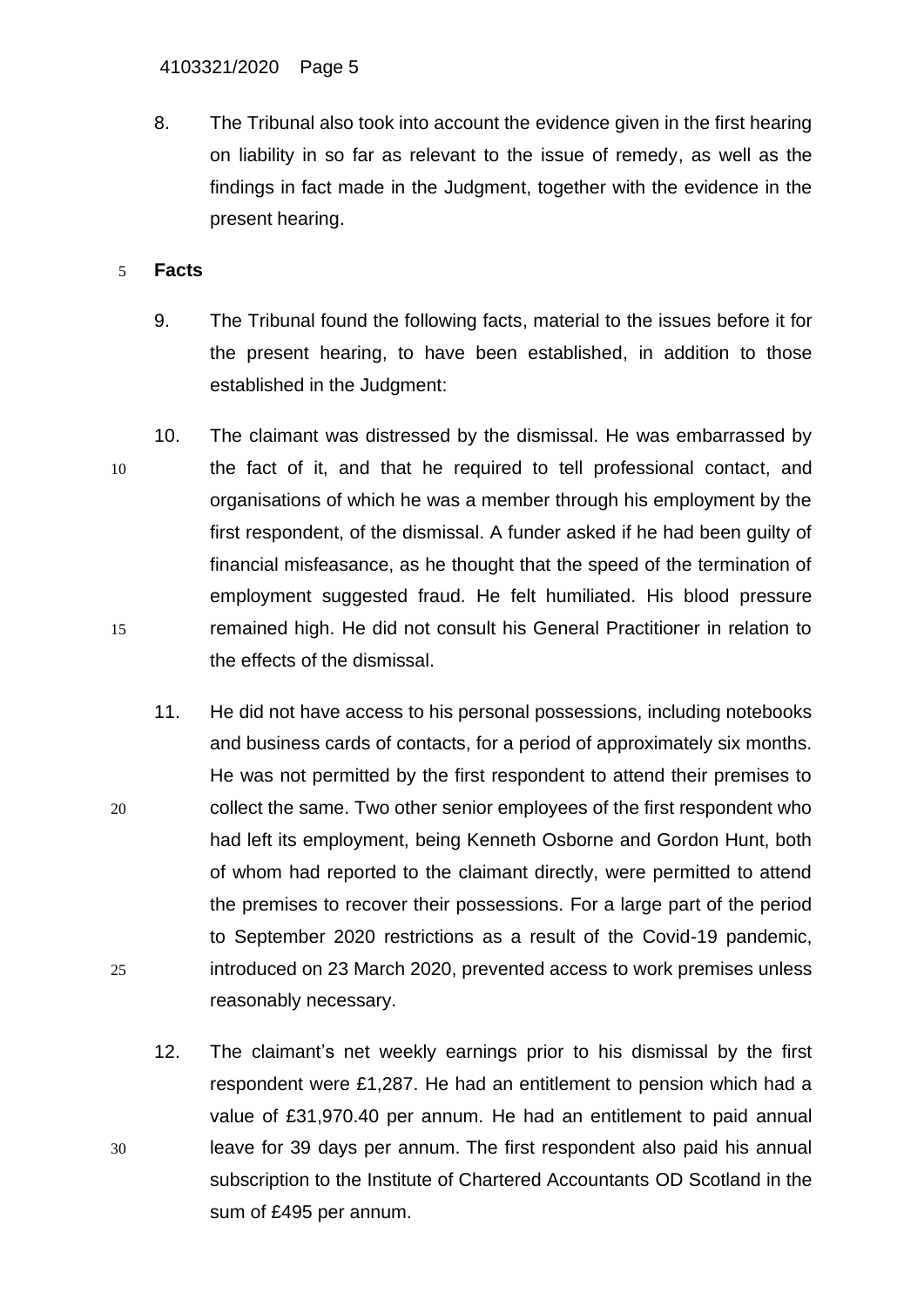- 13. The claimant was paid three month's salary by the respondent in lieu of notice at or around the time of his dismissal in the amount of £16,732 net. The first respondent did not at that time provide him with access to his personal belongings in the office at which he had worked. The claimant 5 was not permitted to meet his colleagues to speak to them on his dismissal.
- 14. The first respondent issued a Web Statement and an internal release at the time of the claimant's dismissal in which it referred to the claimant having "stepped down" from his role as Chief Executive. It referred to his 10 achievements at the first respondent, and wished him well for the future.
	- 15. The claimant received Job Seekers Allowance with effect from 19 March 2020.
- 16. The United Kingdom went into "lockdown", restricting activities as a result of the Covid 19 pandemic, on 23 March 2020. That reduced the availability 15 of vacancies for work very substantially in the months that followed. The reduced availability gradually eased as the extent of restrictions themselves eased.
- 17. Following the dismissal the claimant registered with recruitment consultants, including Bruce Tait Associates who he emailed on 6 April 20 2020 and Aspen People who he emailed on 17 April 2020, and searched online job sites for vacancies. He looked regularly at such sites, and at other sources including the Guardian Newspaper. He sought to find employment primarily in the charity sector, that being the area of his most recent experience. He emailed Mr Andrew Lees of Odgers Berndston 25 seeking assistance, who stated that he could not put the claimant forward for roles as the first respondent was a client. The claimant utilised his network of contacts in so far as he was able to do so without full access to his personal possessions until they were returned to him by the first respondent.
- 30 18. The claimant commenced new employment with the Peter Vardy Foundation on 1 July 2020. He was paid a gross salary of £5,000 per month for working three days per week. He had pension contributions on the basis of that salary which had a value of £6,051.28 per annum. His net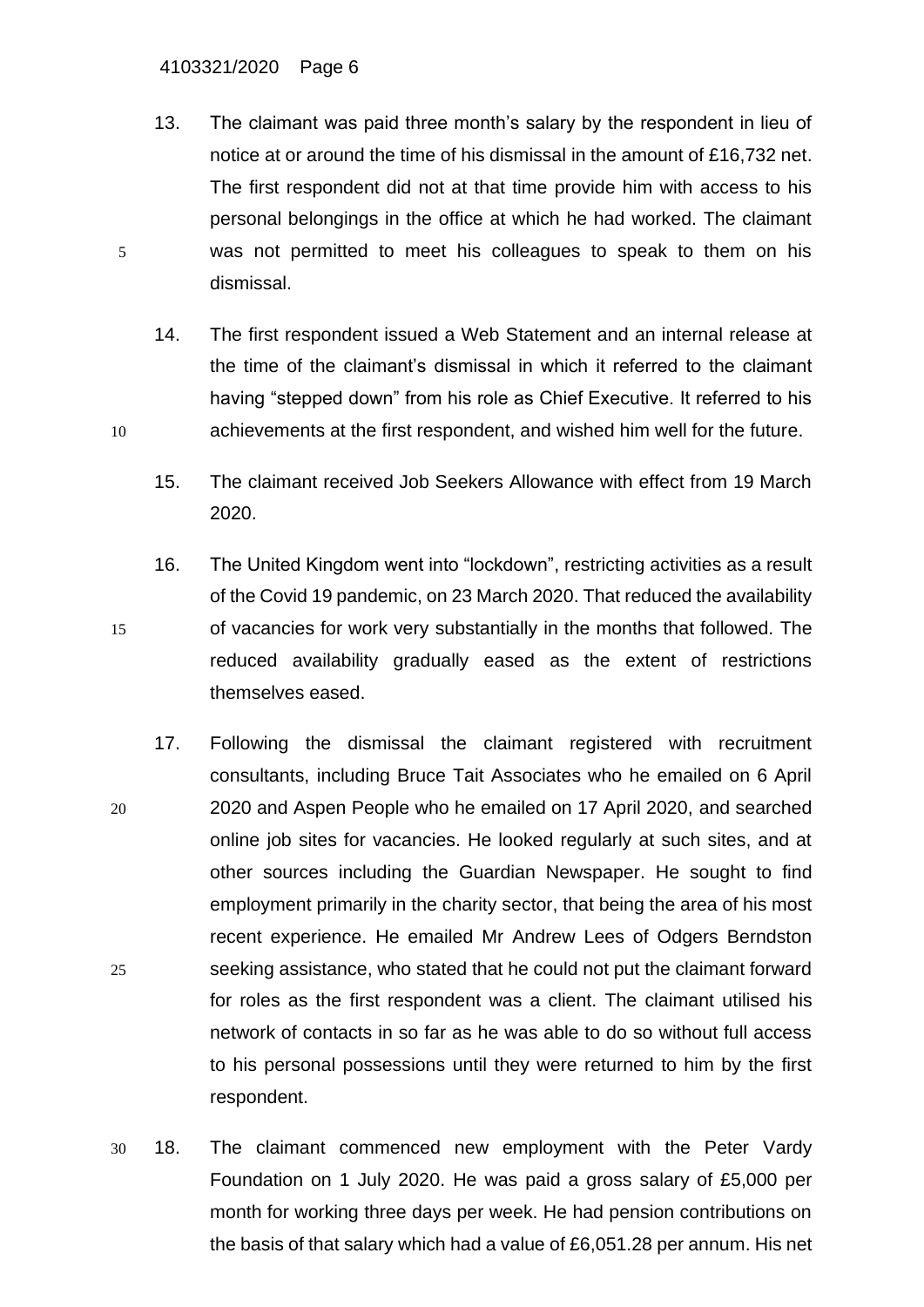monthly earnings from that employment was £2,683.30 initially. His holiday entitlement was to 19 days per annum.

- 19. The claimant's days of work at the Peter Vardy Foundation increased to four per week during the period from October 2020 to March 2021 after he 5 secured additional funding for the Foundation, and worked overtime. His pay increased during that period, with gross payment of £7,692.31 in October 2020, then payments per month gross of £6,666.67 until March 2021 after which it reverted to £5,000 gross per month in April 2021, and continued at that rate. The claimant also received a bonus of £10,000 in 10 2021. He has the prospect of further bonuses, which are discretionary.
- 20. The claimant commenced a position with the Premier Christian Media Trust ("Premier") on 1 July 2020. The claimant commenced a position with the MacLellan Foundation ("MacLellan) on 1 August 2020. The two positions were held through the claimant's limited company, Zetland 15 Associates Limited. That company invoiced those organisations. The company received sums from Premier totalling £3,382.56 in 2020, £3,713.44 in 2021 and £457.14 in 2022. The company received sums from MacLellan totalling £2,450 in 2020, £9,430 in 2021 and £5,800 in 2022. The claimant withdrew those funds by way of dividend, and paid 32.5% 20 tax on that income. The claimant also received speaker's fees totalling £400 in 2021 paid through the company in the same manner.
	- 21. Each of the Peter Vardy Foundation, Premier and MacLellan are organisations supporting and promoting Christian beliefs.
- 22. A report from Odgers Berndston dated 3 April 2022 provides examples of 25 vacancies that were being advertised for positions in Scotland and beyond and which the claimant might have applied for. The claimant did not see those vacancies, save for one at Zero Waste Scotland advertised in August 2021. He did not apply for that role as the salary was not materially higher than the income he then had.
- 30 23. The claimant has sought to commence further consultancy work, and made a series of proposals to third parties for the same thus far without success. Those proposals have included to two organisations and if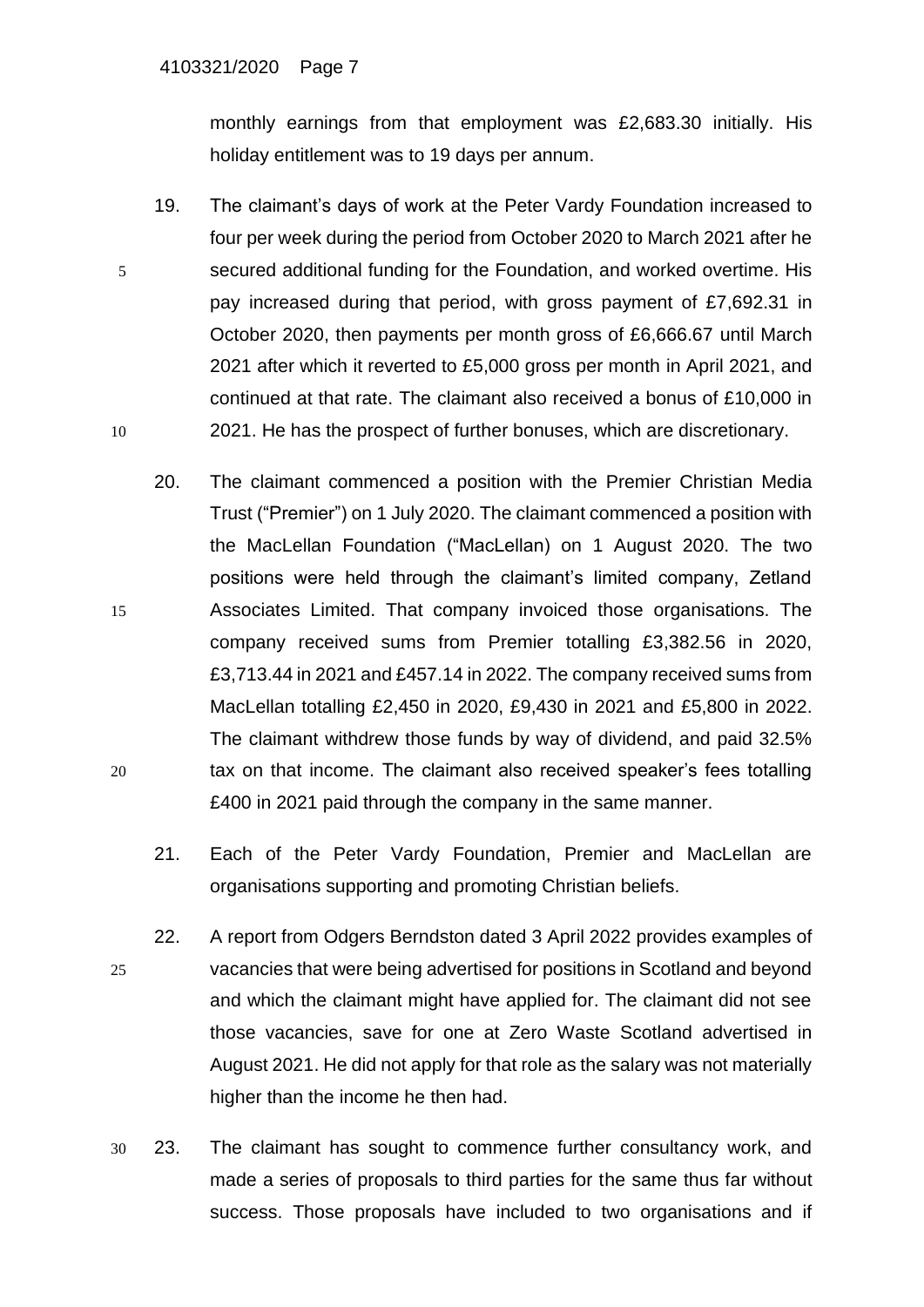#### 4103321/2020 Page 8

successful would lead to work for three years for his said company and an income in each case of £10,000 per annum gross.

- 24. The Christian Institute provided support to the claimant in his pursuit of the Claim to the Tribunal. It issued a press release in relation to the Claim on 5 4 December 2020 which included quotations from the claimant. Mr Gerald McLaughlin, the Vice Chair of the first respondent issued a press release in response in December 2020, which included that he was "disappointed at the claim that the Trust's decision to dismiss the former chief executive was based on religious grounds when in fact the decision was taken based 10 on continued, and documented, underperformance." It also referred to a "failure to disclose a conflict of interest when applying Trust resources and offering heavily subsidised rates to the Stirling Free Church of which he is an elder led to disciplinary action against [the claimant] resulting in a final written warning but not his dismissal.".
- 15 25. In or around April 2021 further emails and documents involving the claimant came to the attention of the first respondent. They included emails from the claimant dated 30 June 2016, 6 January 2017, 31 January 2017, 1 February 2017, 2 February 2017 and 4 June 2017. All were sent to Elders or members of the Church. All referred to the Barracks 20 development. The documents also included Minutes of the Deacons Court of the Church.
	- 26. A Minute dated 25 April 2016 stated "K Ferguson provided an update on the French Barracks site, …… A variety of rental options were discussed."
- 27. The claimant had from time to time in 2016 and 2017 updated the Church, 25 and other prospective users of the premises at the Barracks once the development was completed, on the progress with arrangements for the same.
- 28. The email sent by the claimant on 6 January 2017 referred to other possible premises and stated "Re the Barracks if that goes ahead it would 30 be rental which is much easier to cover."
	- 29. The emails sent by the claimant on 1 February 2017 to Mr Murdo Murchison included a comment on the proposal that the Church lease the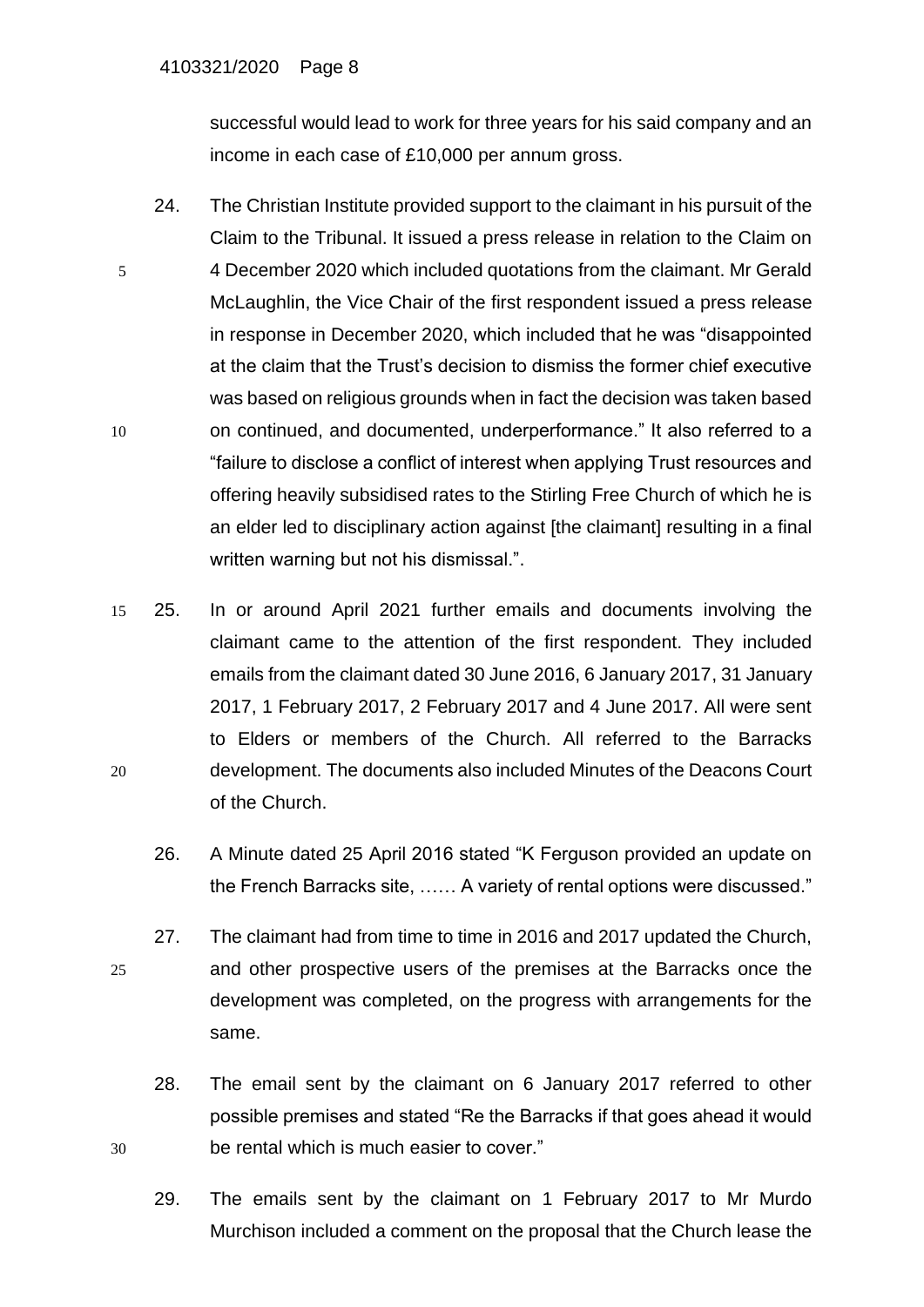main meeting space from the Trust, with the claimant adding "My initial thinking is that this would be for Sundays only and would could of the order of £250 per day all costs included. Office and other smaller space in the building would be available for let at £10 per square foot pa if a day to day 5 presence was required. I don't think there would be ay need to take the main meeting space for days other than a Sunday, also there would be no hearting, maintenance or electricity cost which I hope would be a very attractive proposition for the church". A later email added "be reassured the church has a friend on the inside!". It was sent at 23.37 to 10 Mr Murchison who was then terminally ill in hospital, and followed messages when Mr Murchison raised concerns over the possible involvement of the Council in the development.

- 30. The email the claimant sent on 4 June 2017 included a paper with reference to the various options. One was the Barracks, on which the 15 claimant stated "The attractiveness of the Barracks is that you would only rent on Sundays for the space you needed……."
	- 31. The claimant responded to an email from Katie Campbell on 25 October 2017 [referred to in the Judgment] on the same date stating "Thanks much appreciated".
- 20 32. On 7 February 2018 Reverend Macaskill emailed Ms Campbell, with a copy sent to the claimant stating "It's great to see the development progressing……We would like to formally enter into an agreement for the use of the area as previously discussed for our Sunday worship and activities. I'd be happy to meet up but Kenneth can provide you with the 25 information you will require". The claimant did not reply to that message to state that he could not do so, or words to that effect.
	- 33. On 23 February 2018 the claimant emailed Reverend Macaskill stating "Fabulous visit, I can imagine you preaching here….!".
- 34. On 6 March 2018 the claimant emailed Reverend Macaskill regarding a 30 link to a Vimeo presentation on the Barracks to use at a Church meeting. The reply suggested that the claimant act as assistant to him in a Finance role. The claimant replied "OK".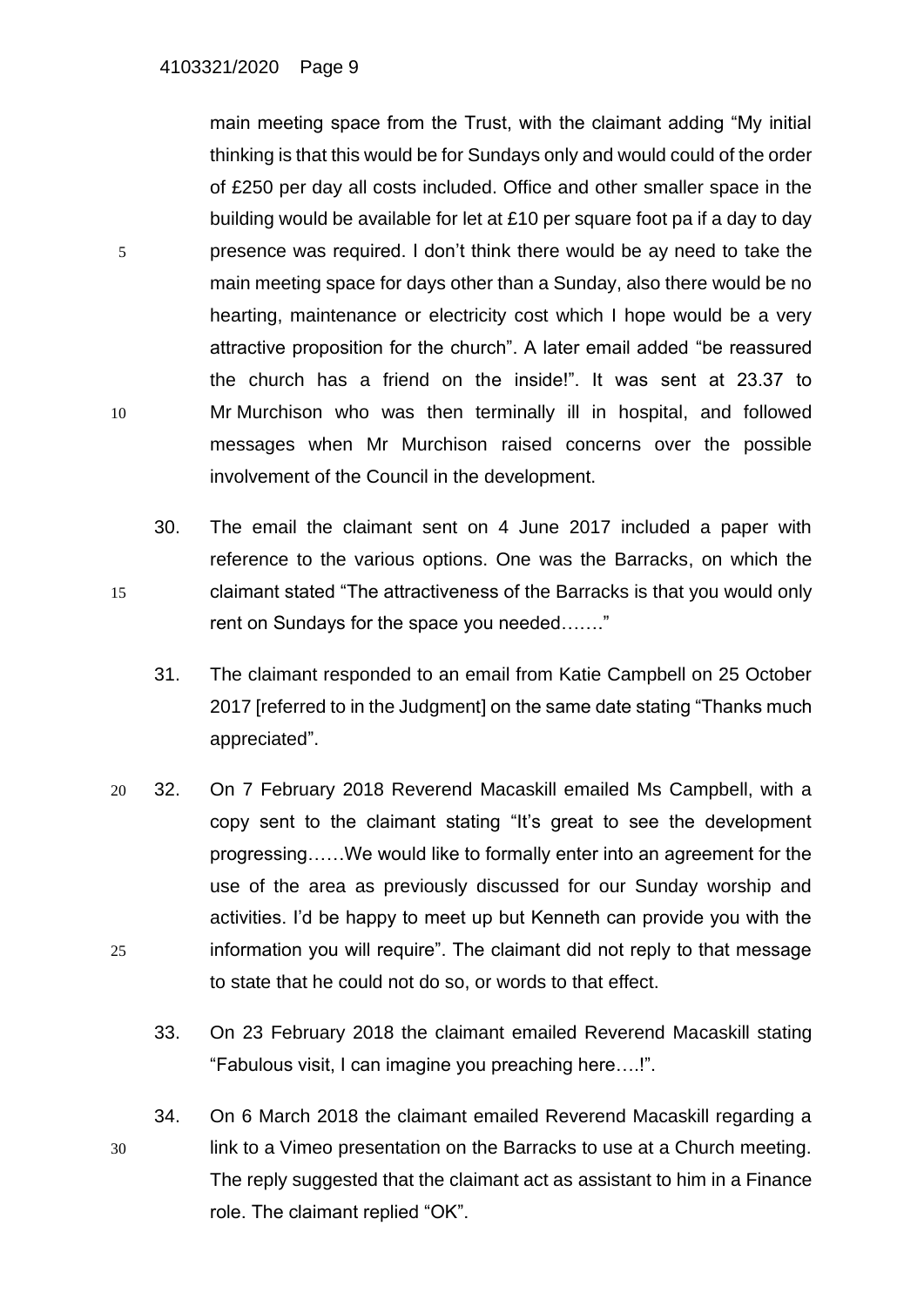#### 4103321/2020 Page 10

- 35. On 23 April 2019 the claimant was sent the draft Licence by officers of the Church and replied "Gents, apologies, I have to recuse myself on this. It is our standard licence to rent space."
- 36. The claimant was invited by a Trustee Mr Mark Batho to visit Abertay 5 University to explore potential funding to it. Mr Batho was Vice Principal at that University (the time of the visit was not given in evidence). Mr Batho did not declare his interest in respect of that visit. The potential for funding did not progress. Another Trustee Mr Gerald McLaughlin did not disclose his interest in the NHS to which space was rented by the first respondent. 10 Another Trustee Mr Gary Coutts did not declare an interest in the free provision of space by the first respondent to UHI (understood to be the University of Highland and Islands in which he had a role). An external committee member Ben Ferugia did not disclose interest in rentals of the Barracks by Social Work Scotland.
- 15 37. The second respondent did not declare an interest in payment to the Lyceum Theatre for a stage craft course for final year Robertson Scholars in Autumn 2018. She was Chair of that Theatre.
- 38. The first respondent was sued in Glasgow Sheriff Court by the Stirling Free Church on a date not given in evidence. That action was in due 20 course settled between the parties with terms that included a payment of £20,000 for legal expenses. In the course of the action a Joint Minute was entered into providing, inter alia,

"The Trustees applied a settled funding policy, which places restrictions upon the activities to which the Trustees may advance 25 charitable funding, to the termination of the contracts [with the said Church] in the belief that it applied to the hire of the Property {the Barracks]. The now regret and fully accept that in so doing they inadvertently failed to meet their duties to the Free Church in terns of the Equality Act 2010, and they therefore inadvertently acted 30 unlawfully. The Trustees apologise to the Free Church."

39. The first respondent was also sued in Glasgow Sheriff Court by the Billy Graham Evangelistic Association. That action was in due course settled between the parties on terms equivalent to those with the Church. In the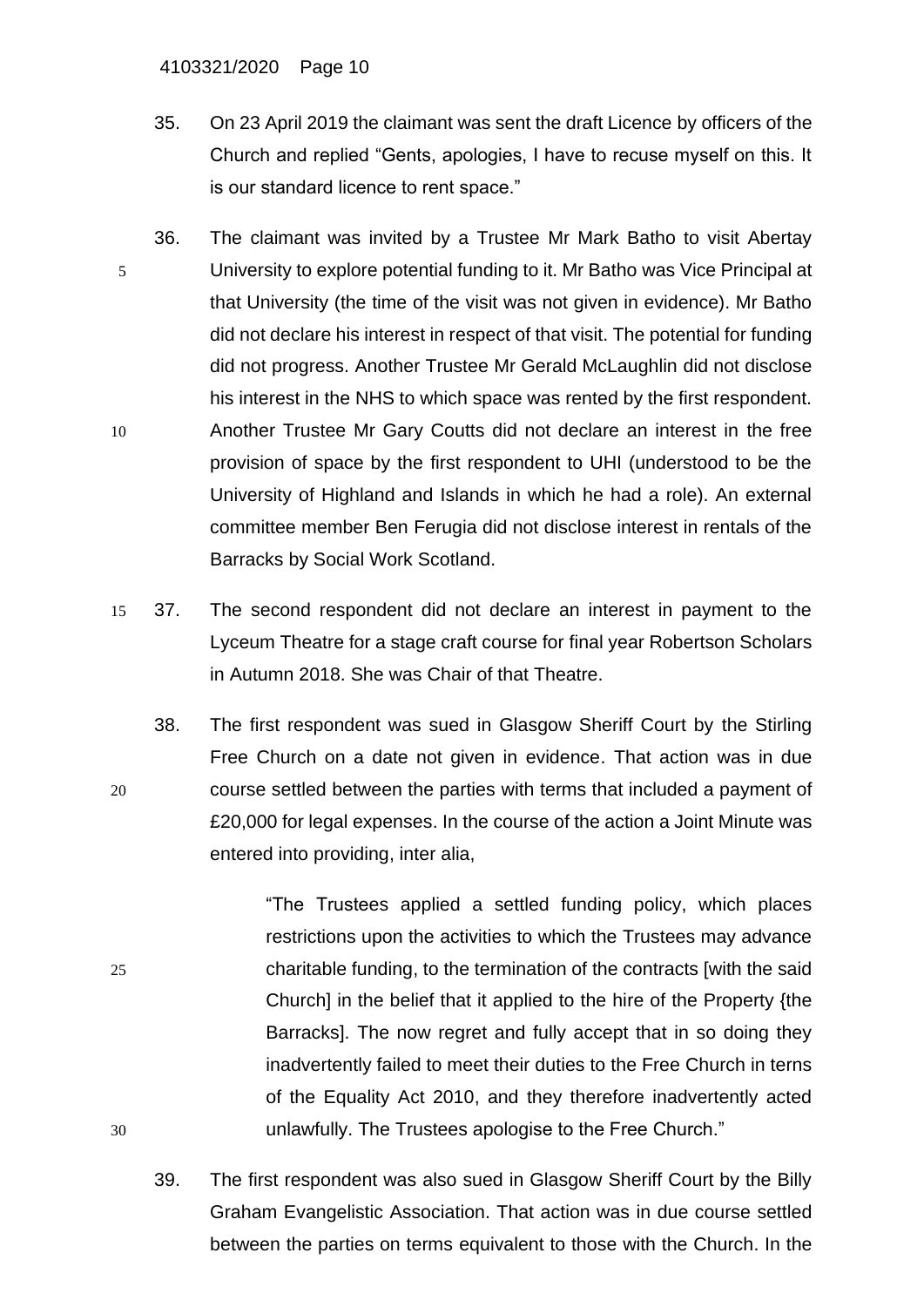course of the action a Joint Minute was entered into in materially the same terms.

- 40. Both said actions concerned the termination by the first respondent of agreements to use the Barracks premises.
- 5 41. On or around 4 December 2020 the Christian Institute issued a press release with regard to the hearing in the present claim to commence on 14 December 2020. The first respondent published a press release in response shortly thereafter.
- 42. Shortly after the Judgment dated was issued by the Tribunal to parties on 10 28 July 2021, in respect of liability, the Christian Institute issued a press release with regard to the same. The first respondent issued a press release in response to it shortly afterwards.
- 43. In the summer of 2021 the claimant recorded an interview for the Christian Institute with regard to the Employment Tribunal Claim against the 15 respondents, which was released online.
	- 44. In February 2022 the claimant applied for a post with the EY Foundation. It was a Foundation run by an international firm of Chartered Accountants. He was not offered an interview.
- 45. At the time of his dismissal the Board of Trustees had growing concerns 20 with regard to the claimant's performance, including the quality of his engagement with the Board and what they considered was an inadequate level of discussions on a new strategy it had decided upon. At a board meeting on 31 January 2020 it was agreed that the second respondent address concerns over his performance with the claimant. At a board 25 meeting on 10 March 2020 it was agreed that the second respondent meet the claimant more formally to discuss his performance and position with the first respondent.
- 46. The difference between the claimant's net income with the first respondent, including pension, less his income after dismissal from all 30 sources including pension and the payment in lieu of notice, for the period between the dismissal and the date of the hearing on remedy is a total of £46,055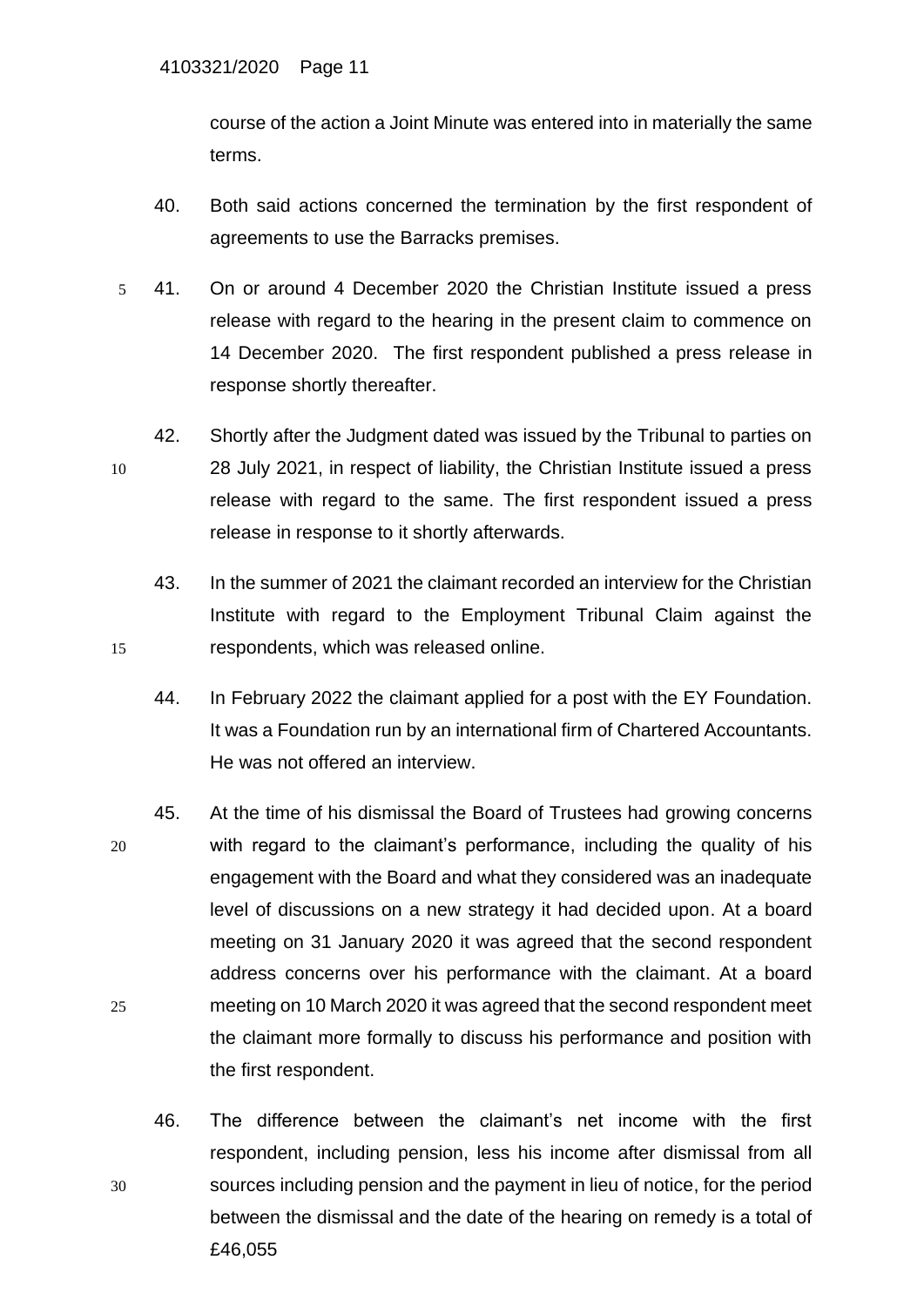47. The difference between the claimant's net income with the first respondent, and his net income as at 27 April 2022, is £571 net per week.

## **Submissions for claimant**

- 48. The claimant's written submission was supplemented orally, and the 5 following again is a basic summary of the submission given by Mr Cordrey. He argued that the claimant's basic award should not be reduced given the circumstances including his long good service. The conflict of interest issue was an isolated blemish. It was not just and equitable to pay heed to the new evidence, as it was only discovered by the first respondent's 10 admitted discrimination. On the calculation of the compensatory award reference was made to *Digital Equipment Co Ltd v Clements (No. 2) [1998] IRLR 134.*
- 49. The claimant had mitigated his loss. It was for the respondents to prove that it was unreasonable for the claimant to have failed to take a particular 15 step under reference to *Wilding v BT plc [2002] IRLR 521*. If there was an absence of mitigation there should be a finding of what income would have been earned and when under reference to *Hakim v Scottish Trades Union Congress UKEATS/0047/19.* The respondents had not come near to discharging the burden.
- 20 50. Future loss of one year was moderate compensation to seek. There should be no reductions for either the *Polkey* principle or for contribution. The burden was on the respondents. The new evidence should not be considered. If the respondents had acted fairly the new evidence would not have been found. In any event it had only been provided on or around 25 10 May 2021. It was not now possible to reconstitute a disciplinary hearing that did not take place, on the basis of emails now six years old. In any event, its content adds very little and would not have materially altered the sanction. The Tribunal should be sceptical of the respondent's evidence as to that. There was no likelihood of the claimant being dismissed for 30 performance reasons. There had been no formal process or warning.
	- 51. There had been serious breaches of the ACAS Code of Practice, running to the core of the process, and the maximum uplift of 25% should be awarded. No particulars of employment had been provided and the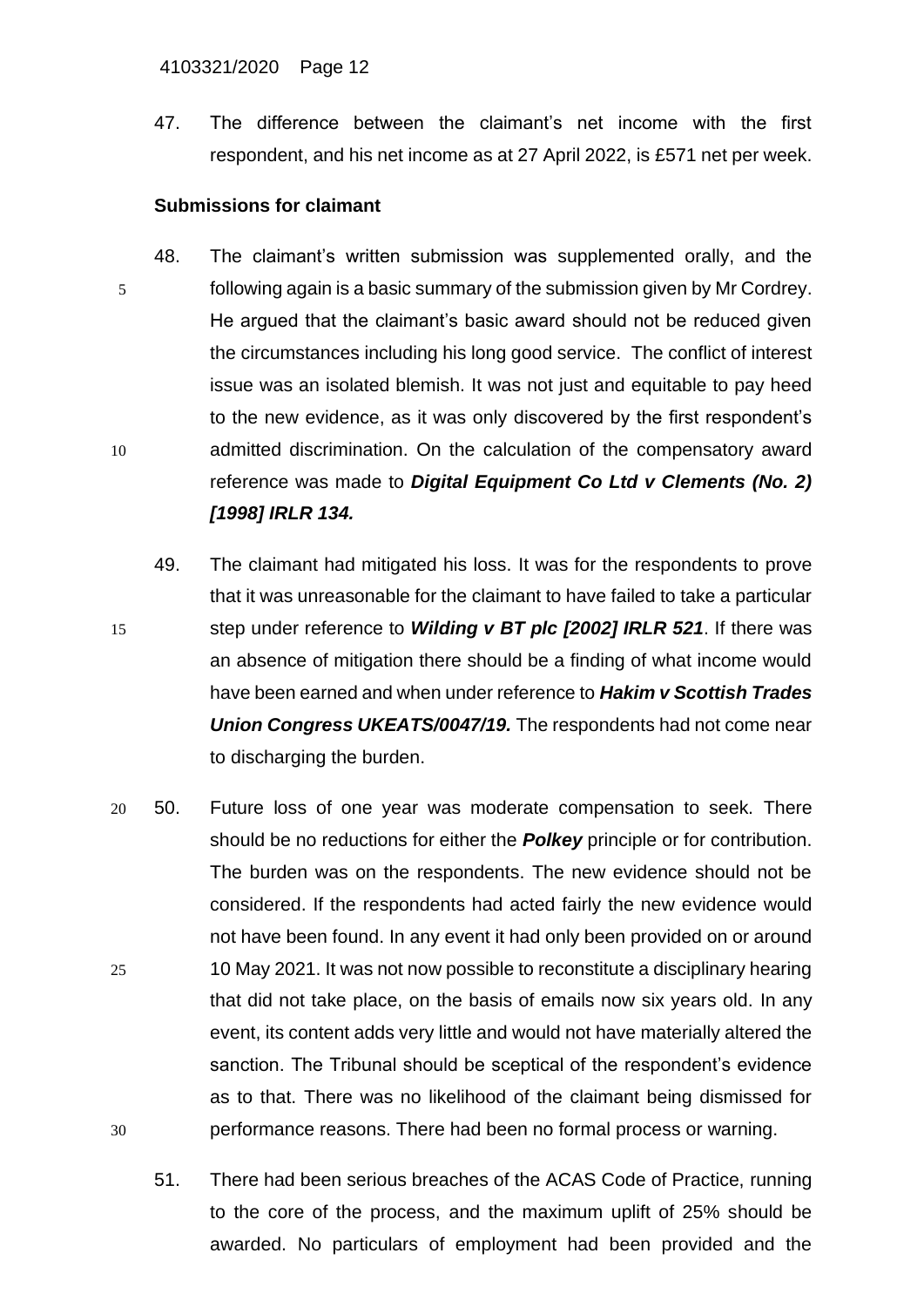maximum award of four weeks' pay should be made. There should be no reduction for contribution. The respondents had taken the position that the dismissal was for performance, not the conflict of interest. The awards would require to be grossed up (although the calculation had not used 5 Scottish tax rates). There should be an award of loss of statutory rights at £1,050 being two weeks' pay at the statutory maximum.

52. On injury to feelings the award submitted to be appropriate was £36,000 being in the upper band of *Vento*. There had been multiple acts of discrimination being the meeting on 7 February 2020, the letter of 10 12 March 2020 and the dismissal. The brutal and undignified loss of a highly prized career was hard to value. The respondents had not apologised, but continued to smear the claimant perpetuating the injury to feelings. There had been serious public humiliation for the claimant.

### **Submissions for respondent**

- 15 53. The respondent's written submission was also supplemented orally by Ms Aldridge. The following is a very basic summary
- 54. There should be no award in respect of the statement of particulars, under section 38(5) of the 2002 Act. Exceptional circumstances applied, as the claimant was the Chief Executive and had been offered a contract of 20 employment but did not pursue that. The basic award should be reduced for his contribution, which was material. The new evidence demonstrated an even more material breach of the conflict of interest policy. Reference was made to *Phoenix House Ltd v Stockman [2019] IRLR 960.* Only in an exceptional case should deductions for contribution not be the same 25 for the basic and compensatory awards – *Frew v Springboig St John's School UKEATS/0052/10.*
- 55. The first respondent had not done anything to damage the claimant's reputation, and there should be no award for future loss. There had been a failure to mitigate. It was unreasonable for the claimant not to have taken 30 further steps than he did. He should have made greater efforts, looked at roles more widely than he did, including the role at Hanover Scotland in September 2020 which he could have succeeded in obtaining. There should be deductions for contribution and under the *Polkey* principle, as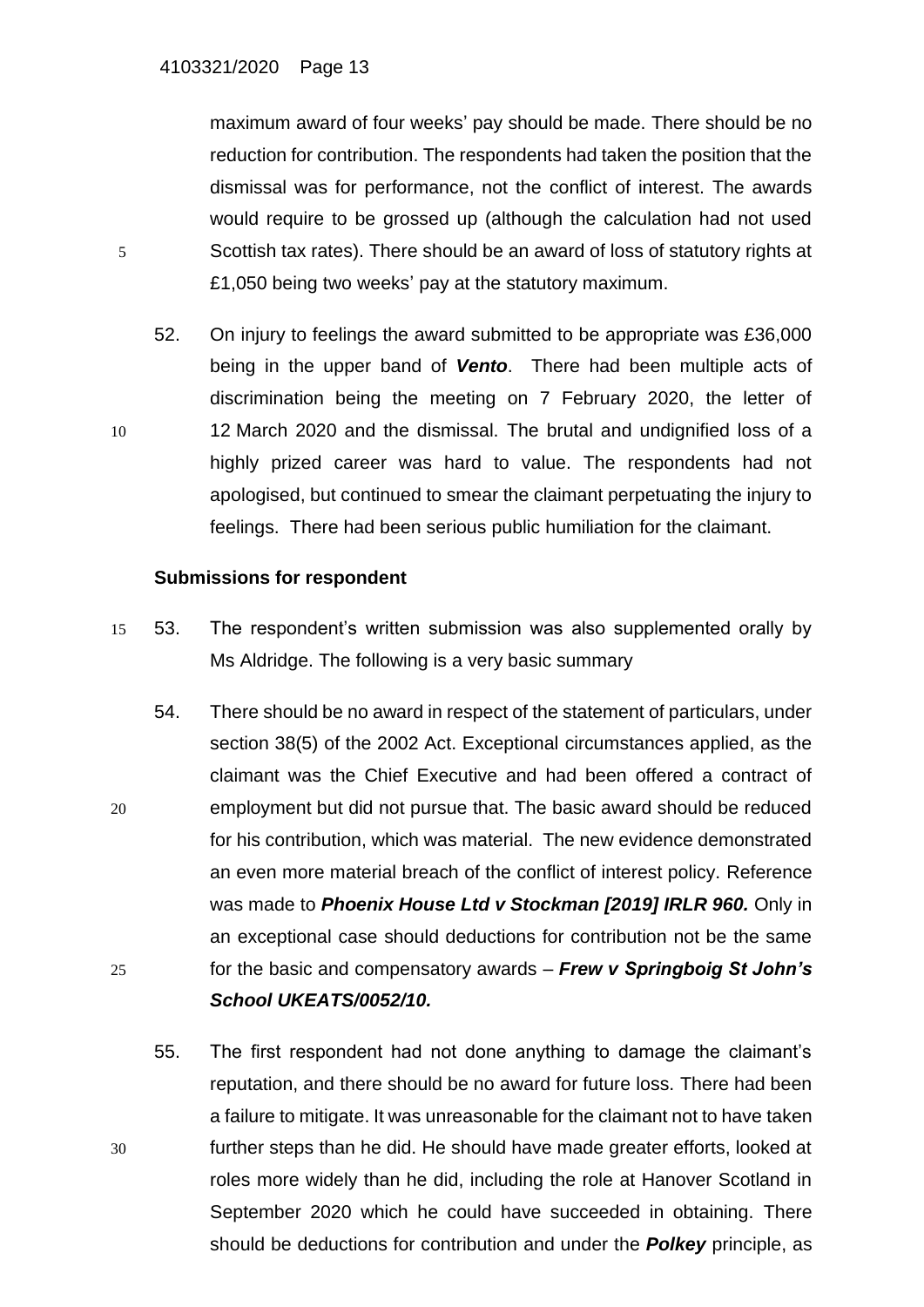well as on the basis that it is just and equitable to reduce the compensatory award. That includes where there was misconduct discovered after dismissal. The claimant would have been dismissed in any event, either on the ground of his performance or when the new evidence came to light.

5 56. It was accepted that there had been a breach of the ACAS Code but the increase should be 10% having regard to the steps that were taken and that the breach was not total. On the issue of injury to feelings under reference to three Tribunal decisions. It was submitted that an award in the low *Vento* band was appropriate.

10 **Law**

# *(i) Unfair dismissal*

- 57. The claimant did not seek an order for re-instatement or for reengagement under the Employment Rights Act 1996. The Tribunal requires to consider a basic and compensatory award if no order of re-15 instatement or re-engagement is made, which may be made under sections 119 and 122 of the Employment Rights Act 1996, the latter reflecting the losses sustained by the claimant as a result of the dismissal. The amount of the compensatory award is determined under section 123 and is "such amount as the tribunal considers just and equitable in all the 20 circumstances having regard to the loss sustained by the complainant in consequence of the dismissal in so far as that loss is attributable to action taken by the employer". The Tribunal may increase the award in the event of any failure to comply with the ACAS Code of Practice on Disciplinary and Grievance Procedures. Awards are calculated initially on the basis of 25 net earnings, but if the award exceeds £30,000 may require to be grossed up to account for the incidence of tax. The Tribunal may separately reduce the basic and compensatory awards under sections 122(2) and 123(6) of the Act respectively in the event of contributory conduct by the claimant.
- 58. Guidance on the amount of compensation was given in *Norton Tool Co*  30 *Ltd v Tewson [1972] IRLR 86.* The losses require to be grossed up for the incidence of tax where the award exceeds £30,000.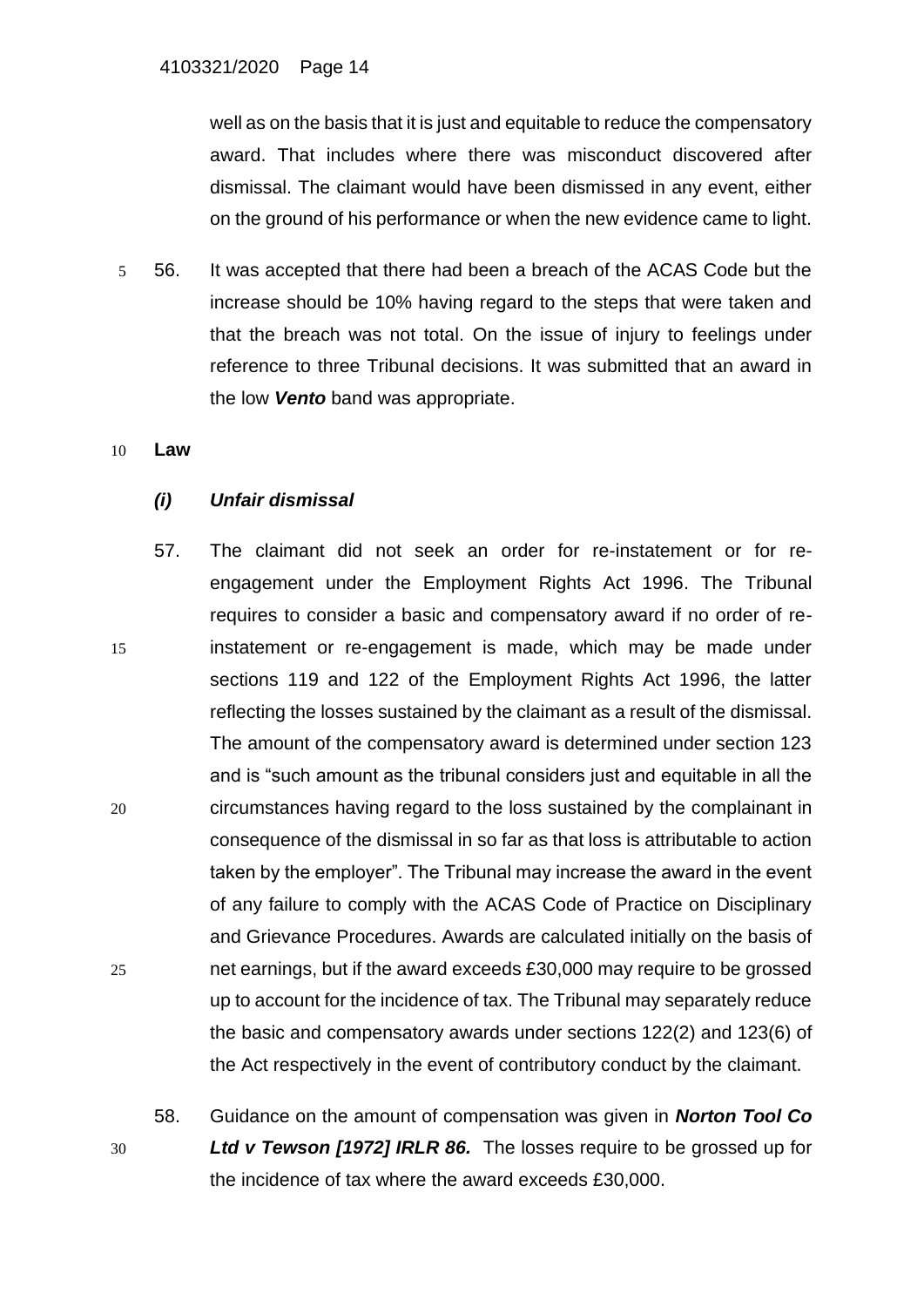#### 4103321/2020 Page 15

- 59. There is a duty to mitigate, being to take reasonable steps to keep losses to a reasonable minimum. The onus of proof in that regard falls on the employer - *Fyfe v Scientific Furnishings Ltd [\[1989\]](https://www.lexisnexis.com/uk/legal/search/enhRunRemoteLink.do?linkInfo=F%23GB%23IRLR%23sel1%251989%25year%251989%25page%25331%25&A=0.09021136982825928&backKey=20_T483099917&service=citation&ersKey=23_T483099219&langcountry=GB) IRLR 331* reaffirmed in *Ministry of Defence v Hunt [\[1996\]](https://www.lexisnexis.com/uk/legal/search/enhRunRemoteLink.do?linkInfo=F%23GB%23IRLR%23sel1%251996%25year%251996%25page%25139%25&A=0.14559074374090386&backKey=20_T483099917&service=citation&ersKey=23_T483099219&langcountry=GB) IRLR 139***,** (which was upheld on 5 other grounds at the Court of Appeal, reported as *Ministry of Defence v Wheeler [\[1998\]](https://www.lexisnexis.com/uk/legal/search/enhRunRemoteLink.do?linkInfo=F%23GB%23IRLR%23sel1%251998%25year%251998%25page%2523%25&A=0.15378350552237552&backKey=20_T483099917&service=citation&ersKey=23_T483099219&langcountry=GB) IRLR 23*). How to address mitigation issues was addressed in *Cooper Contracting Ltd v Lindsey [UKEAT/0184/15](https://www.lexisnexis.com/uk/legal/search/enhRunRemoteLink.do?linkInfo=F%23GB%23UKEAT%23sel1%2515%25year%2515%25page%250184%25&A=0.02841932153172866&backKey=20_T483099917&service=citation&ersKey=23_T483099219&langcountry=GB).* As was there stated, not too exacting a standard must be applied to the claimant.
- 10 60. In respect of the assessment of the compensatory award it may be appropriate to make a deduction under the principle derived from the case of *Polkey v AE Dayton Services Ltd [1988] AC 344.* if it is held that the dismissal was procedurally unfair but that a fair dismissal would have taken place had the procedure followed been fair. That principle was 15 considered in *Silifant v Powell 1983 IRLR 91*, and in *Software 2000 Ltd v Andrews 2007 IRLR 568,* although the latter case was decided on the statutory dismissal procedures that were later repealed.
- 61. In *Nelson v BBC (No. 2) [1979] IRLR 346* it was held that in order for there to be contribution to the dismissal in respect of conduct justifying a 20 deduction, the conduct required to be culpable or blameworthy and included "perverse, foolish or if I may use a colloquialism, bloody minded as well as some, but not all, sorts of unreasonable conduct." Guidance on the assessment of level of contribution was given by the Court of Appeal in *Hollier v Plysu Ltd [1983] IRLR 260*, which referred to taking a broad, 25 common sense view of the situation, in deciding what part the claimant's conduct played in the dismissal. At the EAT level the Tribunal proposed contribution levels of 100%, 75%, 50% and 25%. That was not however specifically endorsed by the Court of Appeal. Guidance on the process to follow was given in *Steen v ASP Packaging Ltd UKEAT/023/13.* The 30 contributory conduct did not need to amount to gross misconduct to be taken into account – *Jagex Ltd v McCambridge UKEAT/0041/19*
	- 62. A Tribunal should consider whether there is an overlap between the *Polkey* principle and the issue of contribution (*Lenlyn UK Ltd v Kular UKEAT/0108/16).* There are limits to the compensatory award under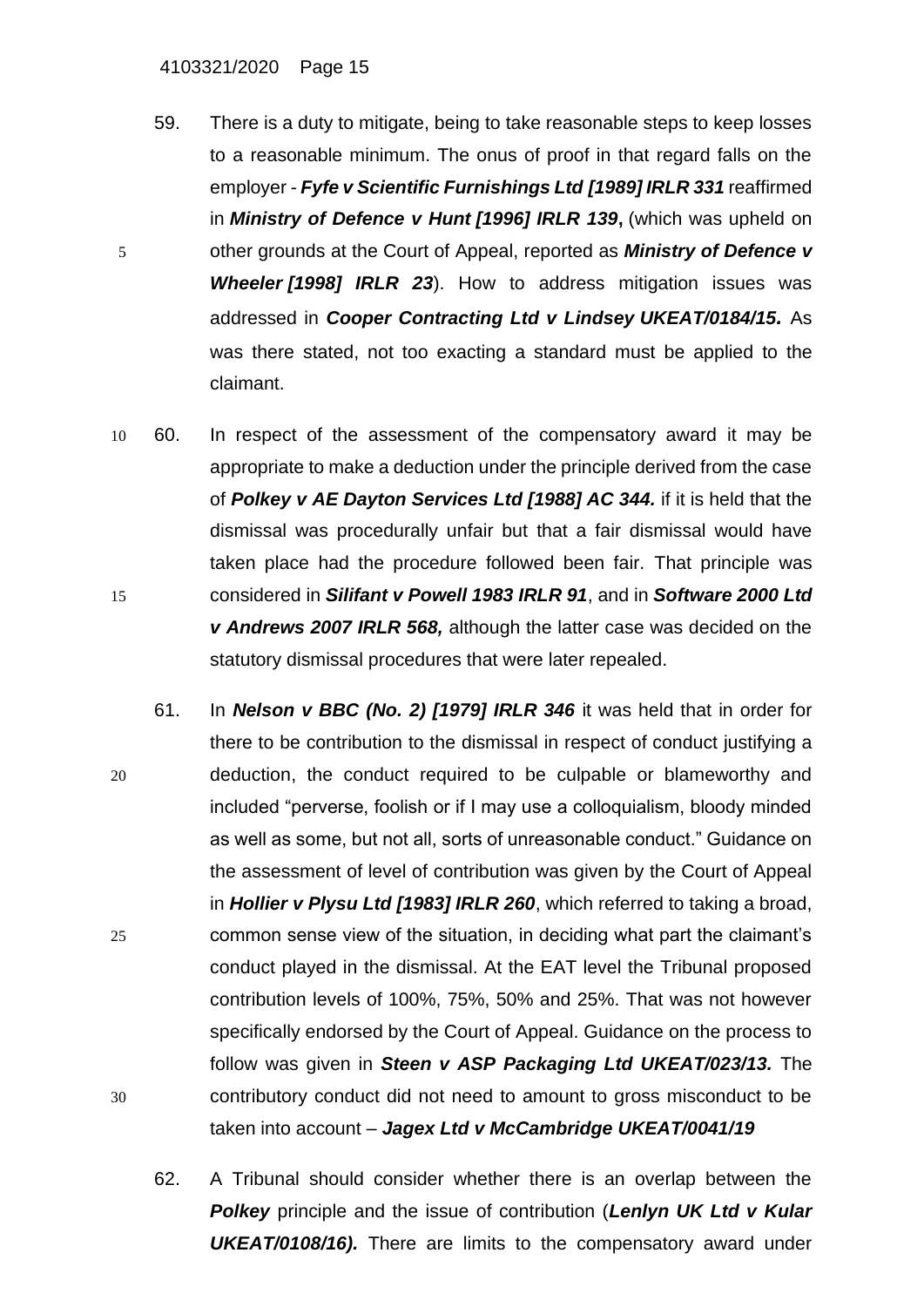section 124, which are applied after any appropriate adjustments and grossing up of an award in relation to tax – *Hardie Grant London Ltd v Aspden UKEAT/0242/11.*

- 63. In the event of an unreasonable failure to follow the ACAS Code of 5 Practice on Disciplinary and Grievance Procedures, the Tribunal may adjust the level of compensation upwards or downwards by up to 25%. It has a discretion on whether or not to do so.
- 64. There is a limit to the award of compensation for unfair dismissal under section 124(IZA) of the Employment Rights Act 1996, which is of "52 10 multiplied by a week's pay"

## *Discrimination*

65. In the context of a breach of the 2010 Act compensation is considered under section 124, which states:

### "**124 Remedies: general**

15 (1) This section applies if an employment tribunal finds that there has been a contravention of a provision referred to in section 120(1).

- (2) The tribunal may—
- (a) make a declaration as to the rights of the complainant and 20 the respondent in relation to the matters to which the proceedings relate;
	- (b) order the respondent to pay compensation to the complainant;
	- (c) make an appropriate recommendation.
- 25 (3) An appropriate recommendation is a recommendation that within a specified period the respondent takes specified steps for the purpose of obviating or reducing the adverse effect [on the complainant] of any matter to which the proceedings relate …
	- (4) Subsection (5) applies if the tribunal—
- 30 (a) finds that a contravention is established by virtue of section 19, but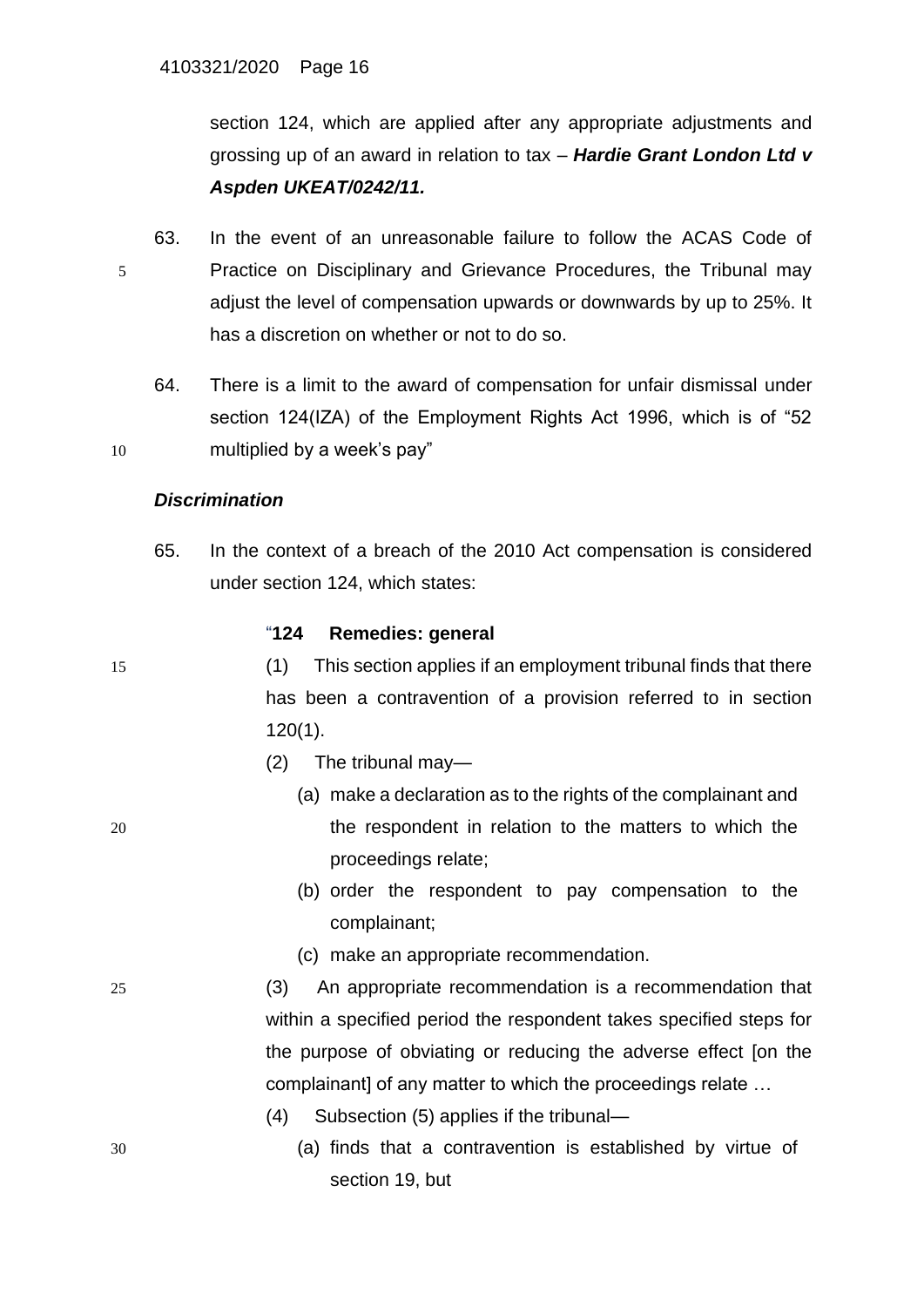(b) is satisfied that the provision, criterion or practice was not applied with the intention of discriminating against the complainant.

(5) It must not make an order under subsection (2)(*b*) unless it 5 first considers whether to act under subsection (2)(*a*) or (*c*).

> (6) The amount of compensation which may be awarded under subsection (2)(*b*) corresponds to the amount which could be awarded by the county court or the sheriff under section 119…….

66. Section 119 states:

…<br>……

| 10 | "Remedies |
|----|-----------|
|    |           |

(3) The sheriff has the power to make any order which could be made by the Court of Session –

(a) in proceedings for reparation

15 (b) on a petition for judicial review.

(4) An award of damages may include compensation for injured feelings(whether or not it includes compensation on any other basis)….."

67. An issue to address in any award is injury to feelings. Three bands were 20 set out for injury to feelings in *Vento v Chief Constable of West*  Yorkshire Police (No 2) [2003] IRLR 102 in which the Court of Appeal gave guidance on the level of award that may be made. The three bands were referred to in that authority as being lower, middle and upper, with the following explanation:

25 "i) The top band should normally be between £15,000 and £25,000. Sums in this range should be awarded in the most serious cases, such as where there has been a lengthy campaign of discriminatory harassment on the ground of sex or race. This case falls within that band. Only in the most exceptional case should an award of 30 compensation for injury to feelings exceed £25,000.

> ii) The middle band of between £5,000 and £15,000 should be used for serious cases, which do not merit an award in the highest band.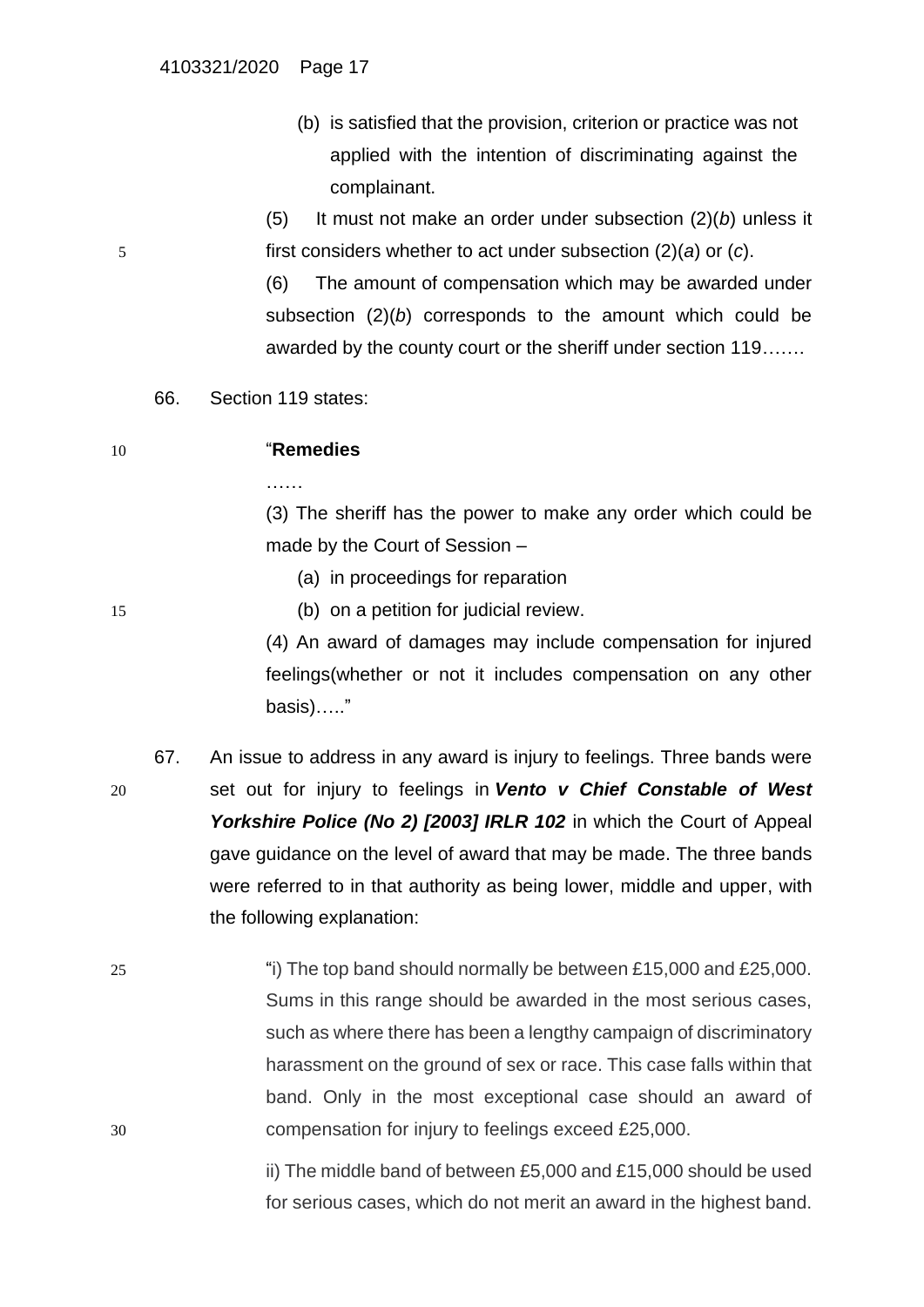iii) Awards of between £500 and £5,000 are appropriate for less serious cases, such as where the act of discrimination is an isolated or one-off occurrence. In general, awards of less than £500 are to be avoided altogether, as they risk being regarded as so low as not 5 to be a proper recognition of injury to feelings."

- 68. In *Da'Bell v NSPCC [2010] IRLR 19,* the EAT held that the levels of award for injury to feelings needed to be increased to reflect inflation. The top of the lower band would go up to £6,000; of the middle to £18,000; and of the upper band to £30,000.
- 10 69. In *De Souza v Vinci Construction (UK) Ltd [2017] IRLR 844*, the Court of Appeal suggested that it might be helpful for guidance to be provided by the President of Employment Tribunals (England and Wales) and/or the President of the Employment Appeal Tribunal as to how any inflationary uplift should be calculated in future cases. The Presidents of 15 the Employment Tribunals in England and Wales and in Scotland thereafter issued joint Presidential Guidance updating the Vento bands for awards for injury to feelings, which is regularly updated. In respect of claims presented on or after 6 April 2020, the Vento bands include a lower band of £900 to £9,000, a middle band of £9,000 to £27,000 and a higher 20 band of £27,000 to £45,000. That included an uplift from English authority which a Tribunal may disapply if it gives reasons (this Tribunal did not consider that such disapplication was required in this case, and used the bands set out above as guidance).
- 70. The higher band applies to "the most serious cases, such as where there 25 has been a lengthy campaign of discriminatory harassment", the middle band "for serious cases which do not merit an award in the highest band" and the lower band "for less serious cases, such as where the act of discrimination is an isolated or one-off occurrence".
- 71. Consideration may also be given to an award in respect of financial losses 30 sustained as a result of the discrimination. This is addressed in *Abbey National plc and another v Chagger [2010] ICR 397*. The question is "what would have occurred if there had been no discriminatory dismissal .……. If there were a chance that dismissal would have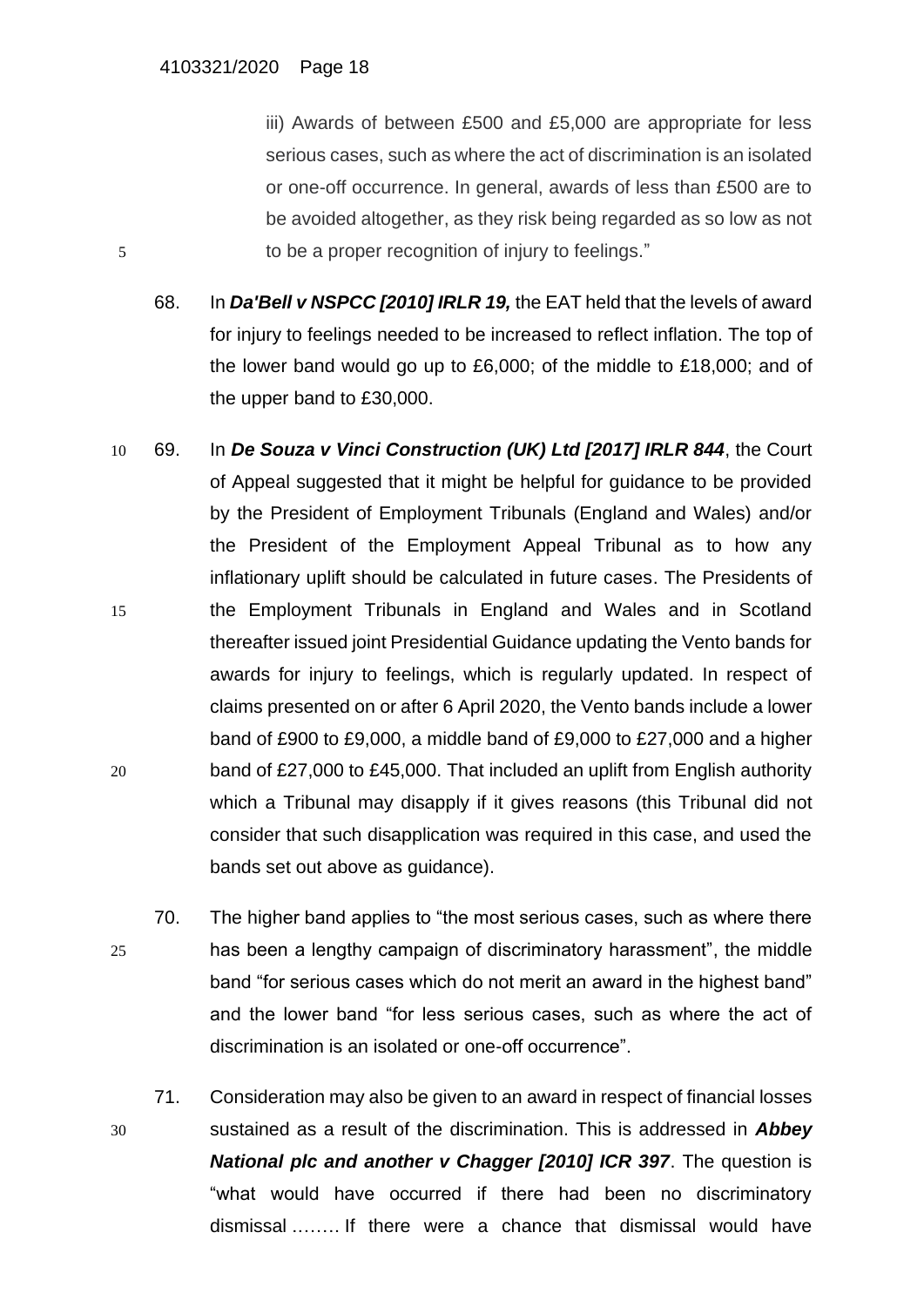occurred in any event, even if there had been no discrimination, then in the normal way that must be factored into the calculation of loss." The test under the 2010 Act is not what is just and equitable – *Hurley v Mustoe (No. 2) [1983] ICR 427*.

- 5 72. There is a duty of mitigation, being to take reasonable steps to keep losses sustained by the dismissal to a reasonable minimum. That is a question of fact and degree. It is for the respondent to discharge the burden of proof – *Ministry of Defence v Hunt and others [1996] ICR 554*.
- 73. In *Chapman v Simon [\[1994\]](https://www.lexisnexis.com/uk/legal/search/enhRunRemoteLink.do?linkInfo=F%23GB%23IRLR%23sel1%251994%25year%251994%25page%25124%25&A=0.7911030467174527&backKey=20_T511687004&service=citation&ersKey=23_T511686996&langcountry=GB) IRLR 124*, the Court of Appeal emphasised 10 the importance for tribunals to consider only the act of which complaint is made. The Editors of Harvey on Industrial Relations and Employment Law consider that "the same principle must apply to any assessment of compensation for discrimination—the loss must be attributable to the specific act that has been held to constitute discrimination, and not to other 15 acts showing discrimination of which complaint has not been made."
- 74. Where loss has been caused by a combination of factors, including some which are not discriminatory, the award may be discounted by such percentage as reflects the apportionment of that responsibility - **O***layemi v Athena Medical Centre [\[2016\]](https://www.lexisnexis.com/uk/legal/search/enhRunRemoteLink.do?linkInfo=F%23GB%23ICR%23sel1%252016%25year%252016%25page%251074%25&A=0.9224574091702455&backKey=20_T511687004&service=citation&ersKey=23_T511686996&langcountry=GB) ICR 1074.* The employment tribunal 20 should focus on the divisibility of the harm. In *BAE Systems (Operations) Ltd v Konczak [\[2017\]](https://www.lexisnexis.com/uk/legal/search/enhRunRemoteLink.do?linkInfo=F%23GB%23IRLR%23sel1%252017%25year%252017%25page%25893%25&A=0.104117006376929&backKey=20_T514295543&service=citation&ersKey=23_T514295538&langcountry=GB) IRLR 893*: the Court of Appeal held that "the question is whether the tribunal can identify, however broadly, a particular part of the suffering which is due to the wrong".
- 75. The concept of contribution to discrimination was addressed by the EAT 25 in *Way v Crouch [2005] ICR 1362*, which held that "compensation in a sex discrimination case (and by analogy in other discrimination claims) is subject to the [1945] Act" In *[First Greater Western Ltd \(2\) Mr J Linley](https://assets.publishing.service.gov.uk/media/5c9a62a3ed915d07ac4243aa/_1__First_Greater_Western_Ltd__2__Mr_J_Linley_v_Miss_R_Waiyego_UKEAT_0056_18_RN.pdf)  [v Miss R Waiyego UKEAT/0056/18](https://assets.publishing.service.gov.uk/media/5c9a62a3ed915d07ac4243aa/_1__First_Greater_Western_Ltd__2__Mr_J_Linley_v_Miss_R_Waiyego_UKEAT_0056_18_RN.pdf)* however the EAT held that the Act [referred to, the Law Reform \(Contributory Negligence\) Act 1945,](https://assets.publishing.service.gov.uk/media/5c9a62a3ed915d07ac4243aa/_1__First_Greater_Western_Ltd__2__Mr_J_Linley_v_Miss_R_Waiyego_UKEAT_0056_18_RN.pdf) can apply 30 [to some discrimination claims, but](https://assets.publishing.service.gov.uk/media/5c9a62a3ed915d07ac4243aa/_1__First_Greater_Western_Ltd__2__Mr_J_Linley_v_Miss_R_Waiyego_UKEAT_0056_18_RN.pdf) that reduction of an award for [contributory negligence would rarely, if ever, be justified because of the](https://assets.publishing.service.gov.uk/media/5c9a62a3ed915d07ac4243aa/_1__First_Greater_Western_Ltd__2__Mr_J_Linley_v_Miss_R_Waiyego_UKEAT_0056_18_RN.pdf)  [difficulties in applying the concept of "fault" to the victim of a discrimination](https://assets.publishing.service.gov.uk/media/5c9a62a3ed915d07ac4243aa/_1__First_Greater_Western_Ltd__2__Mr_J_Linley_v_Miss_R_Waiyego_UKEAT_0056_18_RN.pdf)  [claim and the fact that the discriminator may have acted without "fault" in](https://assets.publishing.service.gov.uk/media/5c9a62a3ed915d07ac4243aa/_1__First_Greater_Western_Ltd__2__Mr_J_Linley_v_Miss_R_Waiyego_UKEAT_0056_18_RN.pdf)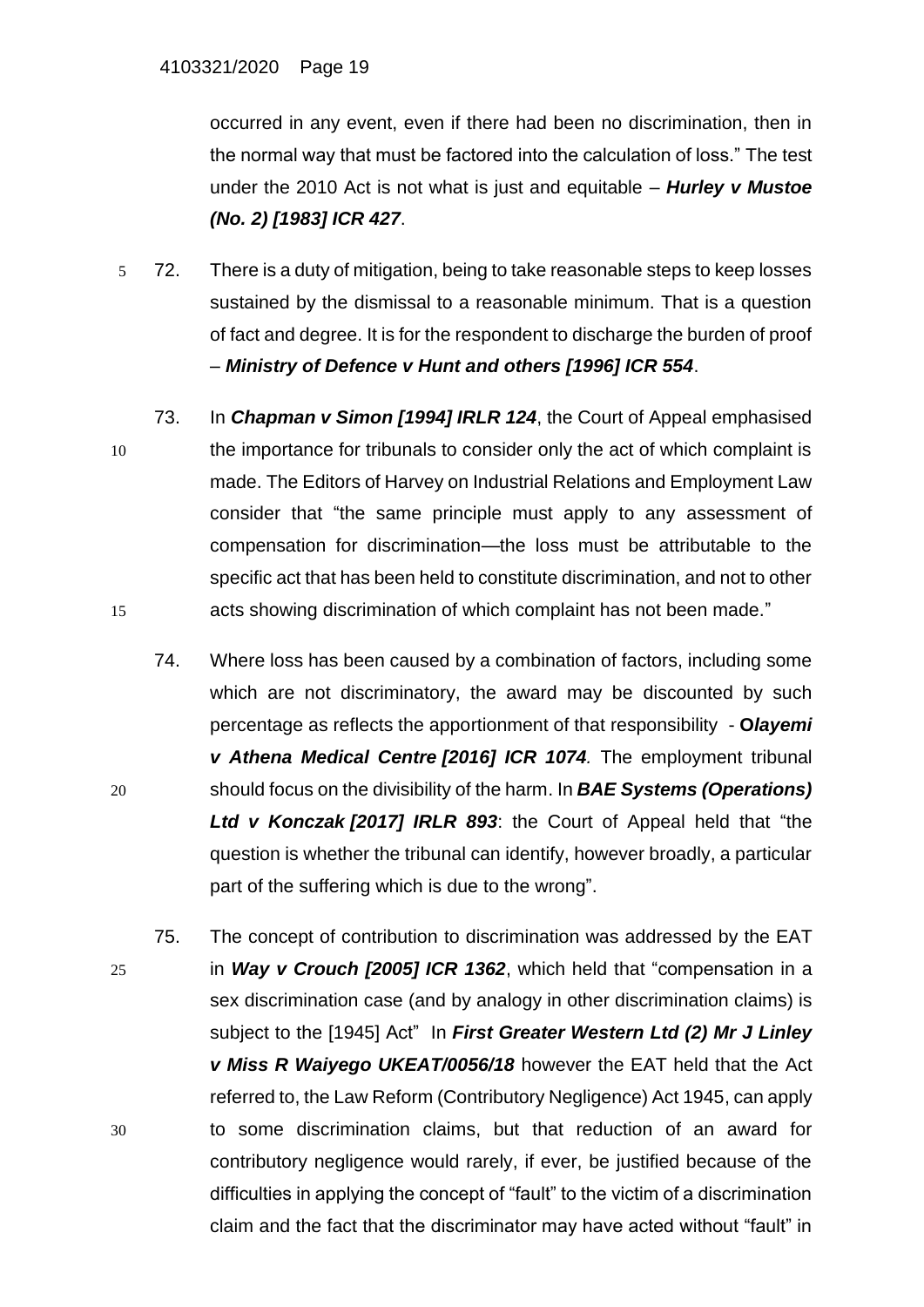[the sense of the 1945 Act. It considered that](https://assets.publishing.service.gov.uk/media/5c9a62a3ed915d07ac4243aa/_1__First_Greater_Western_Ltd__2__Mr_J_Linley_v_Miss_R_Waiyego_UKEAT_0056_18_RN.pdf) *Way* expressed a view that was [too broad. It suggested that compensation can be addressed as an](https://assets.publishing.service.gov.uk/media/5c9a62a3ed915d07ac4243aa/_1__First_Greater_Western_Ltd__2__Mr_J_Linley_v_Miss_R_Waiyego_UKEAT_0056_18_RN.pdf)  [issue of mitigation.](https://assets.publishing.service.gov.uk/media/5c9a62a3ed915d07ac4243aa/_1__First_Greater_Western_Ltd__2__Mr_J_Linley_v_Miss_R_Waiyego_UKEAT_0056_18_RN.pdf)

- 76. Interest may be awarded in discrimination cases under the Industrial 5 Tribunals (Interest on Awards in Discrimination Cases) Regulations 1996. No interest is due on future losses.
- 77. Where the awards exceed £30,000 they require to be grossed up to account for the incidence of taxation under the [Income Tax \(Earnings and](https://www.lexisnexis.com/uk/legal/search/enhRunRemoteLink.do?linkInfo=F%23GB%23UK_LEG%23num%252003_1a_SECT_401%25&A=0.06767566205570108&backKey=20_T514549434&service=citation&ersKey=23_T514295538&langcountry=GB)  [Pensions\) Act 2003 sections](https://www.lexisnexis.com/uk/legal/search/enhRunRemoteLink.do?linkInfo=F%23GB%23UK_LEG%23num%252003_1a_SECT_401%25&A=0.06767566205570108&backKey=20_T514549434&service=citation&ersKey=23_T514295538&langcountry=GB) 401 and [403](https://www.lexisnexis.com/uk/legal/search/enhRunRemoteLink.do?linkInfo=F%23GB%23UK_LEG%23num%252003_1a_SECT_403%25&A=0.5607667251276272&backKey=20_T514549434&service=citation&ersKey=23_T514295538&langcountry=GB) and *Shove v Downs Surgical* 10 *plc [\[1984\]](https://www.lexisnexis.com/uk/legal/search/enhRunRemoteLink.do?linkInfo=F%23GB%23IRLR%23sel1%251984%25year%251984%25page%2517%25&A=0.379992697602474&backKey=20_T514549434&service=citation&ersKey=23_T514295538&langcountry=GB) IRLR 17*.

# *(ii) Statement of terms*

78. The award may be between two and four weeks' pay under section 38 of the Employment Act 2002, unless there are exceptional circumstances which apply.

### 15 **Observations on the evidence**

79. The Tribunal's assessment of each of the witnesses who gave oral evidence is as follows

### *Mr Kenneth Ferguson*

80. The Tribunal commented in the Judgment on its assessment of the 20 claimant's evidence in the hearing on liability. The Tribunal had continuing concerns at some aspects of the claimant's evidence. He continued to have a tendency not to answer a question directly. He gave the impression of seeking to present the evidence in a light favourable to him rather than answer some questions candidly. He at best exaggerated his evidence on 25 occasion. An example is in his second witness statement where he stated "On being sacked I had to resign as Convenor of the Scottish Grant Makers". In cross examination he initially said that he had required to resign immediately, but then accepted that he had remained in post until November 2020. The evidence that he had resigned immediately was 30 untrue. He also sought to characterise matters in a manner that the Tribunal did not find convincing. One example was an email that the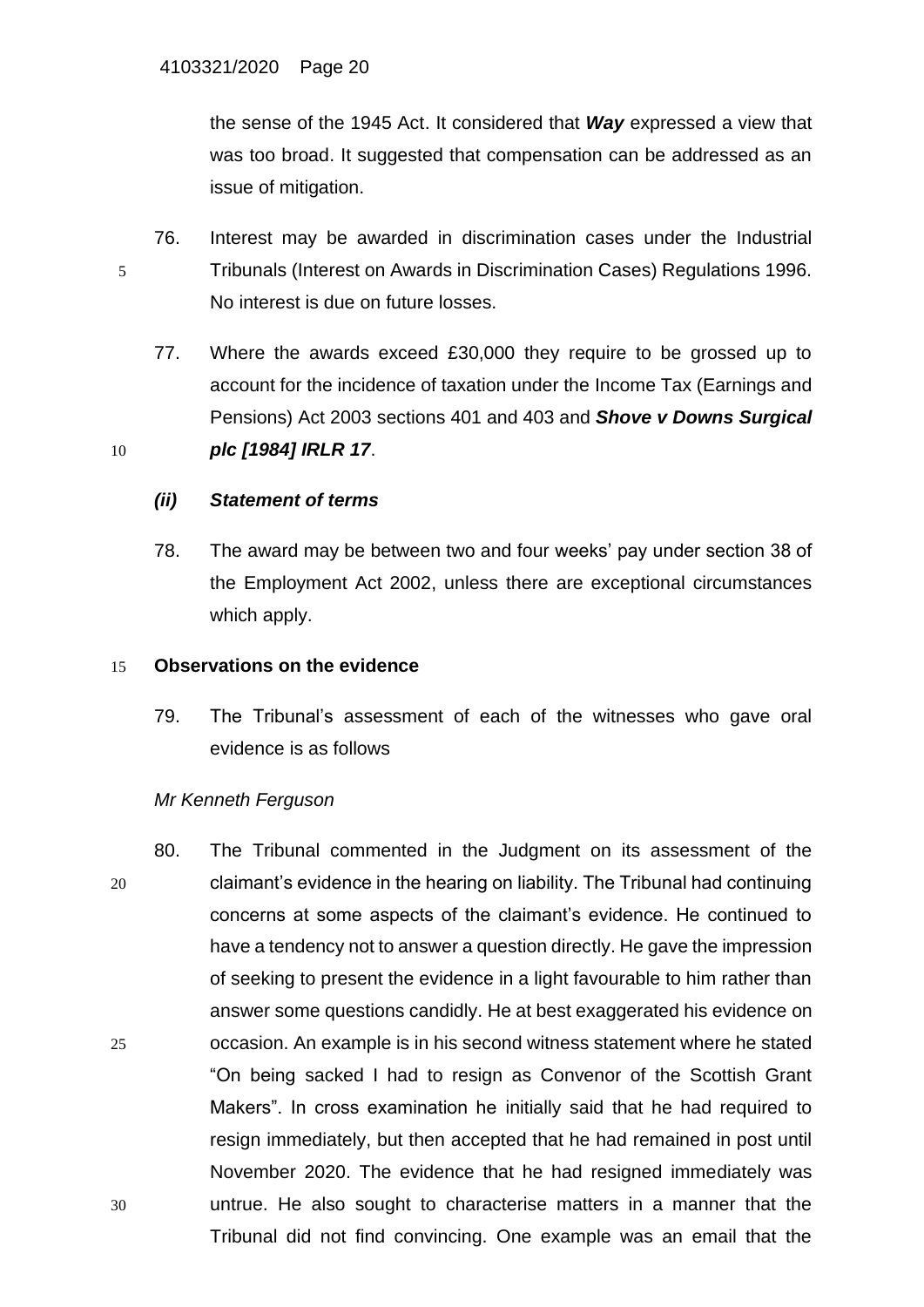claimant had sent an elder of the Stirling Free Church in 2017, part of what the first respondent described as new evidence. In that he said "be reassured that the church has a friend on the inside" was a reference to being inside the development process. The Tribunal did not consider that 5 that was what that had been a reference to, but inside was inside the first respondent itself, having regard to the evidence it heard as a whole. The phrase was directly redolent of a conflict of interest. It is true that the email was sent very late at night and to an elder in hospital in the latter stages of terminal cancer, but that does not detract from it being further evidence 10 of the claimant having known of and still acting in breach of the provisions on conflict of interest. The conflict of interest is also shown in the email that the claimant sent his Church colleagues with his initial thoughts on terms. One cannot know from that email whether his thoughts were from the perspective of the Church position, or that of the first respondent. That 15 no terms were at that stage concluded, and when they were both he was not involved and they were not similar to his initial thoughts, does not avoid there having been a conflict in the Tribunal's view. The claimant throughout refused to accept that he had done anything wrong, which the Tribunal considered revealed a lack of insight into the issue on his part, 20 and which did support to an extent the allegation made of him by the first and second respondents that he did not accept any degree of criticism. The Tribunal should also note that the second written witness statement had referred to earnings with the first respondent and then after dismissal on a gross basis, set out in a Schedule of Loss to which the statement 25 referred, which was later accepted not to be the correct manner to calculate loss, and a revised Schedule of Loss was tendered.

#### *Mr Mark Batho*

81. Mr Batho had recently assumed the role of Chair of the first respondent. His written witness statement concluded with the proposition that the 30 claimant ought to have mitigated loss by applying for roles, and had he done so he would have secured a post at the same level of remuneration as with the first respondent within a year. In oral evidence he said that the report by Odgers Berndston did not set out roles that the claimant should have applied for but was indicative of the roles being advertised which he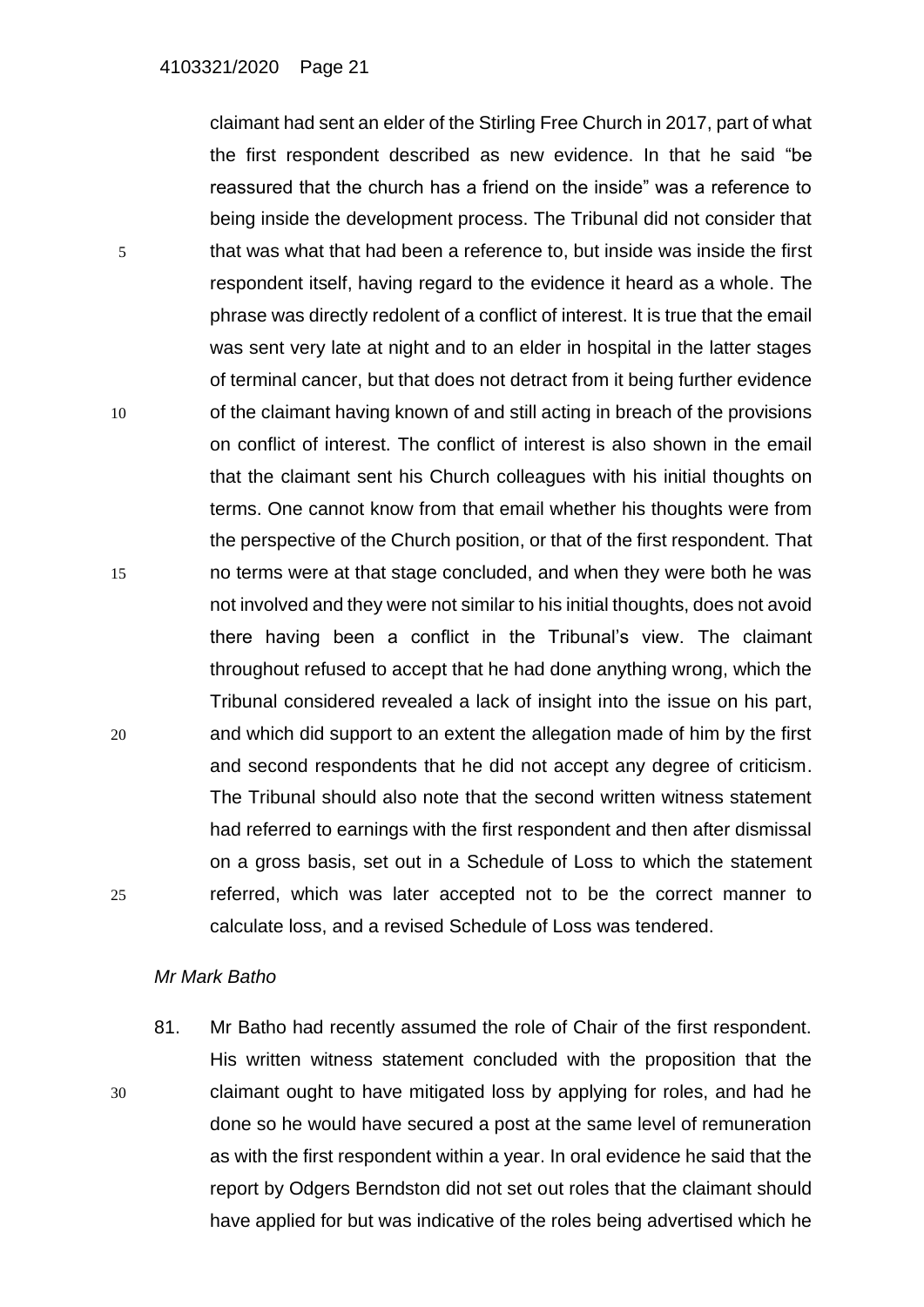could have applied for. That there were roles being advertised the Tribunal accepted. But that if far from saying that the claimant failed to mitigate loss. For some of them the claimant had little realistic prospect of being appointed, such as that for the Law Society of Scotland with a materially 5 higher salary and very different role to that held with the first respondent. Others did not have much if any higher remuneration than he was receiving. Whilst the Tribunal accepted that Mr Batho sought to give honest evidence, it was of little direct assistance to the issues before the Tribunal.

## 10 *Ms Judy Cromarty*

82. The Tribunal had heard from Ms Cromarty in the initial hearing. The Tribunal considered that she was generally a credible and reliable witness. There were criticisms of her position from the claimant in submission, which included that it was self-serving and unreliable, but we did not 15 accept that although we did not agree that the possibility of dismissal from knowledge of the new evidence was accurately described as "high". It was present, but we have assessed it as set out below.

# *Mr Gerald McLaughlin*

83. Mr McLaughlin's evidence was not subject to cross examination and was 20 accepted by the Tribunal.

### **Discussion**

- 84. We were once again substantially assisted by both representatives, whose final submissions were of high quality. The Tribunal considered matters having regard to all the evidence it heard over both hearings, and 25 took account of the findings of fact from the Judgment, and those set out above.
- 85. The position that the Tribunal required to consider was a complex one, as had been the position as to liability. There were a large number of issues disputed between the parties, where the evidence was not always as clear 30 as it might have been. The witness statement of the claimant for example was somewhat lacking in specific detail as to what he had done, when, and took a rather general approach to his losses. Total figures for loss to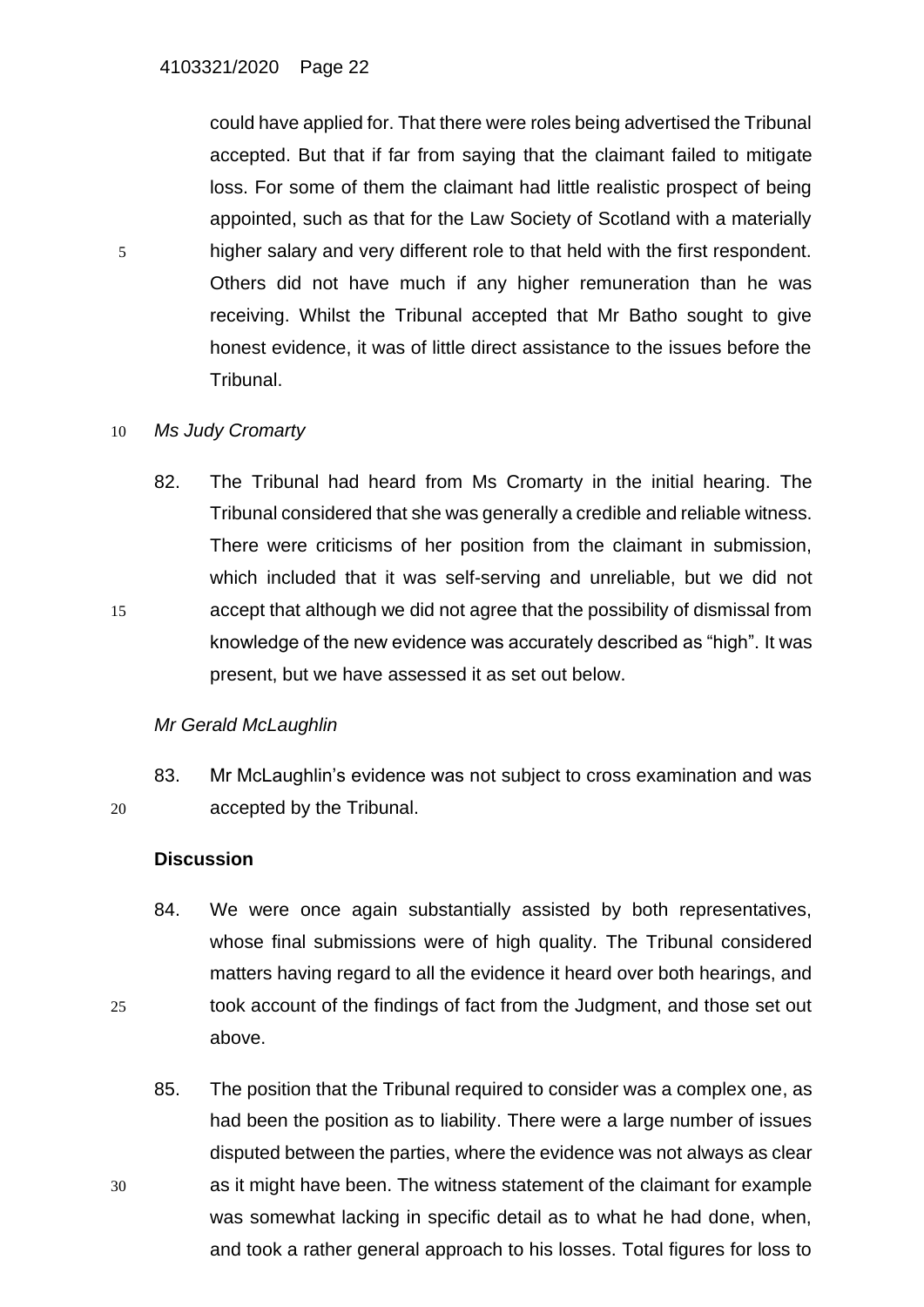date, including for mitigation, were given. That did not allow easy assessment if the period of loss was less than that. There were issues over what has been described as new evidence, and the exact source of that was not explained in the evidence for the respondents.

- 5 86. The parties again took somewhat polar opposite positions. The claimant's position was that he should be compensated in full, without any deductions, for a period of over three years from the date of dismissal. He did not accept any ground for criticism of how he had acted in any respect. The respondents' position was that the deductions should be material, 10 including in one respect 100%, and that there would have been a fair dismissal either because of performance or because of the discovery of new evidence on the conflict of interest issue which had already attracted a final written warning on more limited evidence, current for 12 months from December 2019. The claimant sought an uplift of 25% for the breach 15 of the ACAS Code, the maximum of four weeks' pay for the lack of a statement of terms, and a total award of around £190,000 including £36,000 for injury to feelings, which after grossing up would have been the equivalent of over £270,000. The respondents did not provide a specific figure for the award, but argued that the basic award should be reduced, 20 the compensatory award should be nil, and that the injury to feelings award should be in the lower band of *Vento,* therefore below £9,000. They argued that there were exceptional circumstances justifying no award for the failure to provide particulars, and that the uplift should be 10%. On every point therefore the dispute was a substantial one.
- 25 87. These issues are also not entirely severable ones. They include, to summarise them very generally, what losses flowed from the dismissal, what would have happened in the absence of the unfair dismissal and of the unlawful dismissal, could there have been a fair dismissal and if so when and for what reason, on which there was more than one argument 30 for the respondents, did the claimant contribute to the dismissal, in the assessment of what is just and equitable what if any new evidence can be taken into account, what effect did that have, and when would that have been, and in the general issue of assessing what is just and equitable avoiding deductions which have an undue effect by a form of double-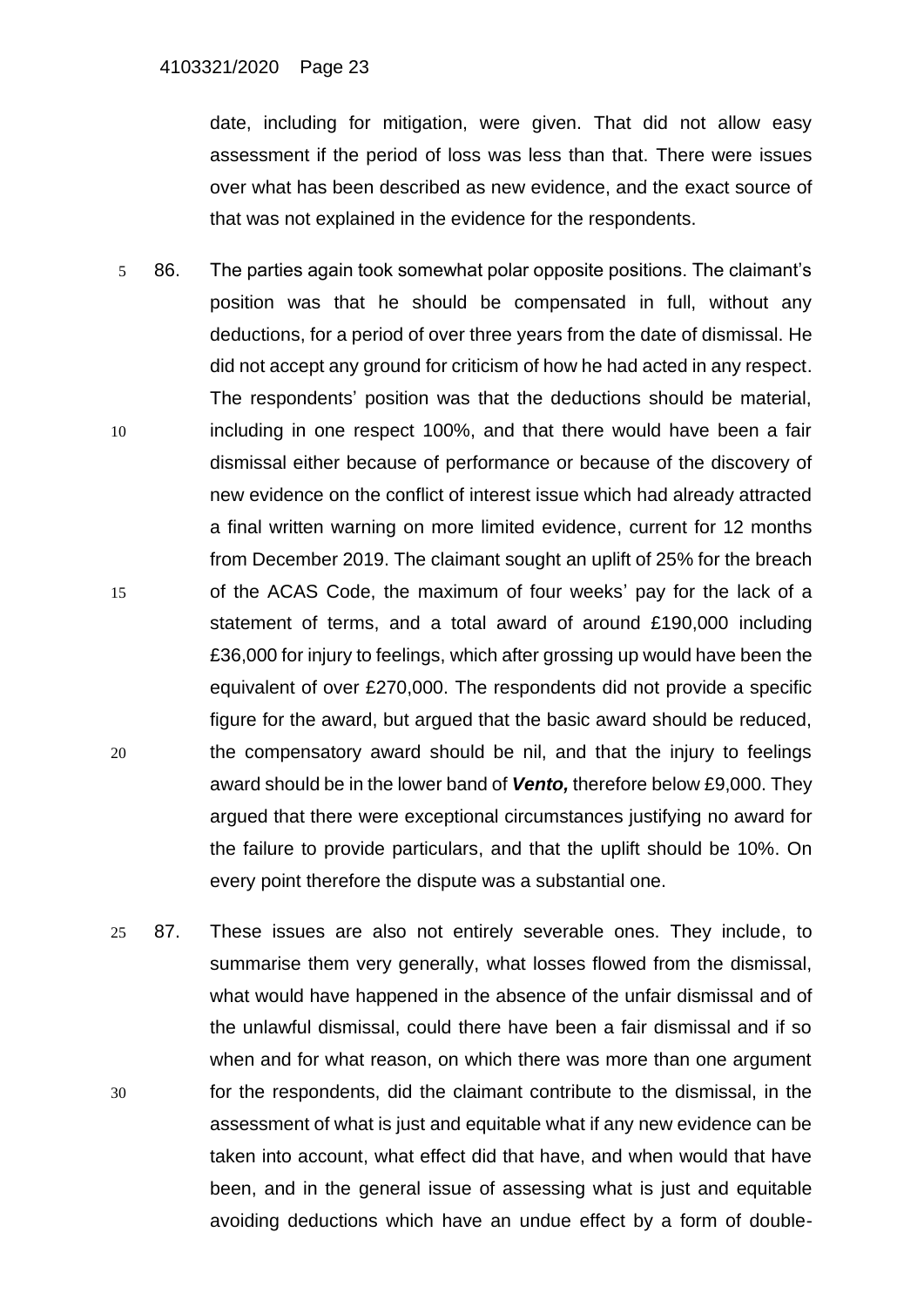counting of the same matter under two or more questions. There are therefore a series of different but partly related issues and the Tribunal did not consider that a purely mechanical exercise of addressing each one independently in turn was the only manner to do so.

- 5 88. Matters are further complicated by there being remedies for discrimination and for unfair dismissal which address the same potential losses, but apply what may be different legal tests, and include where discrimination was not the only factor leading to dismissal. The Tribunal considered whether the losses assessed for the unfair dismissal claim were any 10 different to those from the discrimination claim. The latter is not capped, and the Tribunal addressed initially the discrimination losses accordingly, which is consistent with *D'Souza v London Borough of Lambeth 1997IRLR 677*.
	- 89. The Tribunal has addressed the issues before it as follows:

# 15 *(i) What period of loss did the claimant suffer as a result of the unfair and discriminatory dismissal?*

- 90. The dismissal has two different elements, its unfairness, and its unlawfulness. In respect of the former, the respondent has an argument under the *Polkey* principle which is addressed below. In respect of the 20 latter it has an argument that there would have been a lawful performance dismissal which is similar to such an argument. The respondent argued that the claimant's performance had not been adequate, he would have continued to perform inadequately, a formal performance management process would have been commenced, and that was likely to have ended 25 in his dismissal after a period of six to twelve months from his dismissal that did occur, such that the employment would have ended by 16 March 2021 at the latest. The claimant argued that he would have acted on any issues raised, and no fair and lawful dismissal would have taken place accordingly. The claimant alleges loss for the period to the date of the 30 hearing, and future loss for a period of one year thereafter.
	- 91. The Tribunal considered from all the evidence before it that there was a strong probability but not a certainty that a dismissal would have taken place, and that that would have been fair and lawful. Performance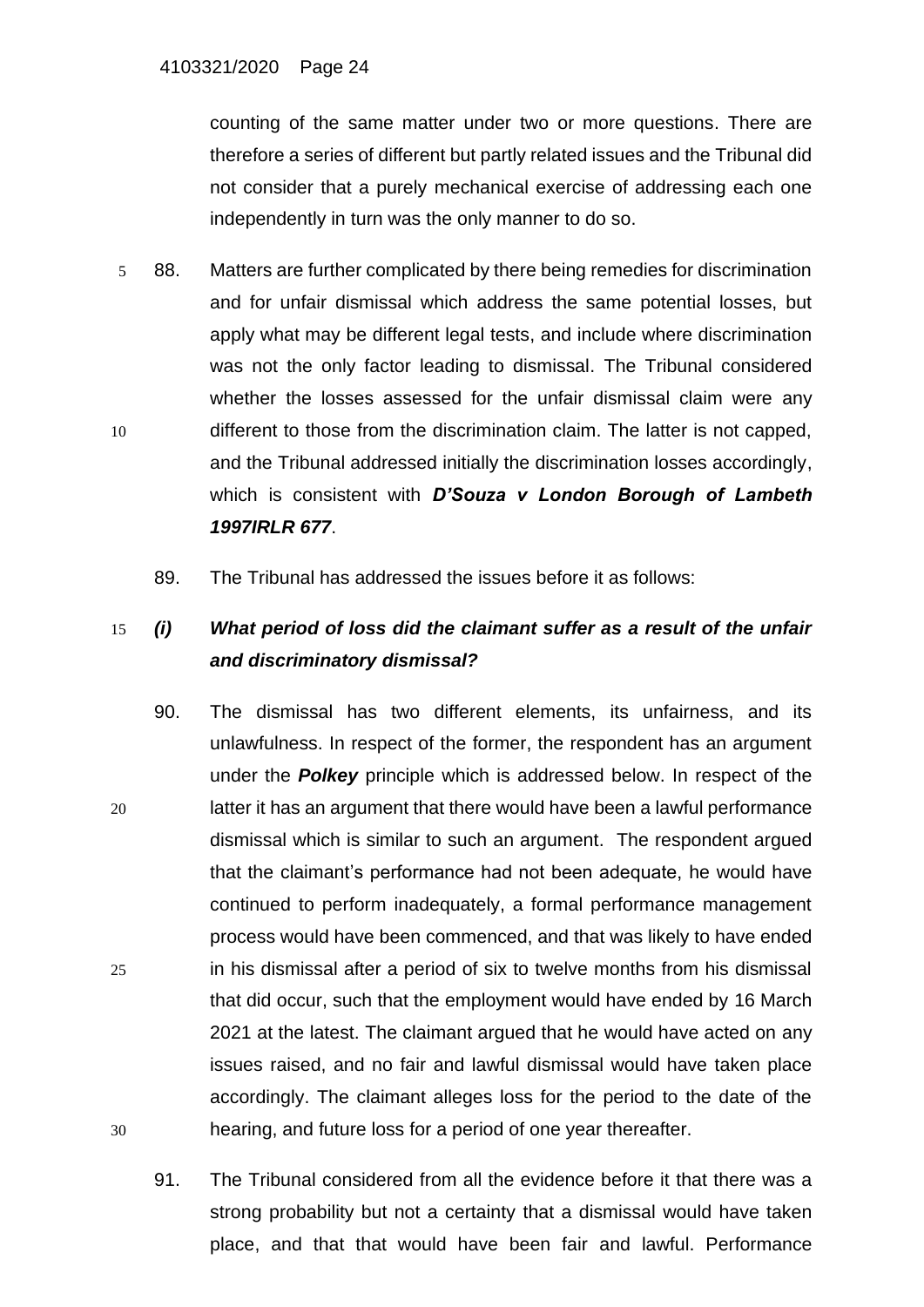management had been ongoing for a material period, albeit informally. That was set out in the Judgment and further findings on matters relevant to remedy in this context were made. It was notable that the concerns over performance had arisen before any concern over conflict of interest 5 became known to the first respondent. The second respondent had a view that the performance of the claimant was substantially inadequate, but she was not alone in that. Some of the other Trustees who gave evidence before us at the Liability Hearing had similar concerns, and they were summarised in the evidence of Mr Coutts. On that matter the Tribunal 10 accepted his evidence. The claimant firstly did not accept that he had done anything wrong in respect of the conflict of interest, and secondly did not accept that his performance was at all inadequate. The Tribunal did not accept his evidence on those points. That for conflict of interest was addressed in the Judgment, and is further addressed below. The Tribunal 15 did consider that there were legitimate reasons for concerns over performance to be raised with the claimant, that they had been on-going for a lengthy period even if not raised as a formal disciplinary matter, and that the claimant's performance had not substantially improved as a result of the informal processes that had been undertaken that would have been 20 **likely to forestall commencement of a formal process.** 

92. There was a related issue which the Tribunal considered, which was that the claimant had a lack of understanding of what performance issues there were. He focussed for example in much of his evidence on the views of his staff, and had a tendency to ignore the views of the Board. There was 25 a sense from his evidence that he believed that he was or should be the ultimate decision maker for the Trust, not the Board, which was the ultimate decision maker. The Tribunal did not consider that he engaged adequately with the board and that the concerns with regard to his performance, and engagement in particular, were justified. Those 30 concerns were not sufficient for a fair dismissal at the time that the dismissal took place, partly because of the absence of any formal process or warnings, but there was evidence that it had existed for a material period, and was not improving. The Tribunal concluded that the claimant did not appear fully to appreciate that he was given instructions by the 35 Board which it was his role to fulfil, particularly if the instruction was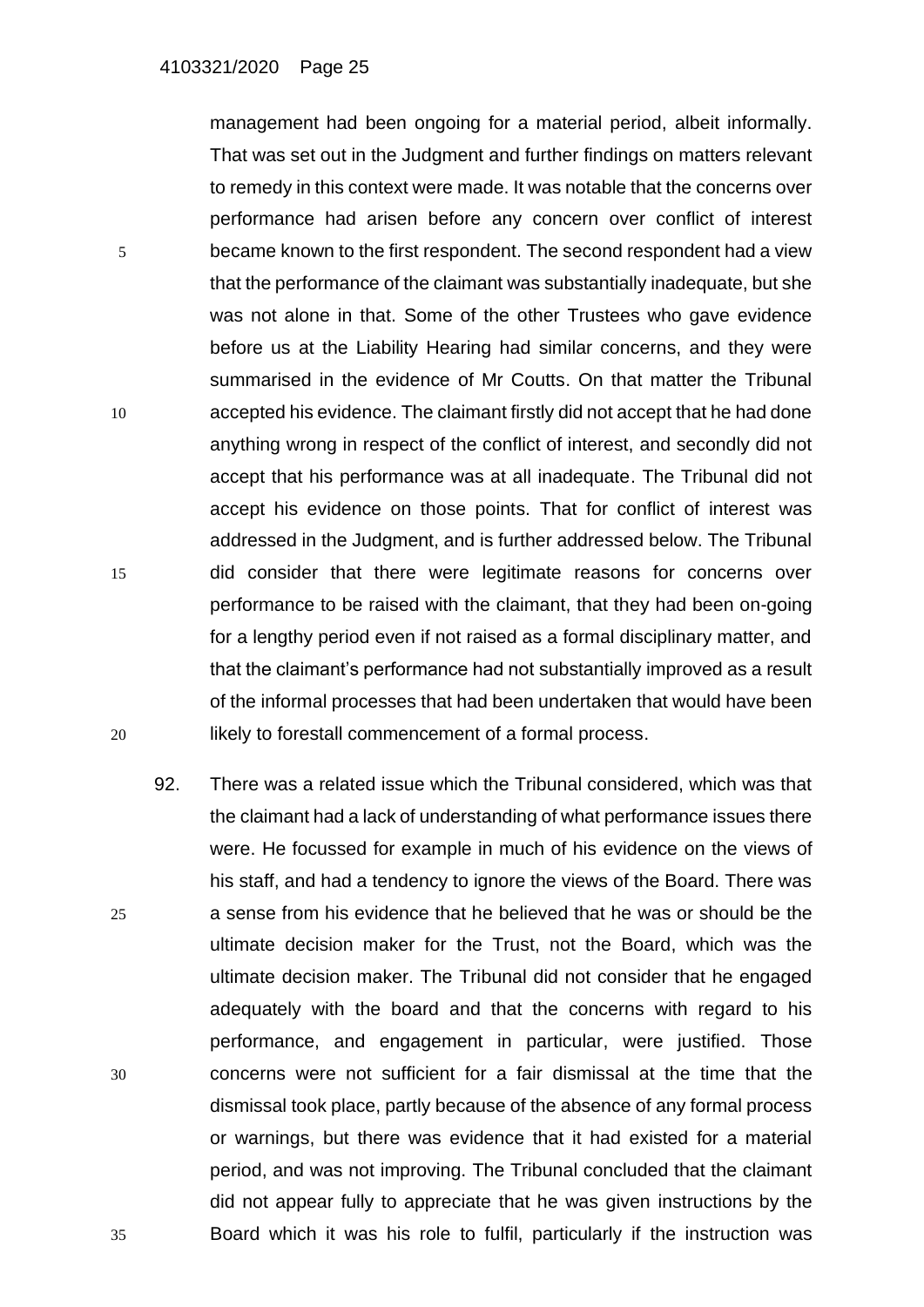different to his own views. He did not appear to understand the concerns over his relationship with the board, as exemplified by his evidence on the issue of engagement with the Trustees. His witness statement for the remedy hearing referred to there having been over 50 meetings being held 5 with them, as if that was sufficient of itself. That was not the point, which was about the quality of the engagement, not its quantity. He did not address that quality issue at all in his witness statement, which we concluded was as he did not properly understand it. That difference of impression was also exemplified by his own view on Project Tynecastle 10 referred to in the Judgment, which was entirely at odds with those of the Trustee board. Other aspects of the evidence before us showed an increasing gulf between the claimant's views on the one hand and those of the board on the other.

- 93. On the other hand the first respondent had not articulated its concerns 15 over performance clearly with the claimant. He had not been told where his performance required to be improved, how it would be measured, or what help he might be given to achieve what was desired.
- 94. The Tribunal concluded that if a formal process with regard to the claimant's performance had been commenced, it would have taken a 20 material period of time to reach the first stage. There would have been an investigation of the issues, and that would have taken itself a material time as there were a number of discrete issues. The claimant in that investigation process is likely to have defended his position forcefully, providing substantial documentation in doing so, likely to have involved 25 further investigation. There would likely then have been a disciplinary hearing with regard to the performance, which again the claimant would have defended, and led to either a first warning or a form of final written warning. The terms of the ACAS Code of Practice on Disciplinary and Grievance Hearings is relevant in that context. It is a Code which the 30 Tribunal would take into account, as referred to in the Judgment. Paragraph 19 states:

"19. Where misconduct is confirmed or the employee is found to be performing unsatisfactorily it is usual to give the employee a written warning. A further act of misconduct or failure to improve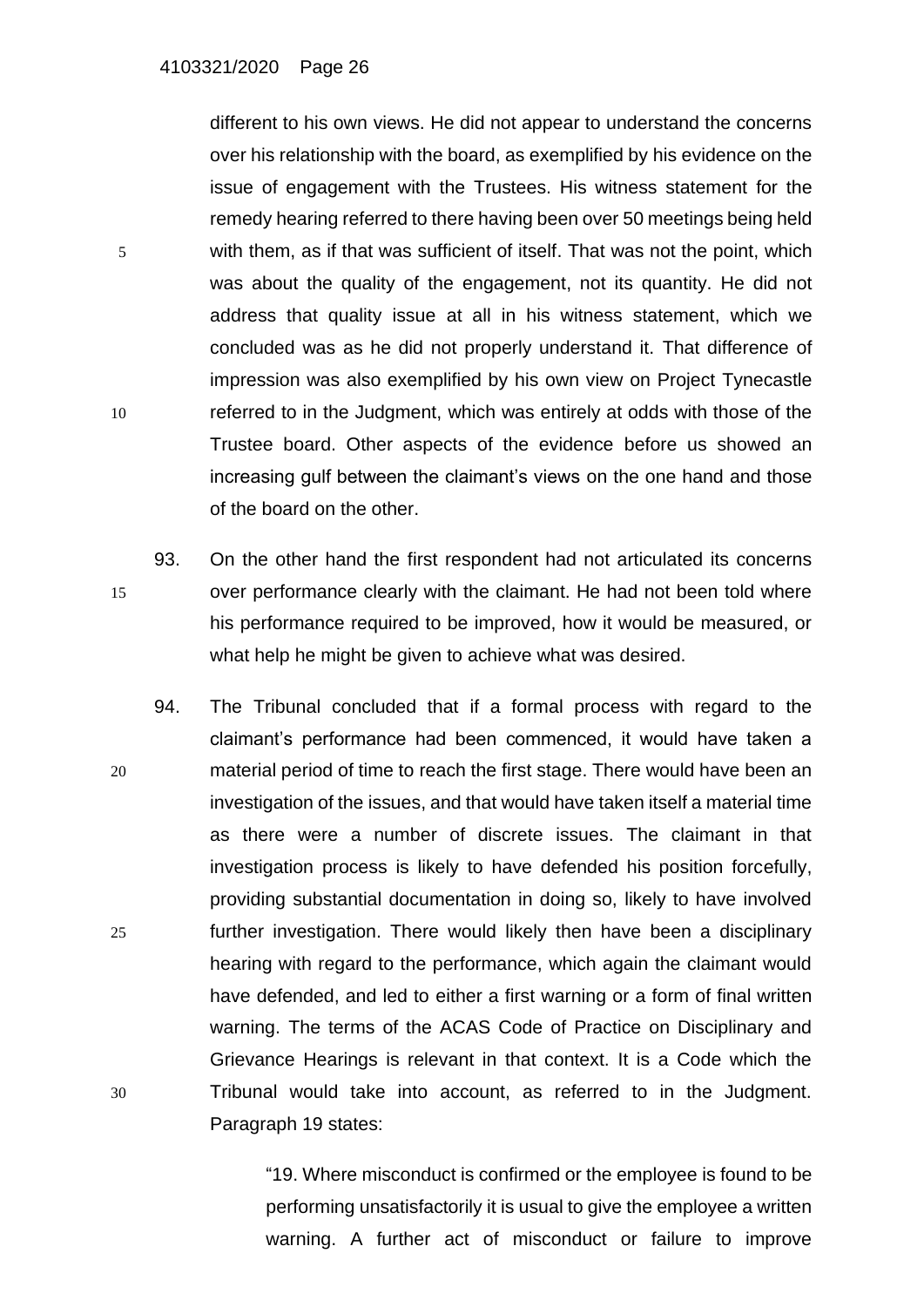performance within a set period would normally result in a final written warning."

- 95. Whether the warning would be first or final depends on the circumstances. There may usually be both, but that is not necessarily the case. In the 5 present case, it is more likely that the warning would have been a final one issued at the first disciplinary hearing. The process of investigation and discipline to the stage of a first or final written was likely to have taken something of the order of three months.
- 96. A final written warning would have required to specify the areas where 10 performance was considered to be inadequate, why that was, what performance was required of him, and over what period of time. The Tribunal considered that the period of time in relation to the warning was likely to have been of 12 months' duration, being that for the final written warning given to him in relation to conflict of interest after the appeal to 15 Professor Crerar. It is likely that the claimant would have appealed that decision, but that the decision would have been to refuse that appeal. That process is likely to have taken about a month.
- 97. The Tribunal considered that it was likely that following the warning being issued and the failure of the appeal that the claimant would have 20 attempted to achieve the performance requirements but that some at least of the performance issues were likely to have persisted, and that towards the end of the period of the warning a new investigation process would have commenced. It is likely to have been towards the end of that period as the claimant's performance would initially have improved, and he 25 required in light of considerations of fairness to have a reasonable opportunity to act on the terms of the warning. The investigation and disciplinary process would again have been reasonably lengthy for the same reasons as above, and taken a further period of about three months. Thereafter it is likely that a fair dismissal, unconnected to any issue of his 30 religion or belief so as not to be discriminatory, for the reason of capability based on inadequate performance as assessed by the Board, would have taken place.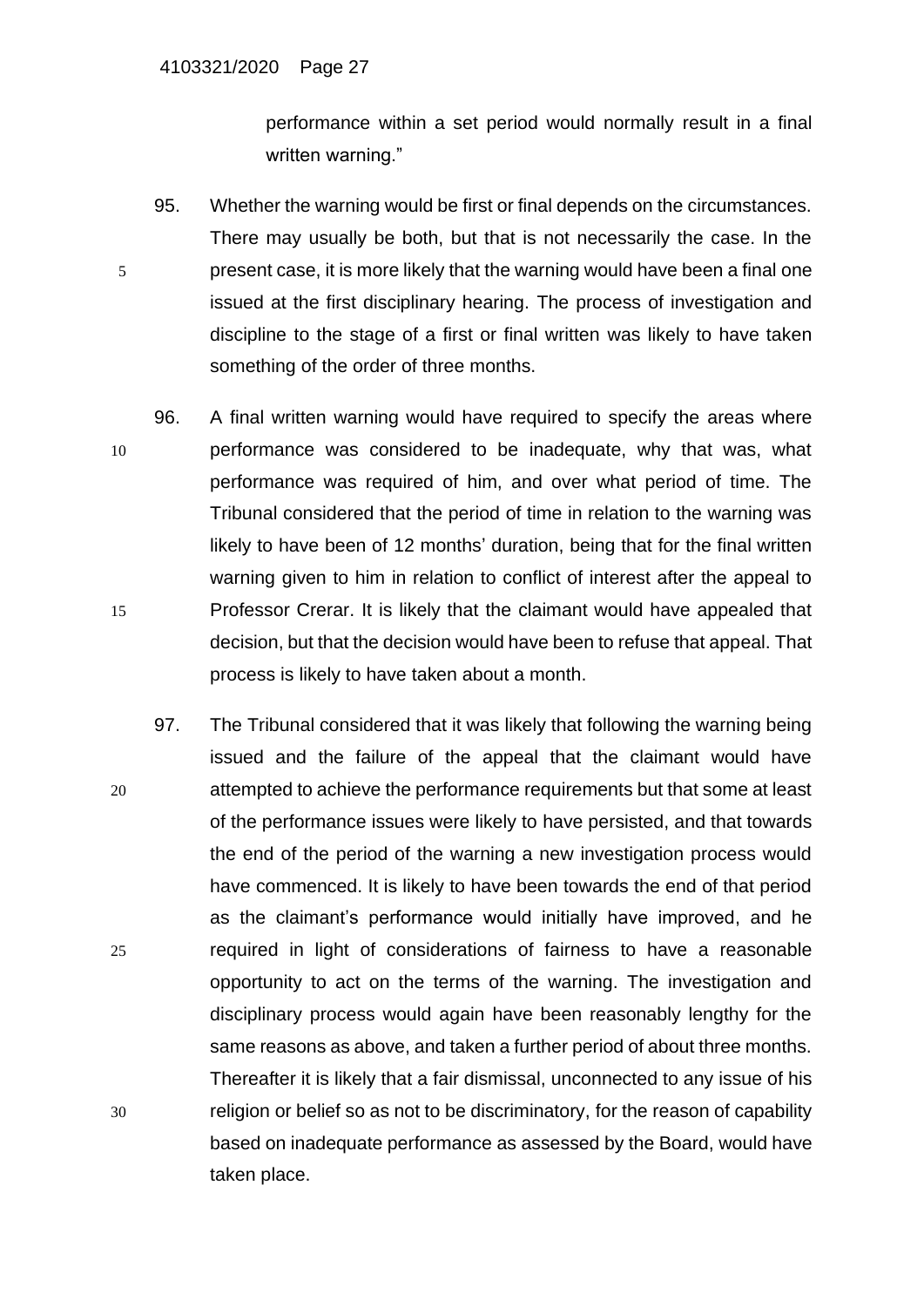#### 4103321/2020 Page 28

- 98. The timing of that process leading to dismissal is difficult to estimate as it involves a number of factors involving both the claimant and first respondent. It could have been during the latter stages of 2020. It was possible, but it was not certain. It might have taken far longer, up to March 5 2022. That lack of certainty as to timing requires to be reflected in our decision. The Tribunal noted that there had been no formal disciplinary process, and that for a Chief Executive, who had had reasonably lengthy service which had until the later period been considered good at the least, that a reasonably lengthy period to allow for a first disciplinary process, a 10 reasonable opportunity to improve, and then at least one further disciplinary process which included a reasonable investigation then a reasonable hearing, was required to enable the process to be fair.
- 99. The Tribunal concluded, from all of the evidence before it, that the period of loss caused by the dismissal is to be assessed for the period of 18 15 months from the date of dismissal, which is to say until 16 September 2021.

#### *(ii) What is the amount of the pecuniary loss?*

- 100. We considered that the losses should be calculated on the basis of firstly the loss of income, net, secondly the loss of pension, thirdly the loss of the 20 ICAS benefit and finally for loss of statutory rights. The net loss of income and pension the Tribunal calculated pro rata from the agreed figure for the period of 110 weeks from dismissal to the Tribunal, against the period of 18 months or 78 weeks for the period of loss set out above. It takes account of the payment in lieu of notice, and the earnings the claimant 25 received. The Tribunal did not have fully detailed information of net earnings each month, of when dividends were taken from the limited company, and could not calculate an exact sum for the period of loss set out above. It concluded that using a pro rata calculation from the parties' agreed figures was appropriate. The agreed sum was £46,055, and using 30 the formula 78/110 gives a sum of £32,657.18.
	- 101. The claimant also sought compensation for having fewer holidays than with the first respondent. His argument was that he had 39 days with them, but 19 with his current employer, and he sought compensation on the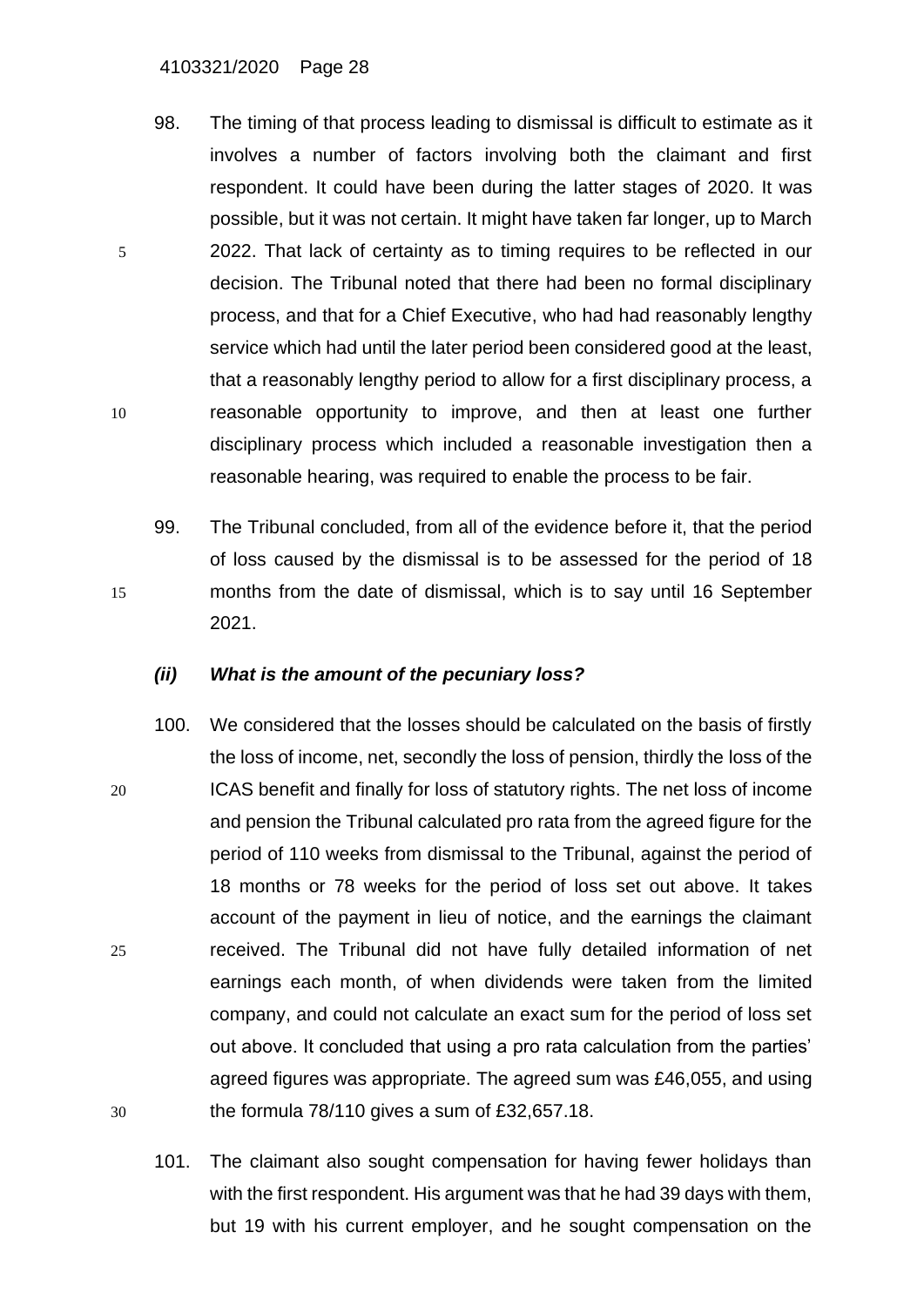basis of the difference of 20 days per annum. The Tribunal did not consider that that was an appropriate head of loss. The claimant was paid a salary for both positions. The differential in salary is part of the loss he claims for. The difference in holidays is partly as he works three days per 5 week with his current employer, and the entitlement he has is a pro rata one because of that. This was not, however, a financial loss beyond the differential in salary, the Tribunal concluded.

- 102. It was not clear from the evidence when the ICAS payment was made, but taking a pragmatic approach the Tribunal awarded two years of 10 contributions for that amounting to £990.
	- 103. There was a difference on the amount for loss of statutory rights. The Tribunal considered that in all the circumstances given both the claimant's service and age that an award of £750 was just and equitable.
- 104. The total loss for income, the ICAS payments and loss of statutory rights 15 is the sum of £34,397.18.

### *(iii) Has the claimant mitigated his loss?*

105. The Tribunal considered that the claimant had not been proved to have failed in his duty to mitigate loss. The claimant had obtained new employment at a time when the market was very difficult. That market then 20 improved once the restrictions due to the Covid-19 pandemic were gradually eased. There was some evidence of his seeking better employment thereafter, but it was limited to the claimant's witness statement and did not have vouching. He had applied for a post with the EY Foundation in February 2022, which is outwith the period of loss we 25 have identified above but does at least indicate that he was both seeking new positions and doing so in a secular role not restricted solely to those which shared his beliefs. He had not been aware of all but one of those set out in the Odgers Berndston report. That is surprising if he was conducting the searches he claims that he was, but in order for him to 30 have a sufficient benefit to move from the existing arrangements a salary level of well over £100,000 per annum was in his mind required. He also sought to be within reasonable commuting distance of his home, and looked in the approximate areas between Glasgow, Edinburgh and Perth.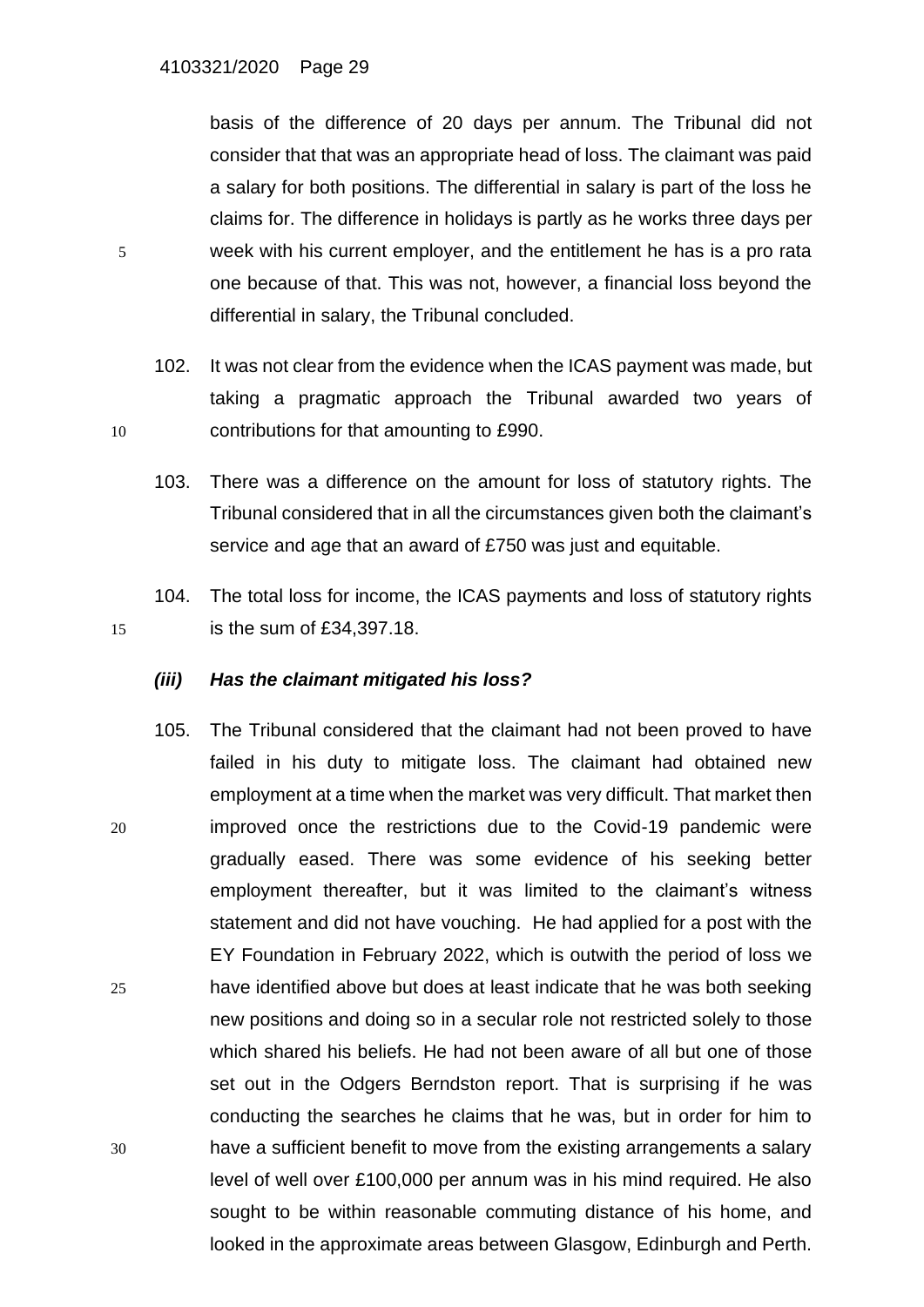106. We did not consider that he was unreasonable in restricting the search to posts offering a sufficient salary to improve the position financially and to look within the geographical area he did. Whilst he could well have done more than he did, that is not the test. He was not acting unreasonably in 5 all the circumstances. Separately, it is not known what prospects he had to be appointed if he had applied for posts, such as the Hanover Scotland vacancy in September 2020 on which the respondents particularly founded. Insufficient evidence was placed before the Tribunal on whether any application had material prospects of success. There was for example 10 no expert report on the likelihood of the claimant succeeding in that or other posts, on timeframe, or on full remuneration particulars. The author of the Odgers Berndston report did not give evidence, and Mr Batho's evidence was limited in the manner commented upon above.

### *(iv) What award for injury to feelings is appropriate?*

15 107. The Tribunal considered that the claimant's circumstances fell within the middle band of *Vento*. That view took into account that the claim of harassment had not been successful, that although there was more than one incident such that it was not a one-off case the matters that were discriminatory were in a reasonably short timeframe, and focussed on the 20 dismissal itself, as well as the claimant's evidence on the effect of the dismissal on him, and the circumstances of that. The dismissal was peremptorily undertaken, when he was absent ill, and he was not permitted to say farewell to colleagues. The dismissal did involve something of a shock, and a loss of face. It was in the context of long 25 service, with the majority of it involving performance that was in general good, with supportive comments from the second respondent's predecessors. There was an expectation on the claimant's part that he would remain in that post until retirement. The evidence was somewhat limited however, and we considered that there was a degree of 30 exaggeration. His own witness statement did not provide substantial detail. It did for example refer to his being under "enormous physical and mental pressure" and that he had been sustained by his faith, but the detail of how the pressure impacted on him was not given, save that his blood pressure remained high. No witness from his household gave evidence.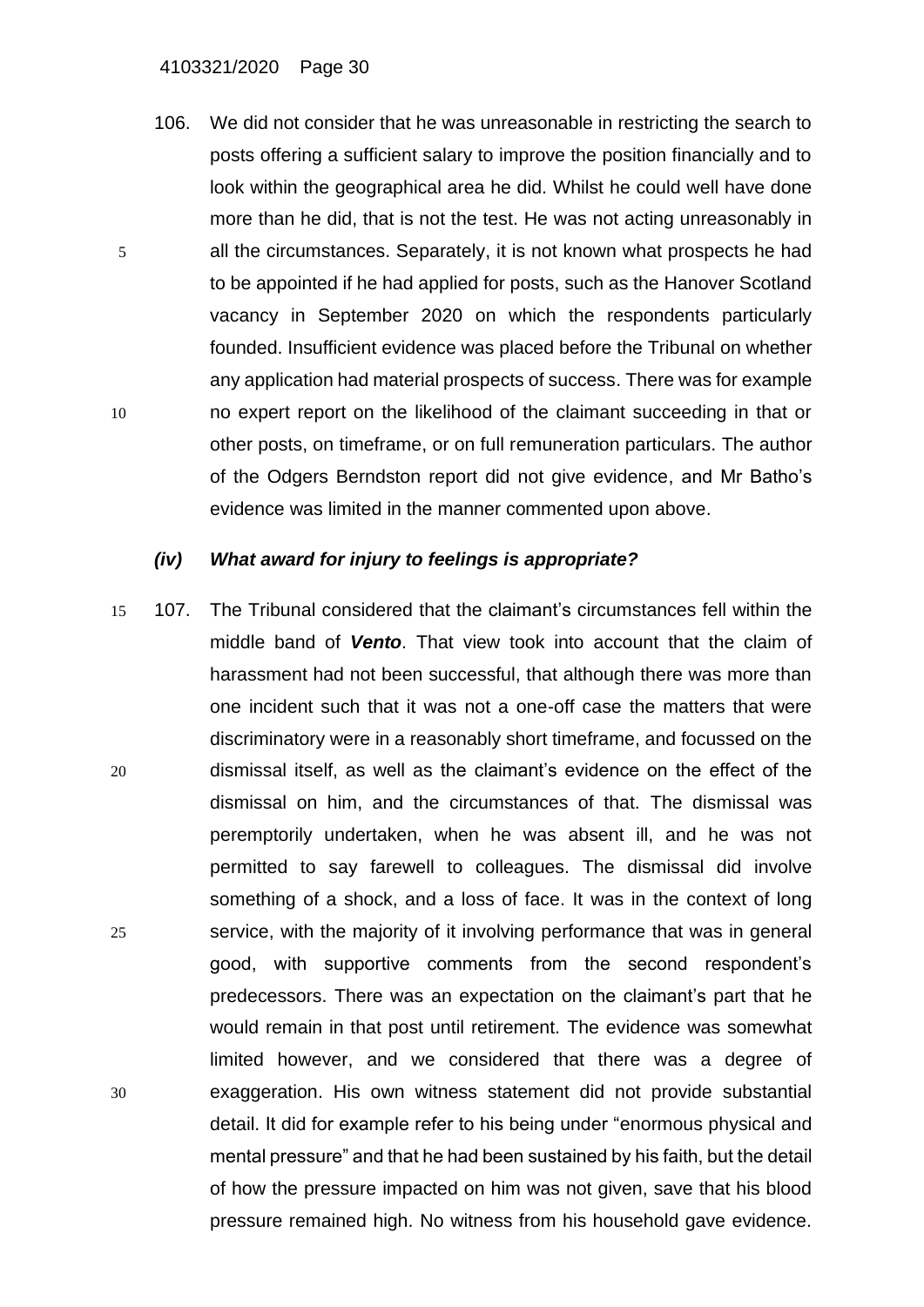He accepted that he had not contacted his General Practitioner as a result of the dismissal or the effect on him. There was no medical evidence that the high blood pressure had been caused or exacerbated by the dismissal and events leading directly to it found to be acts of discrimination. He had 5 found new employment starting on 1 July 2020. He had been able to undertake that senior role, and had been successful in it, leading to four days a week working for a period, and a bonus. He had referred to being required to leave other roles, but in cross examination accepted that that had not happened immediately in one case, and that the reasons included 10 other matters unrelated to the dismissal by the first respondent. That part of the evidence was we concluded further evidence of a tendency to exaggerate on the part of the claimant.

- 108. The announcement of the dismissal was not accurate, as he had not "stepped down" as that term is normally understood, being as a 15 resignation or mutual agreement to terminate the role, but the Tribunal did not accept that the internal announcement or web statement about the dismissal undermined him or materially damaged his reputation. The announcement was balanced, and worded in a manner that did not state in terms that the claimant had been dismissed for capability or 20 performance. The choice of words appeared to the Tribunal to have been made so as not to damage the claimant's reputation and not to do that, as he alleged. In fact the claimant did find that new employment, and it was in a similar role to that with the first respondent but for three days per week and involving materially lesser sums for funding. It is understandable that 25 others asking him if there had been financial impropriety would have been difficult for him, and that the humiliation he referred to in his witness statement was understandable, but there was only one example of that and he was able to explain the position to that person.
- 109. The later press releases by the first respondent were not in entirely 30 accurate terms, but were in response to ones from the Christian Institute who were funding the claimant in the claim, which included quotations from him. He was therefore a participant in that press release, and it is not surprising that the first respondent responded to it, and the later one. The claimant's evidence on the effect of the press releases on him or his career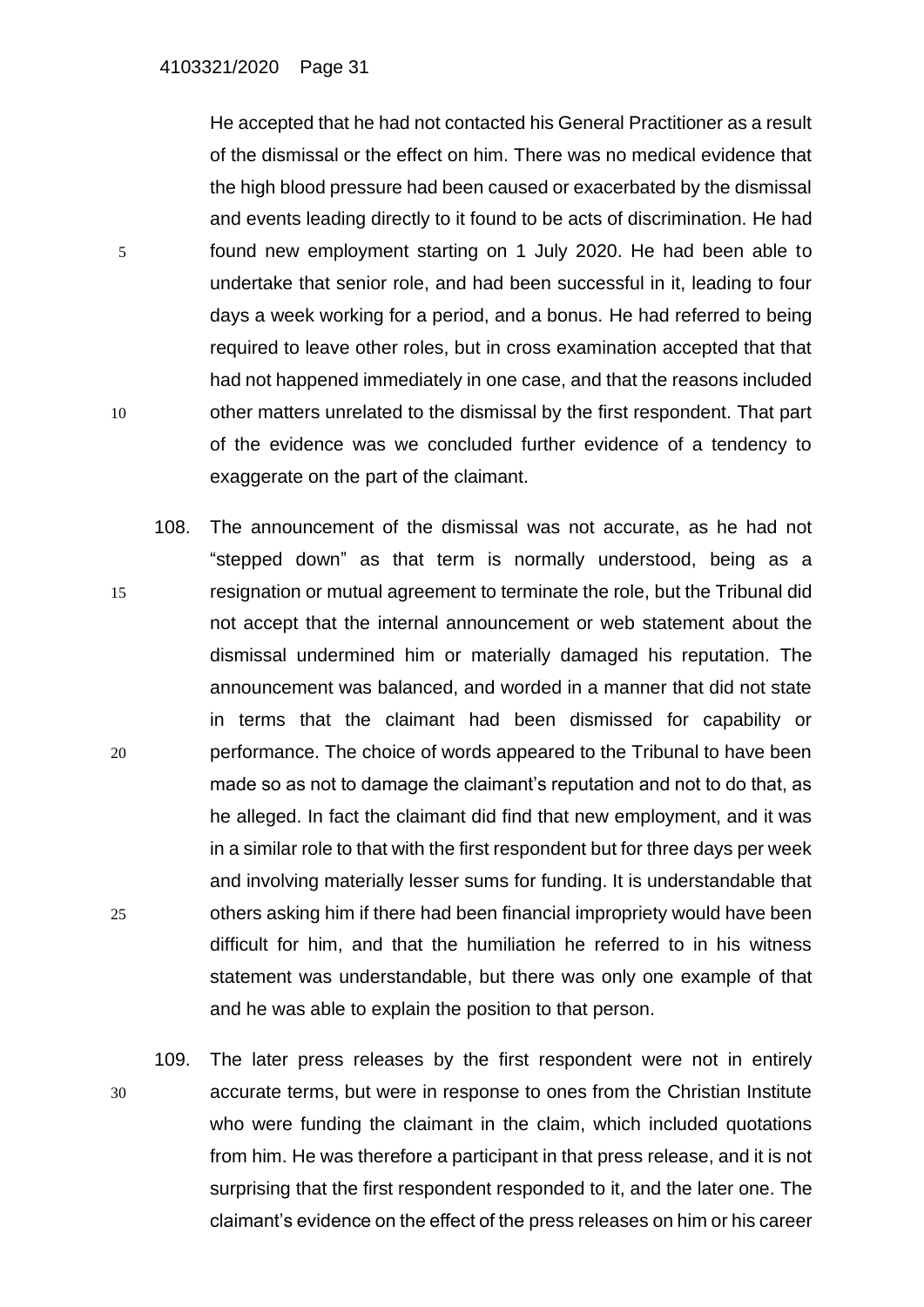was not accepted. In any event, the claim as pled focussed on the dismissal, and the effects of the dismissal. There was no pled case that the claimant had been victimised by the first respondent in the press releases it issued in a manner contrary to section 27 of the Equality Act 5 2010. The Tribunal did not accordingly consider that it had the ability to consider such a case, particularly as the press releases were all at least six months after the dismissal.

110. Taking all of the evidence before us into account, the Tribunal considered that an award of £15,000 was appropriate.

### 10 *(v) Should the "new evidence" be considered?*

- 111. The Tribunal agreed that the new evidence should be considered in this context. No clear evidence was before the Tribunal on how it had come to light. That was surprising as that evidence was uniquely in the hands of the respondents. Those of their witnesses who were asked about the point 15 did not know. It may have been directly or indirectly as a result of the civil court proceedings. But the evidence was almost all on the servers of the first respondent. The emails were sent to and from the claimant's email with them. They were available throughout if the first respondent had properly looked for them. It did its own internal investigation prior to the 20 dismissal. It had legal advice both then and for the purposes of the present claim. The claimant had not however referred to those emails himself in his evidence at the Liability Hearing. In his witness statement for that hearing he stated
- "During 2019 the church was outgrowing the 100-seater lecture 25 theatre it was renting from the Stirling Smith Art Gallery and Museum. The SFC Minister asked me about the possibility of renting space in the Barracks Lecture Theatre once the site was open….."
- 112. The claimant's witness statement did not refer to any extent to discussions 30 and communications earlier than 2019 in this regard. He did not refer to them during the investigation or disciplinary process that the first respondent conducted. There was at the least a lack of candour by him in not doing so, particularly in his witness statement.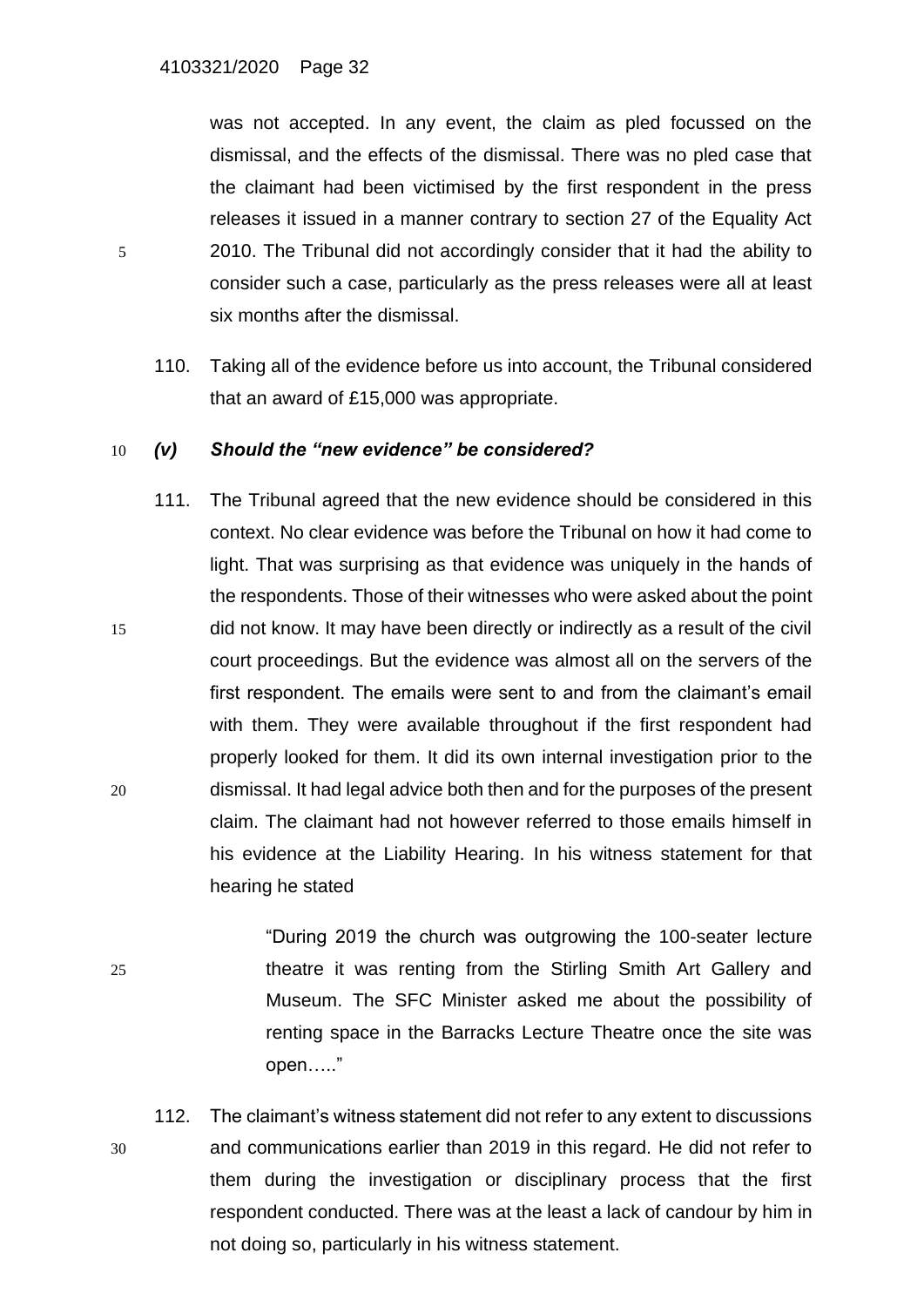#### 4103321/2020 Page 33

113. The Tribunal did not consider it necessary or appropriate to exclude the evidence as they may have resulted from a court process which was instigated by an unlawful decision to terminate leases to the Church and Association, as the claimant argued. The emails were ones sent by the 5 claimant largely, although some were sent to him. He used the first respondent's email account to do so. They pre-dated the grant of the Licence to the Church. The equivalent agreement with the Association was not before the Tribunal but was likely to have been no earlier in time than that to the Church. The fundamental purpose of having a conflict of 10 interest policy is to have those whose circumstances are within its terms to state that fact to the organisation, so that a view may be taken. For the claimant, as the Tribunal found in the Judgment, he quite simply ought to have informed his line manager the second respondent, whom failing one of the Trustees. The terms of the policy are to the effect that that should 15 be done once the potential for conflict emerges. The new evidence shows the claimant taking an active role in discussions both with the Church and for the Church. It shows that he made comments as to why the Barracks may be suitable for the Church, and about outline terms for discussion. His comments were not solely from the standpoint of the benefit to the first 20 respondent, but included the benefit to the second respondent. They were relevant to the issue of conflict of interest. Had the claimant disclosed the conflict of interest when and to whom he should, it is likely that matters would have taken a different course. The issue of what arrangement if any should be made with the Church or Association would have been raised 25 within the Board of Trustees. A different view of the use to which the first respondent's premises was permitted in any agreement was likely to have been taken at the least. That was because of promotion of religion or belief, which the Trust did not wish to do, either for religious views of the Church, or any religion, or for political beliefs. The Tribunal considered that 30 had the issue been a Licence to an organisation that wished to use the premises to promote, for example, arguments for or against independence, the Board would not have approved that, but if the organisation were to seek use for a food bank, approval would have been provided. Whether the documents were in fact found because of the civil 35 proceedings which were on the basis of what the first respondent later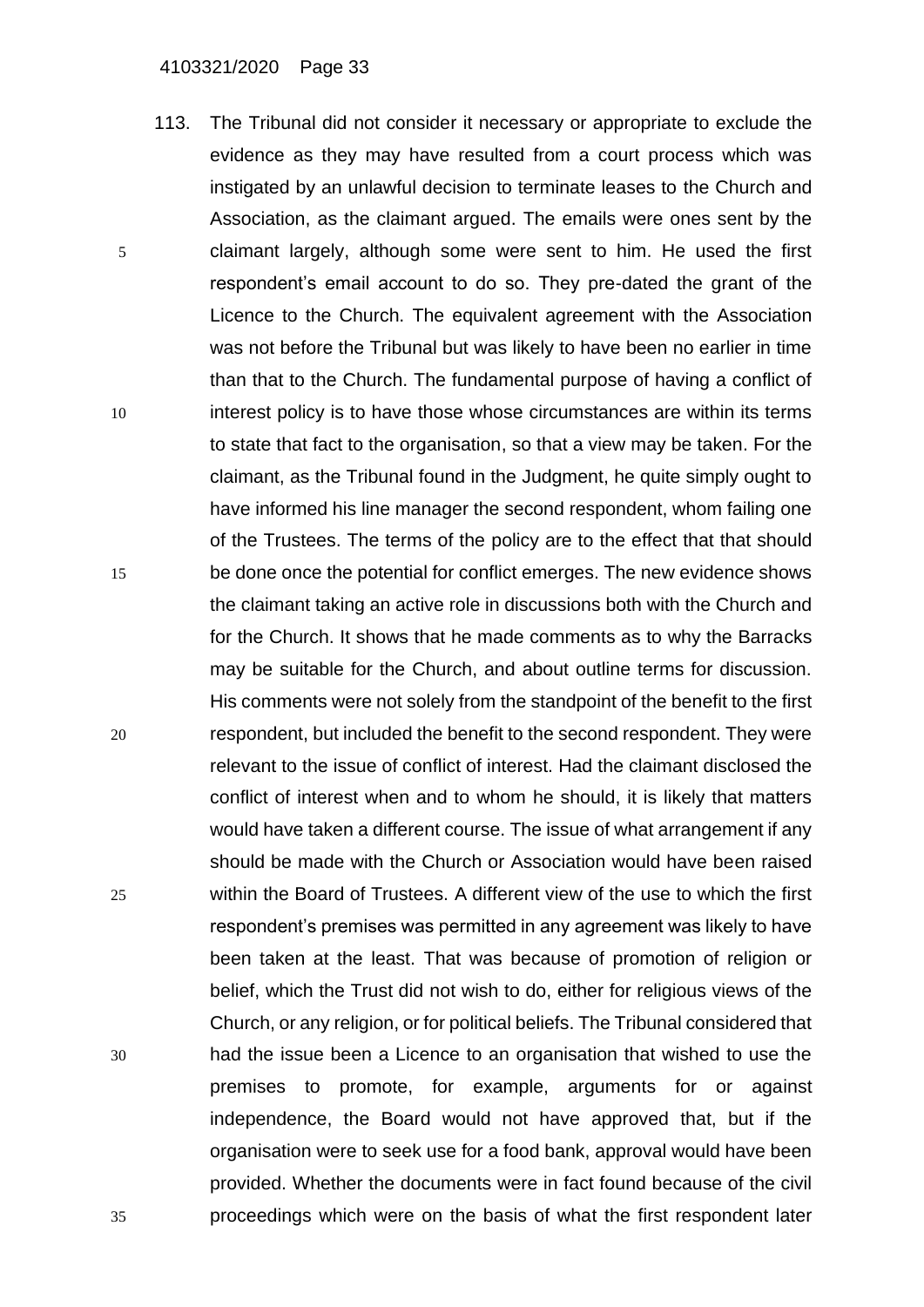accepted had been an unlawful decision does not require us to exclude them as the claimant argues, however ingenious such an argument is.

# *(vi) Should any deduction be made on the basis of the effect, if any, of that new evidence?*

- 5 114. The deduction is considered on the basis of assessing the risk of a fair and lawful dismissal had the new evidence been found, and considered. Ms Cromarty did not suggest that the dismissal would have been certain, and was right to do so. The evidence did add somewhat to the understanding of what had happened when. The involvement of the 10 claimant had been for a longer period than she had been aware of at the time of the disciplinary hearing, and the role of the claimant in how matters had developed was more significant than she had understood at the time.
- 115. The evidence to be considered is a mix of that considered in the Judgment, and that before this hearing. The emails of 22 February 2019 15 are of importance for two reasons. Firstly the claimant asked Ms Campbell to progress to a formal rental agreement with the Church for Sunday rental of the Barracks. That indicates both knowledge of the purpose of the rental, and his approval to it proceeding. That is how Ms Campbell took it, as addressed in the Judgment. She then replied asking if the second 20 respondent knew and stating "Assume she'd be fine with it?" That was a question, which the claimant did not answer directly, and we concluded deliberately. She then added "Leave it with me and I'll get in touch with Iain to try and nudge forward." That does not negate the question in our view, although it does make the position less clear. In our view that final 25 sentence refers to the paragraph on the terms of the rental.
- 116. The fundamental point was still that the claimant did not formally and properly disclose the conflict of interest he had, Ms Cromarty did not dismiss for that but imposed the next level of disciplinary penalty of a final written warning, and Professor Crerar agreed but reduced the penalty from 30 18 months' duration to 12 months. That is nevertheless a serious penalty to impose and particularly so for the most senior employee in the organisation.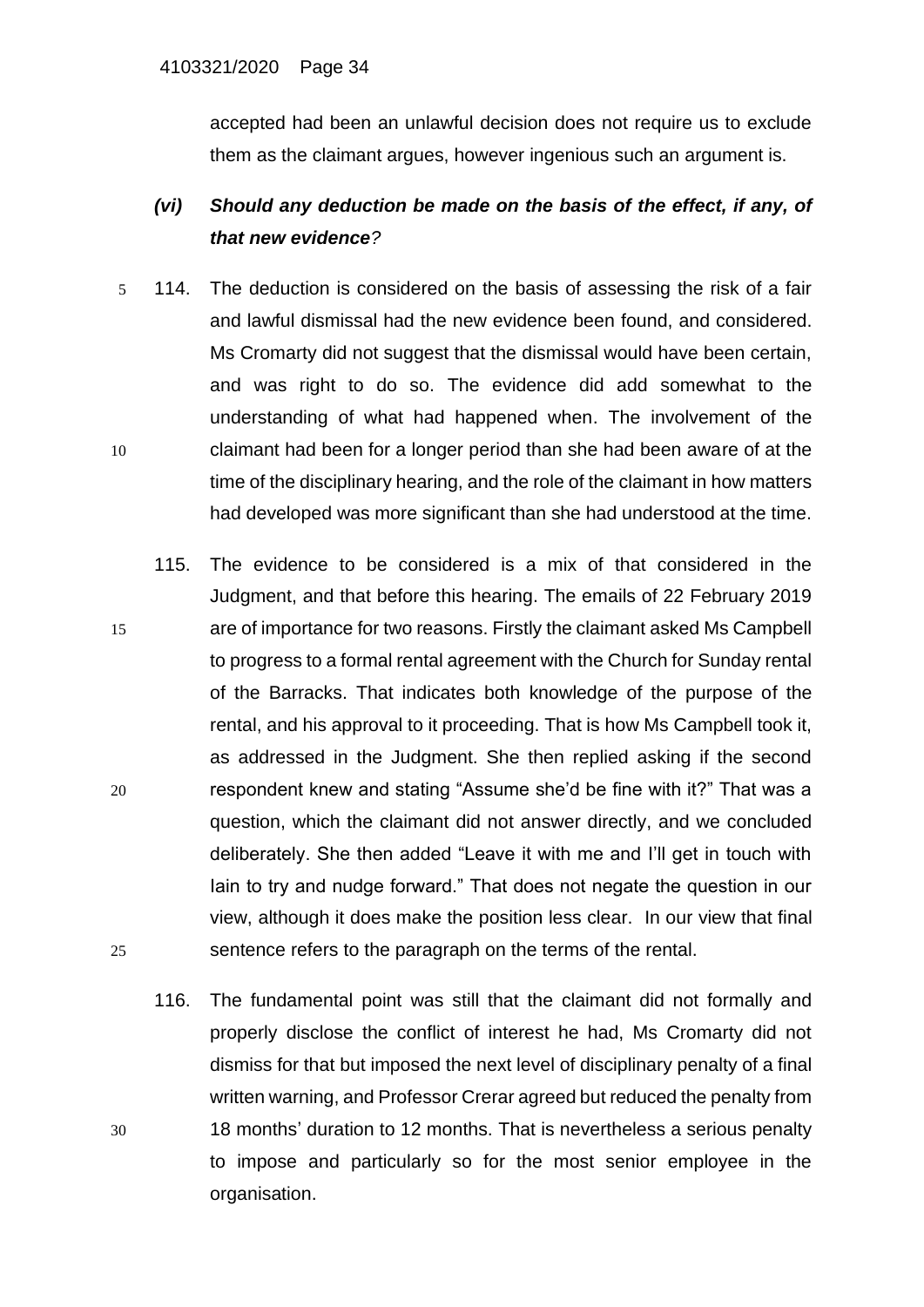#### 4103321/2020 Page 35

- 117. The new evidence builds on that, and shows that the claimant did take an active role in promoting the arrangement, suggesting outline terms (though different to those finally concluded) and having involvement in the discussions both at the Church and the Trust. The factors to take into 5 account in respect of the new evidence included that the communication undertaken was at a very early stage of matters, before the Barracks had been developed and could be occupied. Those premises were also but one option for the Church.
- 118. The claimant in his witness statement referred to other circumstances 10 where it was alleged that Trustees had not declared an interest, but the relevance of that is limited firstly as the circumstances were significantly different, and secondly as those individuals were not employees, which the claimant was.
- 119. A further matter to take into account is that the documents were 15 discovered in May 2021, over a year after the dismissal. If the dismissal had not taken place, and the claimant had remained in post, and if the documents were then discovered, the question is whether the first respondent would have re-convened the disciplinary hearing to address them, if so how long that would have taken, and what the outcome would 20 be likely to be.
- 120. Taking all the evidence before it into account, the Tribunal considered that there should be no deduction in this respect. That is because the period of time is restricted to between about June and September 2021, when the losses would have ended in any event as referred to above, and 25 because the effect of the new evidence is properly assessed under the issue of contribution below. To include it in this context would be an element of double-counting that would be unjust.
- *(vii) Should there be an increase in the level of the compensation for discrimination and the compensatory award because of a failure to*  30 *follow the ACAS Code of Practice?*
	- 121. Having regard to all the circumstances of the case the majority concluded that an increase of 15% was just and equitable taking into account all the circumstances. The default by the first respondent was material. There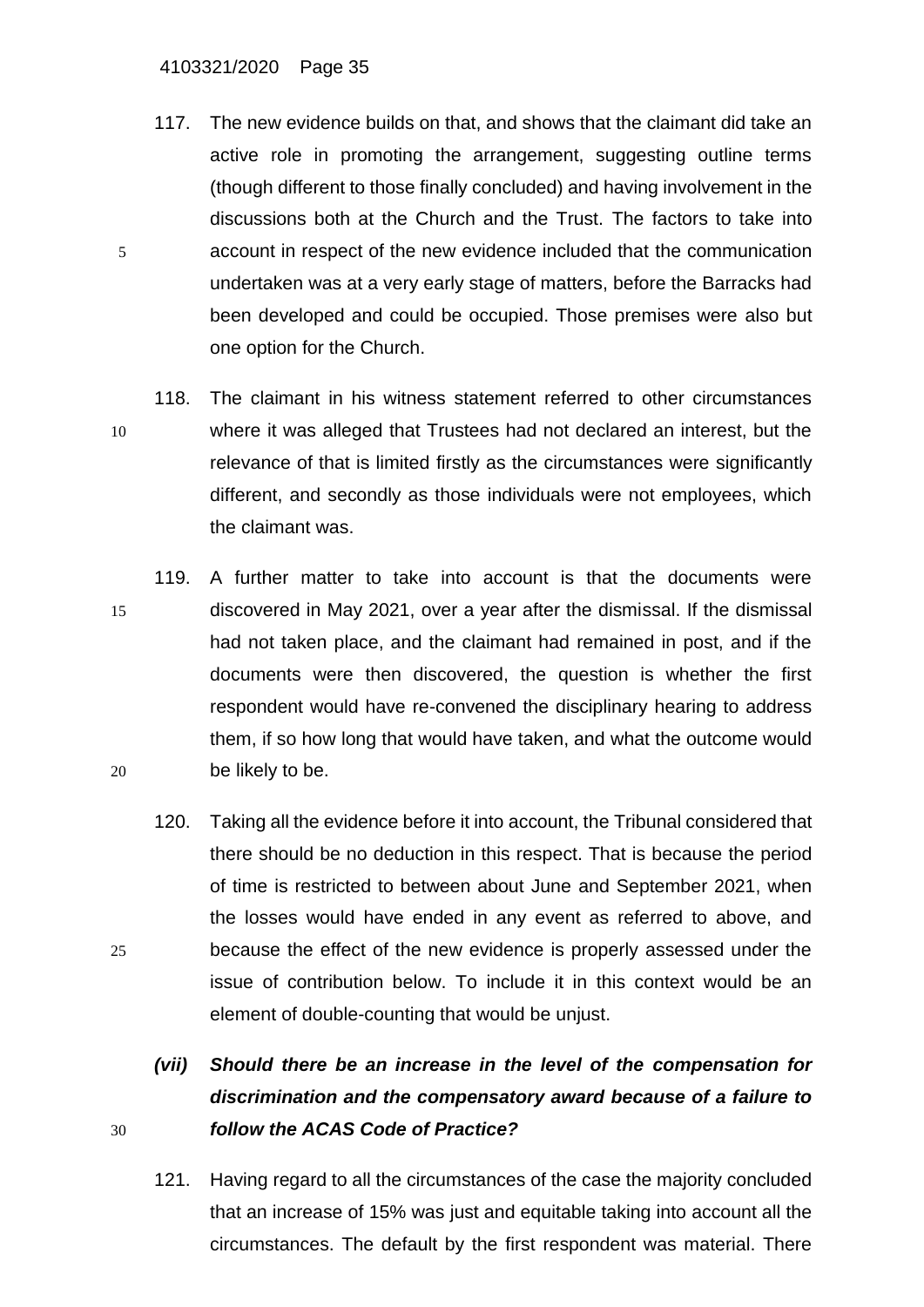had been no fair notice of the allegations and the evidence said to support them, the hearing had not taken place when the claimant was fit to attend, the decision was taken by someone not impartial, in respect of whom a grievance was to be taken and who had stated that she would stand aside 5 from the process, but then returned to make the decision, and the appeal was conducted by someone not impartial. There had not been complete failure to comply, however, and account of the overall effect of the increase did require to be taken. We accepted that the increase from the ACAS Code issue did apply to the discrimination claim. Mr Cordrey 10 referred us to *Catanzano v Studio London Ltd UKEAT/0487/11.* Here the second respondent was the person responsible for the acts of discrimination. We considered that it was appropriate to apply the increase to the discrimination remedy, and noted the terms of Schedule A2 to the 1992 Act permitted that.

# 15 *(viii) What if any deduction should be made for the claimant's contribution?*

- 122. Contribution is a matter that arises directly under section 123 of the 1996 Act, but the issue is more controversial under section 124 of the 2010 Act. There are two EAT authorities on that matter, referred to above, that are 20 not easily reconcilable. The suggestion that contribution may be addressed in respect of mitigation does not, we concluded, apply in this case. The duty to mitigate arises in respect of loss once it is sustained, or starts to be sustained, which in this case is at the point of dismissal onwards. The conduct which is contributory was prior to dismissal.
- 25 123. The Tribunal considered that it was appropriate to examine the position from first principles. Section 124 refers to what a sheriff may award under section 119, and that latter section refers to proceedings for reparation. That includes a claim for personal injury, where the contribution by a pursuer may be taken into account under the 1945 Act. Section 1 of that 30 Act provides: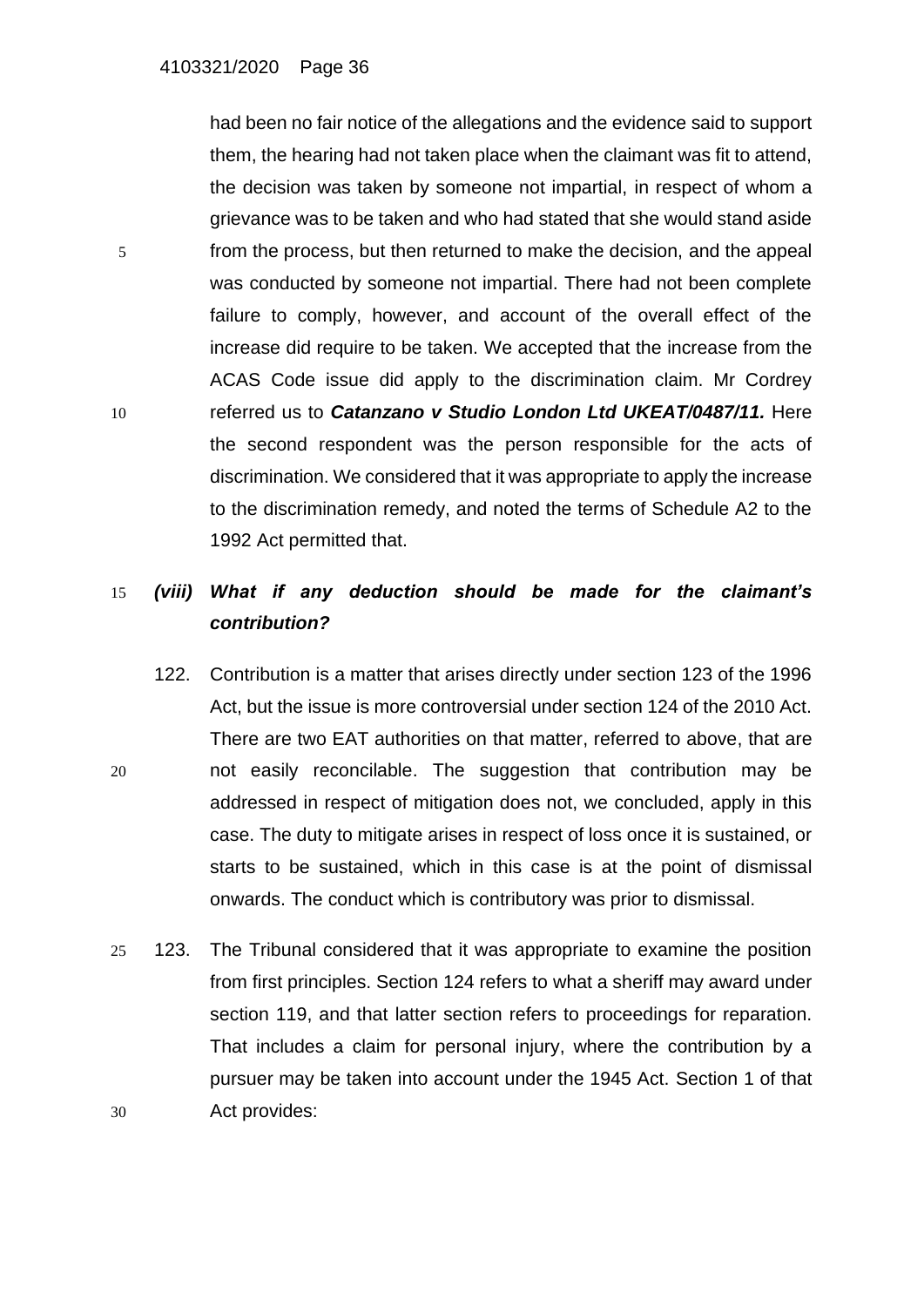# *"1* **Apportionment of liability in case of contributory negligence**

(1) Where any person suffers damage as the result partly of his own fault and partly of the fault of any other person or persons, a 5 claim in respect of that damage shall not be defeated by reason of the fault of the person suffering the damage, but the damages recoverable in respect thereof shall be reduced to such extent as the court thinks just and equitable having regard to the claimant's share in the responsibility for the damage."

10 124. The circumstances of the present case are very different to those in either of the EAT cases cited. Here, there was blameworthy conduct by both the claimant and first respondent, as well as the second respondent. The blameworthy conduct of the claimant can be described as fault, or at least akin to fault in the terms of the 1945 Act. The dismissal was not solely 15 caused by the discriminatory act. It was a significant factor, but far from the only factor as explained in the Judgment. The Tribunal considered that it would not be just, given the circumstances of the present case, to fail to have regard to the principle of contribution to the loss being compensated under section 124 of the 2010 Act in light of all the circumstances. It 20 considered that the analysis in *Crouch* was more appliable to the circumstances of the present case, and that this was one of those cases in which it was possible to identify what can be described as fault on the part of the claimant for the purposes of the 1945 Act. It also noted that the parties' agreement included that the issues in respect of compensation for 25 discrimination "mirrored" those in respect of unfair dismissal. There was no submission before us that contribution should or could not be assessed in relation to discrimination, or that it should be assessed differently to contribution to the unfair dismissal, the submissions were on the merits or otherwise, and if appropriate the extent, of doing so. The Tribunal 30 therefore considered the issue of the amount, if any, of the deduction for contribution in respect of the discrimination claim. It treated the assessment of loss for that, and for the compensatory award for unfair dismissal, as not materially different. It did so in relation to the issue of the conflict of interest which is the basis on which the respondents founded 35 their arguments.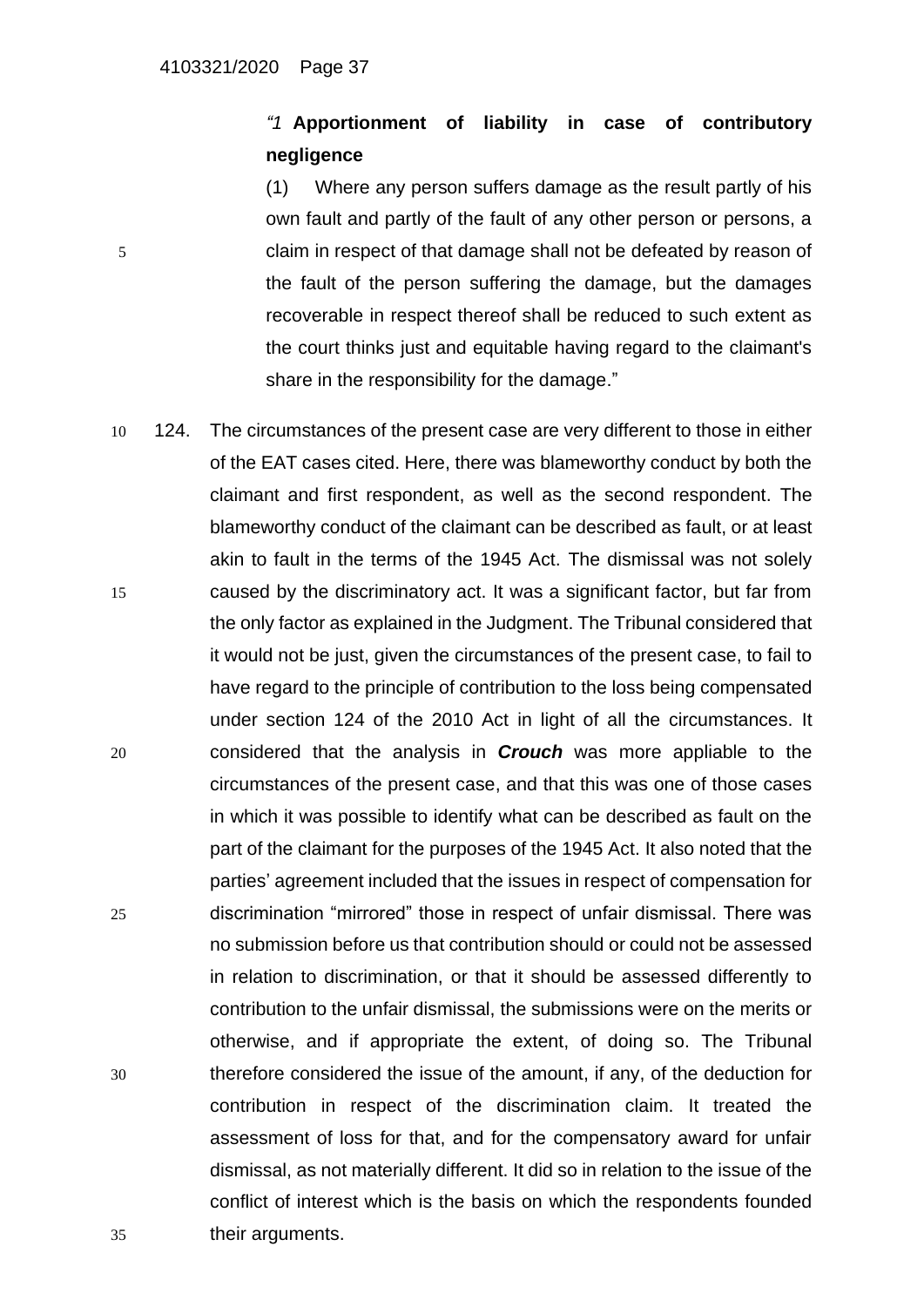#### 4103321/2020 Page 38

- 125. On that, the Tribunal considered that there were a number of factors to take into account. The first is that both the claimant and first respondent can be described as being blameworthy. The position of the respondents was dealt with in the Judgment. That of the claimant was partly addressed 5 in the Judgment. The claimant was we found in breach of the conflict of interest policy. That view was fortified during the remedy hearing. The terms of the policy refer to the "possibility" of a clash of interest, and of an effect on impartiality. There is no need for an actual conflict of interest between the first respondent and the Church, which appeared to be what 10 the claimant's submission amounted to. The conflict of interest is for the claimant and arises as he had roles in two organisations, being his employer and his Church. It existed as soon as the possibility of an arrangement between them realistically arose.
- 126. That conflict was also at an earlier stage than he had contended. We 15 concluded that it is evidenced by the email on 1 February 2017 when the claimant made suggestions on terms. In doing so there was a conflict between his interest as Elder of the Church, and as Chief Executive of the first respondent. That each party could benefit from any arrangement is not the point. He was in the most senior employed position with the first 20 respondent. He knew or ought to have known that conflict of interest was a matter that was a serious one for any employer in relation to its Chief Executive, and was one liable to affect trust and confidence in him. Not only did he not report the matter to his line manager the second respondent at all, as he ought to, the Tribunal concluded that that was a 25 deliberate choice by him and that that was taken because he had a concern that she would not wish the first respondent to lease the premises to the Church for use for religious services. Given his role as an Elder in the Church, and the new evidence included Minutes of meetings he was present at concerning the Church, he was aware of what the Church was 30 considering. There was reference to use of the premises on Sundays, and Ms Campbell's email also referred to that. The Tribunal considered it very likely that the claimant knew that the Trust's premises were to be used by the Church for a religious service. That use was one that, at the least, might cause the Trustees concern given their desire to be neutral on 35 matters of religion or politics. It was a use very different to those that might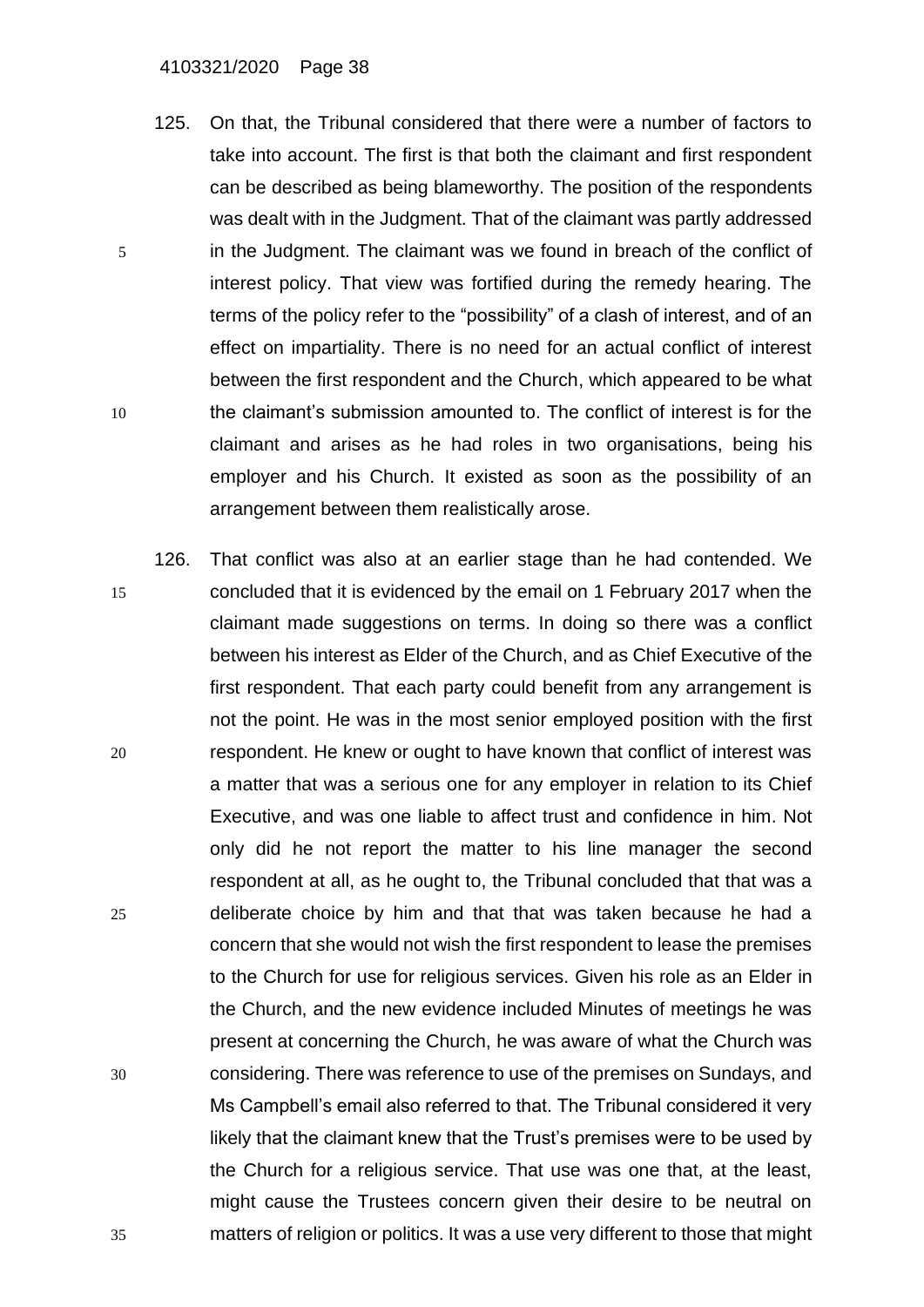be regarded as more neutral in that context, such as for operating a Food Bank, or a nursery or the like (a matter commented on above). The use was directly for a religious purpose, which might have included a degree of evangelism. The dispute that did later emerge was focussed on the fact 5 that the Church used the premises for religious services. That potential purpose was, we concluded, known to the claimant throughout, and he knew that there was a risk of that purpose being thought by the Trustees or some of them to be in conflict with the Trust's position on a form of neutrality.

- 10 127. It is true that the claimant did to an extent distance himself, or recuse himself as he put it in an email, and did not directly take part in the negotiations on terms which were conducted by Ms Campbell and with advice from the first respondent's solicitors, but he did not avoid involvement completely. He was involved in discussions to an extent, as 15 evidenced by emails to him from Ms Campbell keeping him informed. He had sent an email to Ms Campbell using language that she took as authority to proceed. She was reasonable to do so. The terms of the email from the claimant do infer his approval to the proposal. He did not therefore fully recuse himself. Ms Campbell asked in an email if the 20 second respondent was aware and approved, or words to that effect, and he did not engage with that. The act of her asking him tends to support the view that he was engaged to an extent. The pattern of that includes the earlier emails from 2016 and 2017, including his reference to being a "friend" inside. The Tribunal did not accept his evidence on that, and 25 considered that it was a reference to his being inside the first respondent, highlighting the conflict of interest breach as it found it to be. The claimant did not do as he claimed, of not taking any part in matters. He did take a part, and it was to an extent beyond what might be termed de minimis.
- 128. Matters are considered in the context of the findings on liability, that the 30 dismissal was both discriminatory and unfair. The discrimination was not however the sole reason for dismissal, nor the principal reason. It was one of a number of significant factors. Another was the concerns that the first respondent had over performance. To an extent there was a basis for them, as referred to above.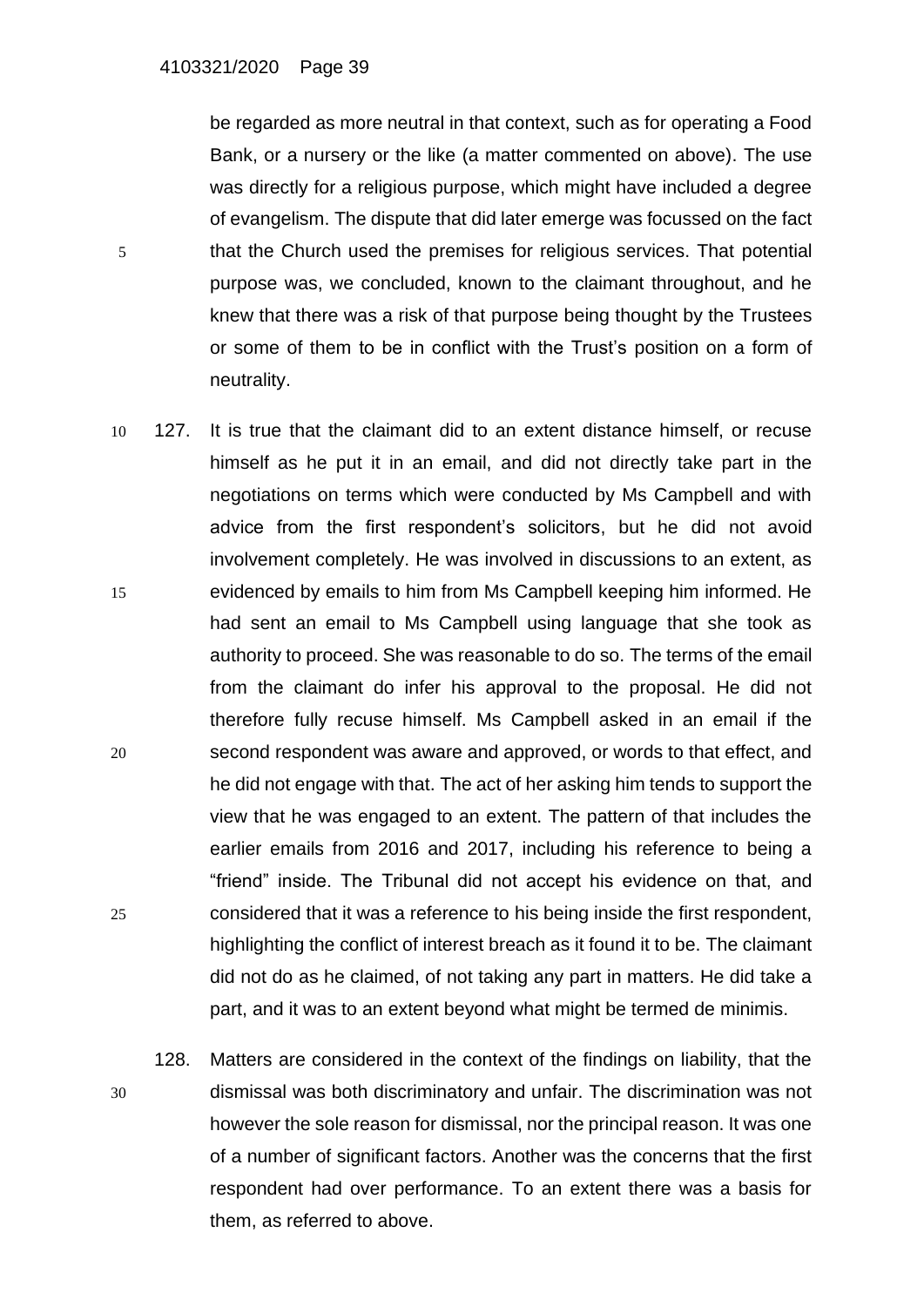129. The Tribunal concluded, having regard to all the circumstances, that the level of contribution by the claimant to his dismissal should be assessed at 50%.

## *(ix) Are those deductions reasonable in all the circumstances?*

5 130. There is we consider no material double-counting of matters given the manner in which we have addressed matters above. There is an element of doing so in relation to performance, partly as contribution to dismissal and partly in relation to the assessment of the period of loss, but not in what we consider a significant or unjust manner. No adjustment we 10 consider is therefore required.

# *(x) What is the appropriate basic award?*

131. The starting point is the agreement that, subject to the issue of contribution, the award should be £6,300. The issue of contribution in general is addressed above. The Tribunal has a discretion on whether to 15 reduce the basic award, and if so by what amount. Whilst normally the deduction is the same as for the compensatory award, or the award for discrimination, there is no necessity that it be the same. The claimant argued that there should be no deduction at all, and that the award reflects the unfairness of the dismissal. The respondent argued that the deduction 20 should be the same as for the compensatory award. The Tribunal considered that having regard to all of the circumstances, in light of the several and material breaches of the Code of Practice, it was just and equitable to reduce the award by a lesser amount than for the compensatory award, in what are considered to be exceptional 25 circumstances of the present case, and that the reduction should be 25%.

### *(xi) Is the sum then awarded an amount that is just?*

132. Having made the calculations it did the Tribunal considered whether the overall outcome was just having regard to all the circumstances. That was undertaken as the calculations are unusually complex, there are various 30 factors to consider at each stage, and there may be some form of connection between those factors that are not simple to set out in a purely arithmetical manner. In short, a cross check was undertaken. The Tribunal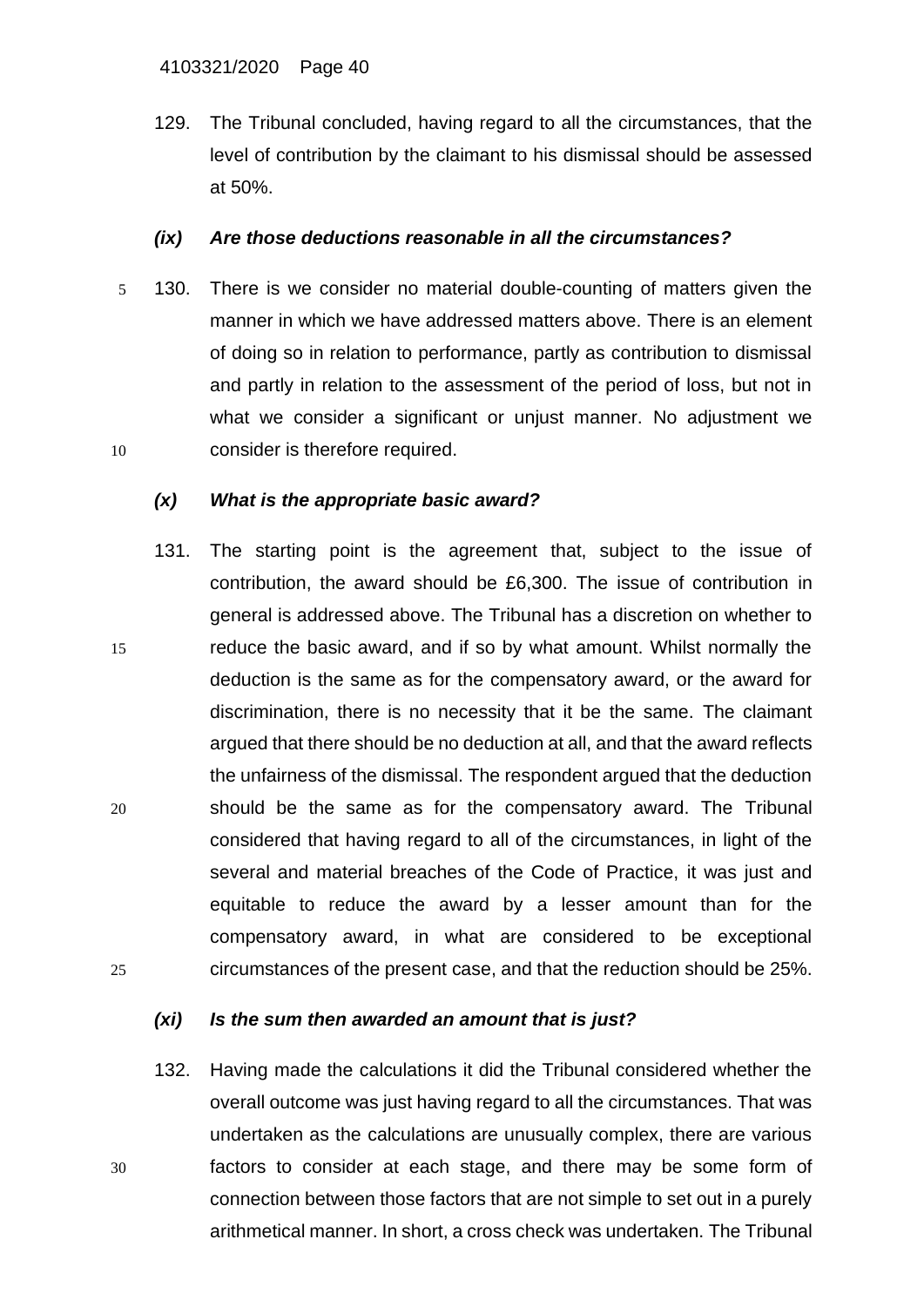considered that the sum resulting from the process did accord with the statutory provisions.

## *(xii) Is any limit to the compensatory award to be imposed?*

- 133. This does not arise. The award under the 2010 Act in this regard 5 subsumes that under the 1996 Act, and no separate compensatory award is appropriate.
	- 134. As the financial losses are awarded under the Equality Act 2010, the recoupment provisions as to benefits do not apply. The benefits received were taken into account in the calculations of losses above.

## 10 *(xiii) What interest if any should be awarded?*

135. Interest is due on the injury to feelings award from the date of dismissal to the date of this Judgment. Interest is also due on the past element of pecuniary loss for the discrimination element of the claim (which is all of the award in this case), which is taken from the mid-point of the period of 15 loss. We calculated that as in the table below.

# *(xiv) What award should be made for the failure to provide a statement of terms and conditions?*

136. It was accepted that no statement of terms and conditions required by section 1 of the Employment Rights Act 1996 had been provided to the 20 claimant. The first respondent argued that there were exceptional circumstances justifying no or a lesser award. We did not accept that. The claimant was entitled to the statement of terms, as was any other employee. It was not his function to provide them, nor indeed did he require to ask for them. The duty to do so lay on the first respondent. There 25 was however evidence that that issue was discussed with him by the first respondent, and he did not pursue the issue with them when he could have done. He did have a letter of appointment with some details. In the circumstances we considered that the award should be two weeks' pay, which is £1,050 given the agreement on figures reached between parties. 30 We might add that we did have regard to the authority of *Clements*, to which we were referred by the claimant in submission, on the order in which to take these issues, and we largely followed the structure that the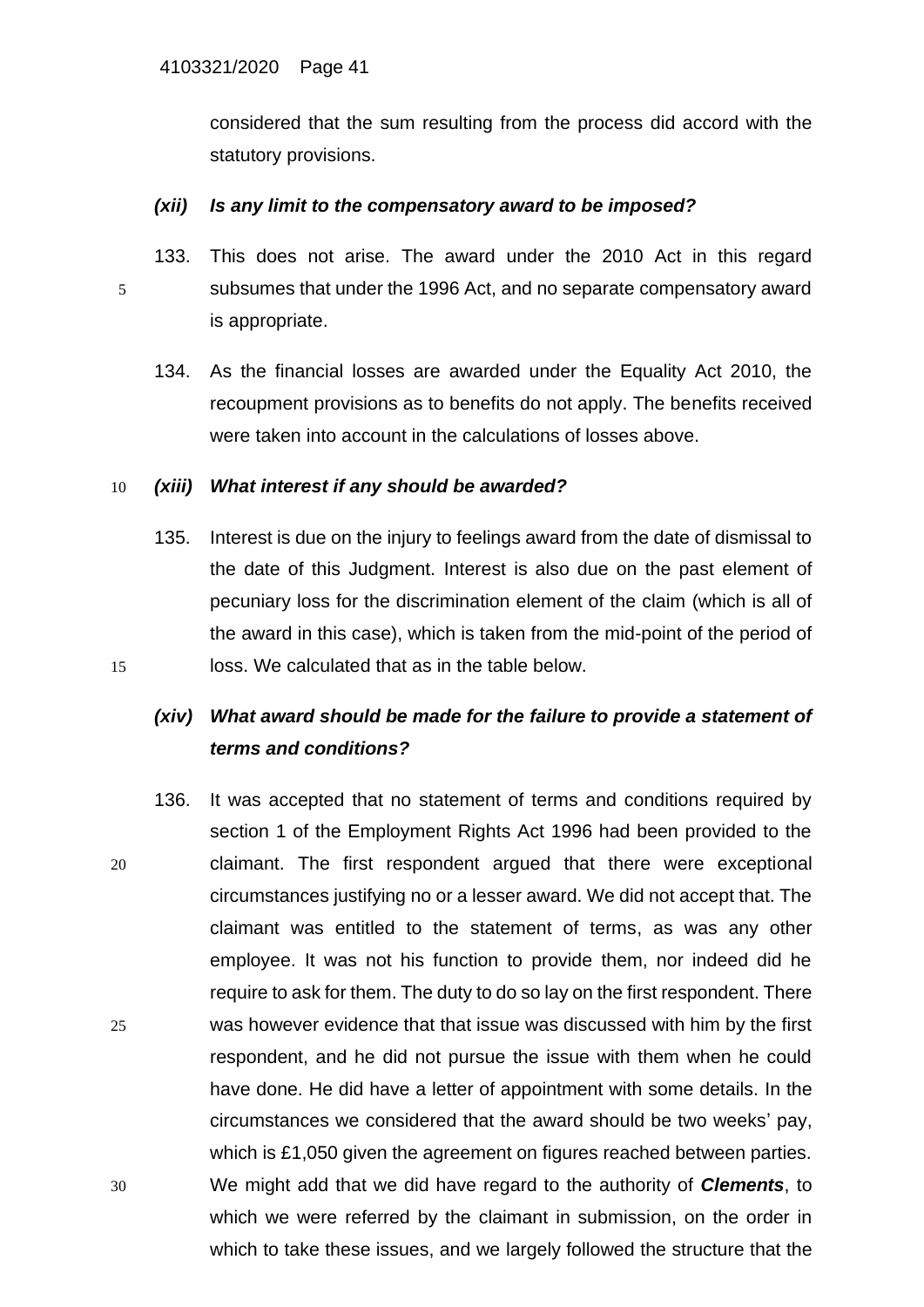claimant's submission proposed. *Clements* concerned in essence how to take account of a redundancy payment made in excess of the statutory minimum. The claims before us included both discrimination and unfair dismissal issues, were more complex than those in *Clements*, and we did 5 not consider that it was correct to include the element of the award under the 2002 Act within the compensatory award under section 123 of the 1996 Act or the award under section 124 of the 2010 Act, as the claimant's submission with regard to that case proposed. These are different heads of loss from different statutory provisions. If it were to be assessed under 10 either of those Acts, there would then be a deduction for contribution that relates to acts or omissions of the claimant wholly unrelated to the matter of the statement of terms. The statement ought to have been issued within 8 weeks of the commencement of employment, and there was no suggestion of any inadequate performance or conduct then. The award 15 under the 2002 Act is we consider one that must be assessed on its terms separately and independently to the provisions of the 1996 or 2010 Acts.

## *(xv) Is any grossing up for tax required?*

137. Given the awards, the sum in excess of £30,000 does require to be grossed up to account for the incidence of taxation. The claimant has 20 earnings from his current employment that means that any award to him will be subject to higher rate tax, which in Scotland is at the rate of 41%. The calculation is set out in the table below.

# *(xvi) What award is to be made against the first respondent, and what award made jointly and severally against both respondents?*

25 138. The awards are set out in the table below. In light of the terms of the Judgment we do require to make a joint and several award, but there was no suggestion that the first respondent would not in fact make payment of the sums awarded to the claimant.

### **Penalty**

30 139. The Tribunal considered whether or not to impose a penalty on the first respondent under the terms of section 12A of the Employment Tribunals Act 1996. Whilst there were concerns that there had been a number of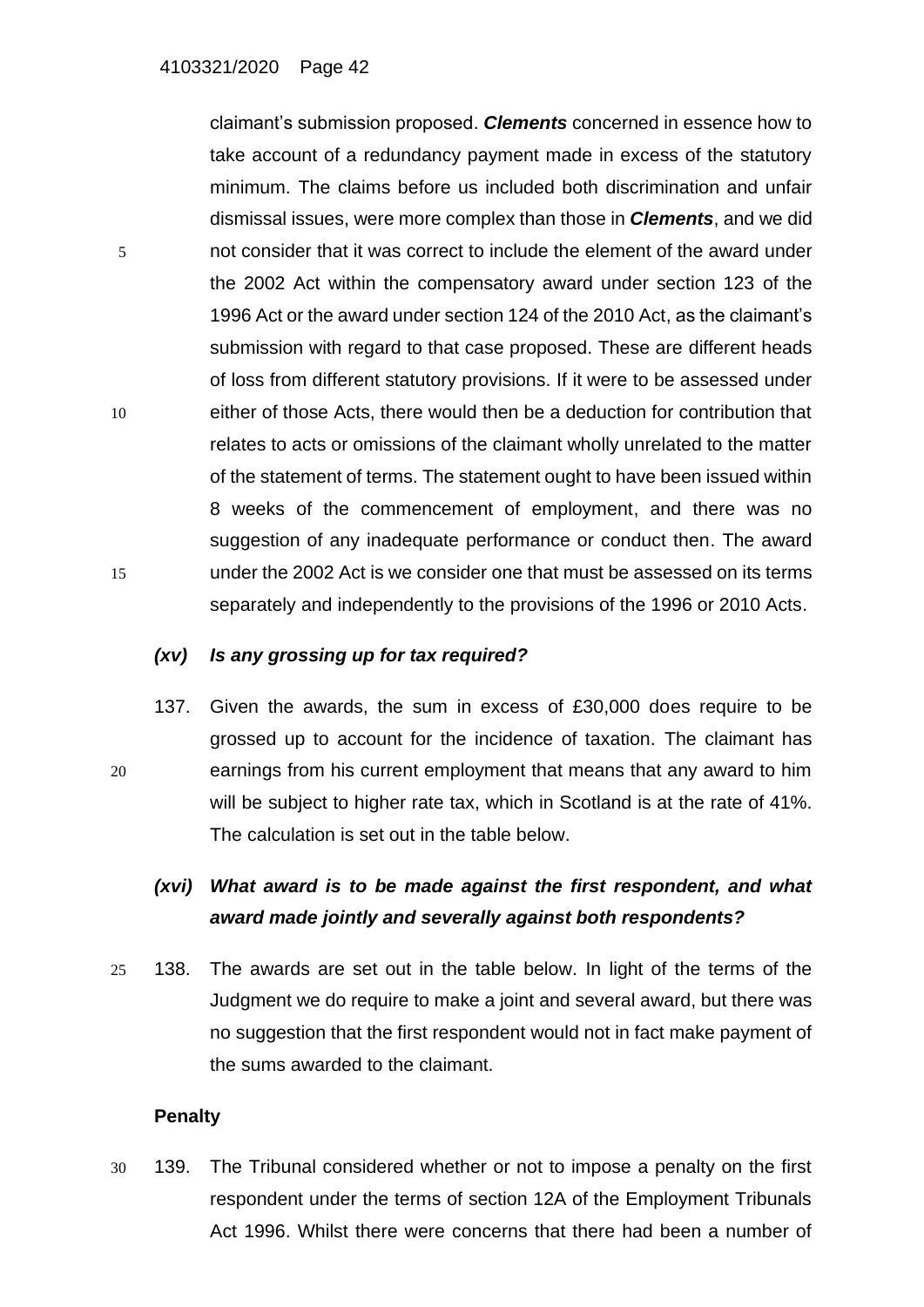breaches of the ACAS Code of Practice, and the circumstances did come close to having the necessary aggravating features to justify such a penalty, in all the circumstances it concluded that it was not appropriate to do so.

# 5 **Conclusion**

140. The following calculations arise from our decisions:

|    | (i)                                                                                              | Award for breach of Equality Act 2010 |                                      |                   |           |            |
|----|--------------------------------------------------------------------------------------------------|---------------------------------------|--------------------------------------|-------------------|-----------|------------|
|    |                                                                                                  | (a) Compensation for financial loss   |                                      | £34,397.18        |           |            |
|    |                                                                                                  | (b) Injury to Feelings                |                                      | £15,000.00        |           |            |
| 10 |                                                                                                  | Total                                 |                                      | £49,397.18        |           |            |
|    | (ii)                                                                                             | <b>Deduction for Polkey principle</b> |                                      |                   | 0         |            |
|    | (iii)                                                                                            |                                       | Uplift for breach of ACAS Code – 15% | £7,409.57         |           |            |
|    |                                                                                                  | Total                                 |                                      | £56,806.75        |           |            |
|    | (iv)                                                                                             | Deduction for contribution 50%        |                                      | £28,403.37        |           |            |
| 15 |                                                                                                  | Total                                 |                                      | <u>£28,403.38</u> |           |            |
|    | (v)                                                                                              | <b>Basic award</b>                    | £6,300.00                            |                   |           |            |
|    |                                                                                                  | Deduction 25%                         | £1,575.00                            |                   |           |            |
|    |                                                                                                  | Sub total                             |                                      | £4,725.00         |           |            |
|    |                                                                                                  | Total                                 |                                      |                   |           | £33,128.37 |
| 20 | (vi)                                                                                             |                                       | Compensatory award s. 123 1996 Act   |                   | 0.        |            |
|    | (vii)                                                                                            | <b>Interest</b>                       |                                      |                   |           |            |
|    | (a) Injury to feelings at 8% p.a. from dismissal -<br>(b) Financial loss at mid point at 8% p.a. |                                       |                                      | £2,538.46         |           |            |
|    |                                                                                                  |                                       |                                      | £2,826.76         |           |            |
|    |                                                                                                  | Sub total                             |                                      |                   | £5,365.21 |            |
| 25 |                                                                                                  | Less deduction as above at 50%        |                                      |                   | £2,682.60 |            |
|    |                                                                                                  | Sub total                             |                                      |                   |           | £2,682.61  |
|    |                                                                                                  | Total                                 |                                      |                   |           | £35,810.98 |